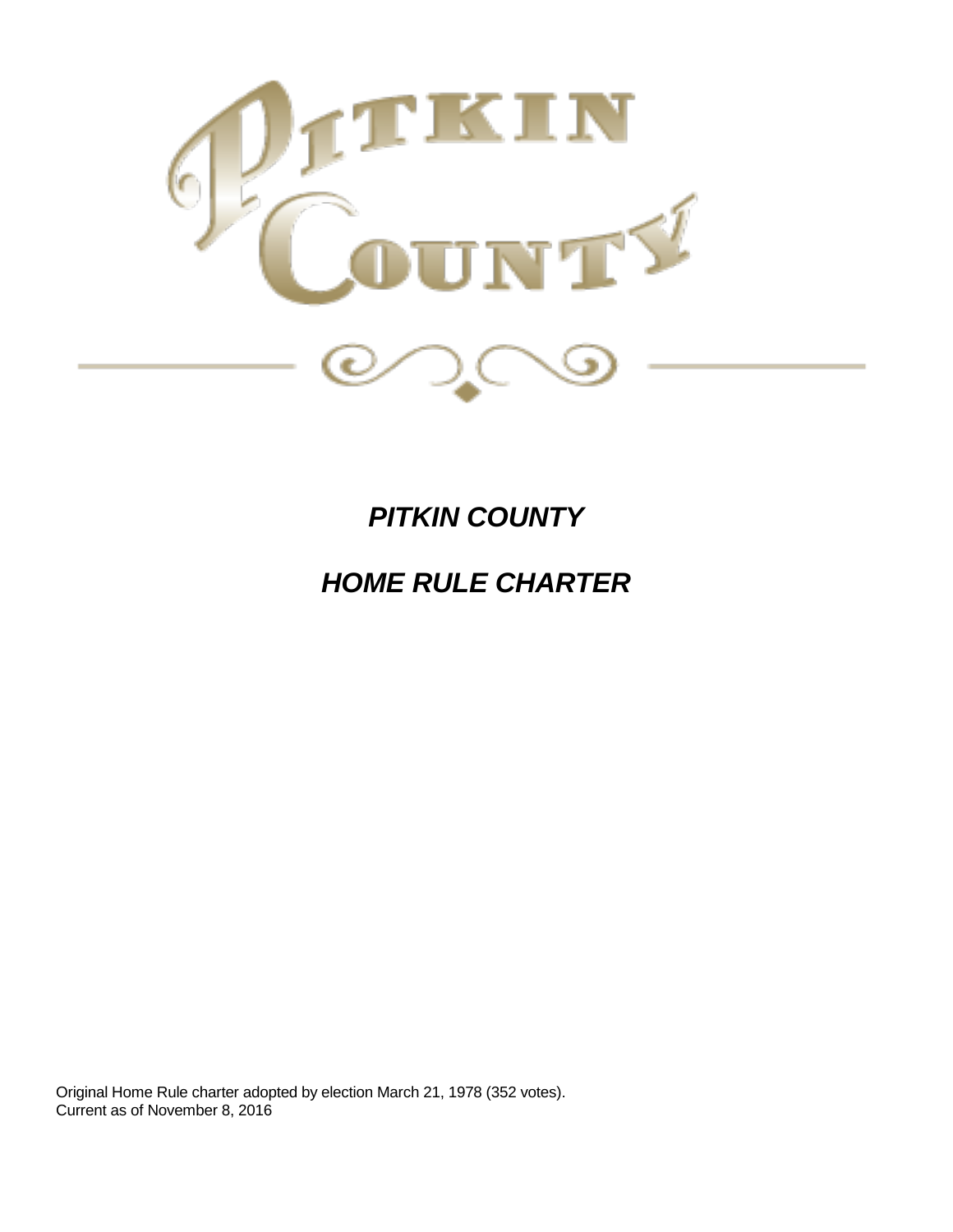# INDEX

| <b>ARTICLE I</b>    |                                             | <b>GENERAL PROVISIONS</b>         |
|---------------------|---------------------------------------------|-----------------------------------|
| <b>ARTICLE II</b>   |                                             | THE BOARD OF COUNTY COMMISSIONERS |
| <b>ARTICLE III</b>  |                                             | <b>CITIZENS BOARDS</b>            |
| <b>ARTICLE IV</b>   |                                             | <b>CAUCUSES</b>                   |
| <b>ARTICLE V</b>    |                                             | <b>ADMINISTRATION</b>             |
| <b>ARTICLE VI</b>   |                                             | <b>ELECTIONS</b>                  |
| <b>ARTICLE VII</b>  | $\omega_{\rm{max}}$ and $\omega_{\rm{max}}$ | INITIATIVE, RECALL AND REFERENDUM |
| <b>ARTICLE VIII</b> |                                             | <b>MISCELLANEOUS</b>              |
| <b>ARTICLE IX</b>   |                                             | <b>LIMITATIONS ON TAX LEVY</b>    |
| <b>ARTICLE X</b>    |                                             | <b>LIMITATIONS ON BORROWING</b>   |
| <b>ARTICLE XI</b>   |                                             | <b>SPECIAL TAXING DISTRICTS</b>   |
| <b>ARTICLE XII</b>  | $\overline{\phantom{a}}$                    | <b>POWERS</b>                     |
| <b>ARTICLE XIII</b> |                                             | <b>OPEN SPACE/TRAILS</b>          |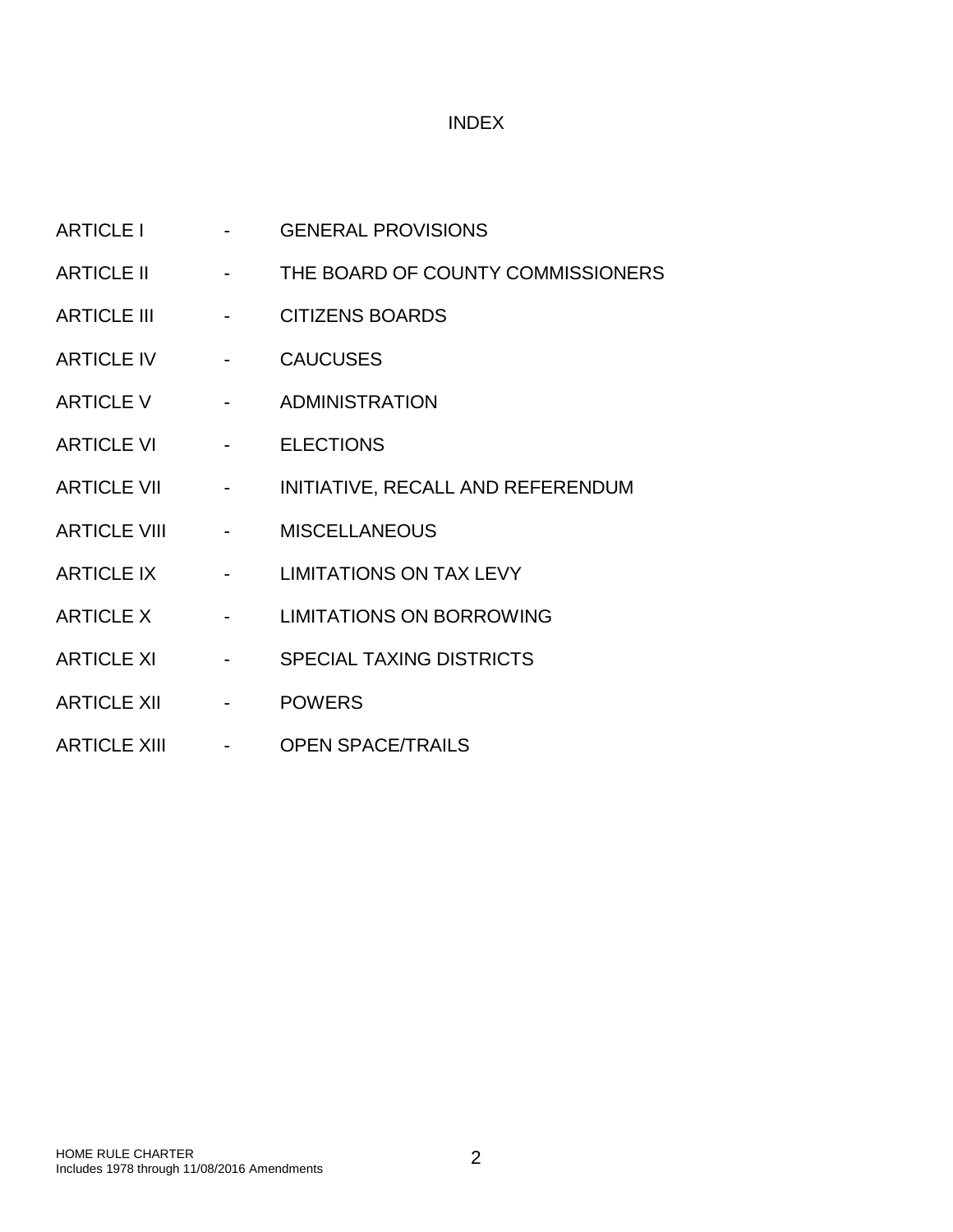# **ARTICLE I - GENERAL PROVISIONS**

# **1.1** Definitions

The following words have the following meanings:

1.1.1 Address: that address prescribed by statute for voting registration purposes.

Mailing Address: that address at which a person receives mail.

Petition Address: the place of residence by street and number or rural route and box number or other customary designation sufficient to locate the residence, except that a post office box number shall be insufficient.

- 1.1.2 Administration: the County Manager, County Attorney, other elected officials, and other employees of the County, as set forth herein.
- Added 8/11/92 1.1.3 Adoption: the final action of the Board as reflected by its vote at a public meeting.
	- 1.1.4 Board of County Commissioners: the principal elective head and sole legislative authority of County government, called the Board herein.
	- 1.1.5 Branch of County Government: the Board, the Citizen Boards, and the Administration.
	- 1.1.6 Caucus: an organization of residents of a particular geographic area of the County established herein.
	- 1.1.7 Citizen Boards: the Citizen Boards and Commissions established herein.
	- 1.1.8 County: Pitkin County, Colorado.
	- 1.1.9 Election:

Coordinated election: An election where more than one political subdivision with overlapping boundaries or the same electors holds an election on the same day and the eligible electors are all registered electors, and the county clerk and recorder is the coordinated election official for the political subdivisions, or as such term is otherwise defined by state law.

General election: the election held on the Tuesday succeeding the first Monday of November in each even-numbered year, or on such other date

Amended 11/6/01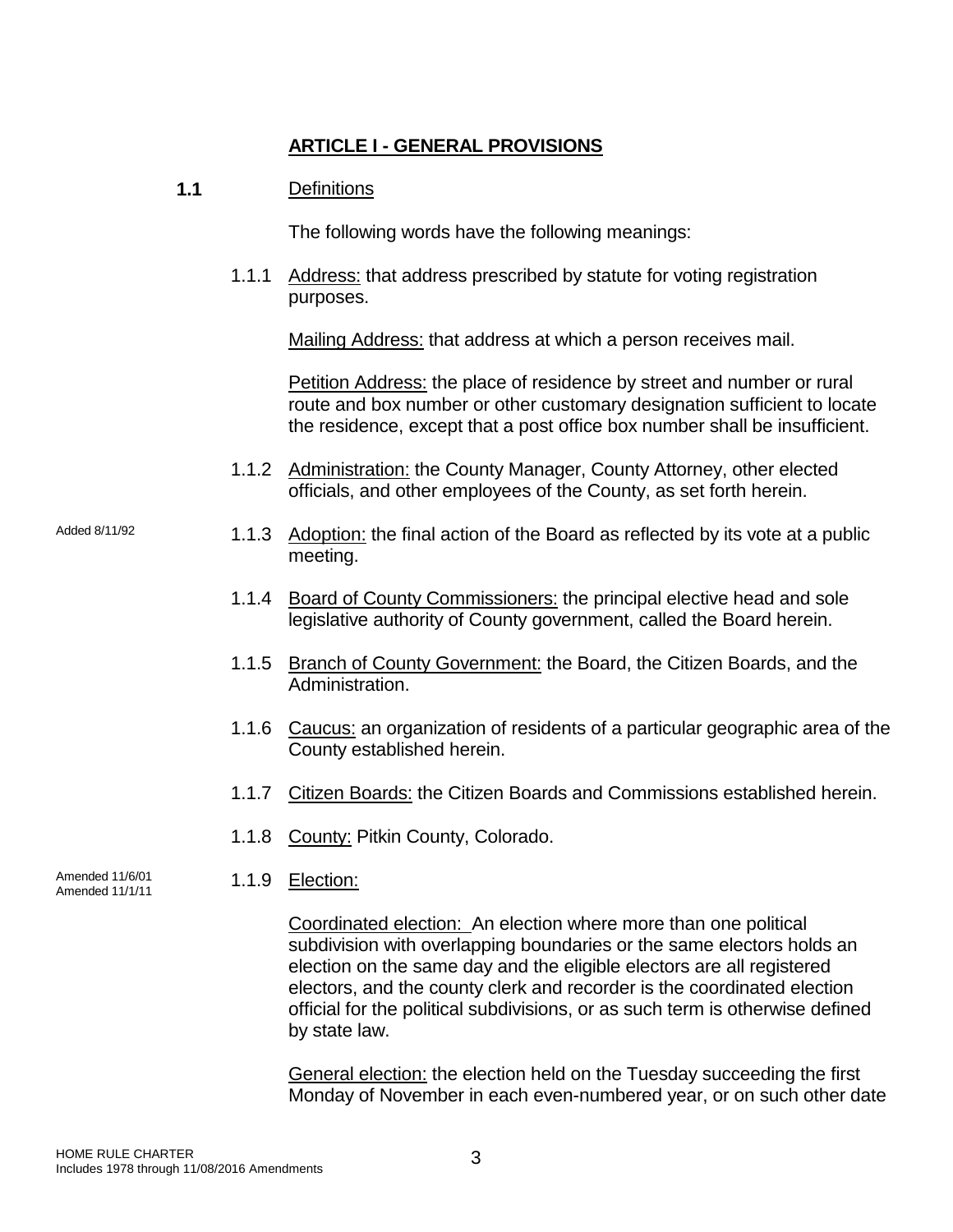established by state law.

1.1.12 (Moved to 1.1.15 11/2/99)

2.8.2 of this Charter.

the Caucuses.

Charter.

Primary election: the election held on the last Tuesday of June in each even-numbered year, or on such other date established by state law.

Special election: any election other than a coordinated election, general election, or primary election.

1.1.13 Ordinance: action taken by the Board pursuant to Sections 2.8.1 of this

1.1.14 Person: an individual, trust, firm, partnership, association, or corporation.

1.1.15 Public Bodies: Board of County Commissioners, the Citizen Boards, and

general circulation in the County certified for legal advertisements.

election, if registered, and if not registered, otherwise eligible to vote.

1.1.17 Qualified Elector: a person entitled to vote in Pitkin County at a general

Emergency Ordinance: action taken by the Board pursuant to Sections

description of the matter or matters under consideration in a newspaper of

 $A$ dded 11/1/11 1.1.10 Elector: a person who is legally qualified to vote in the state as provided by the state constitution and applicable statutes, as amended.

Renumbered Renumbered **1.1.11** Manager: the County Manager.

Added 8/11/92 Moved to 1.1.15 11/2/99 Renumbered 11/1/11

Renumbered<br>11/1/11

Renumbered<br>11/1/11

Renumbered<br>11/1/11

Renumbered Renumbered **1.1.16** Public Notice: publication of the time, date, and place of a meeting, and natural and

Renumbered<br>11/1/11

Renumbered<br>11/1/11

1.1.18 Redistricting: redrawing district lines for any election purposes.

Added 11/1/11 1.1.19 Registered elector: an elector, as defined in section 1.1.9 of this charter, who has complied with the registration provisions of the Uniform Election Code of 1991, C.R.S. § 1-1-101 *et. seq*., as amended, or any successor statute.

Added 11/1/11 1.1.20 Reside: to maintain a residence.

Added 11/1/11 1.1.21 Residence: the principal or primary home, domicile or place of abode of a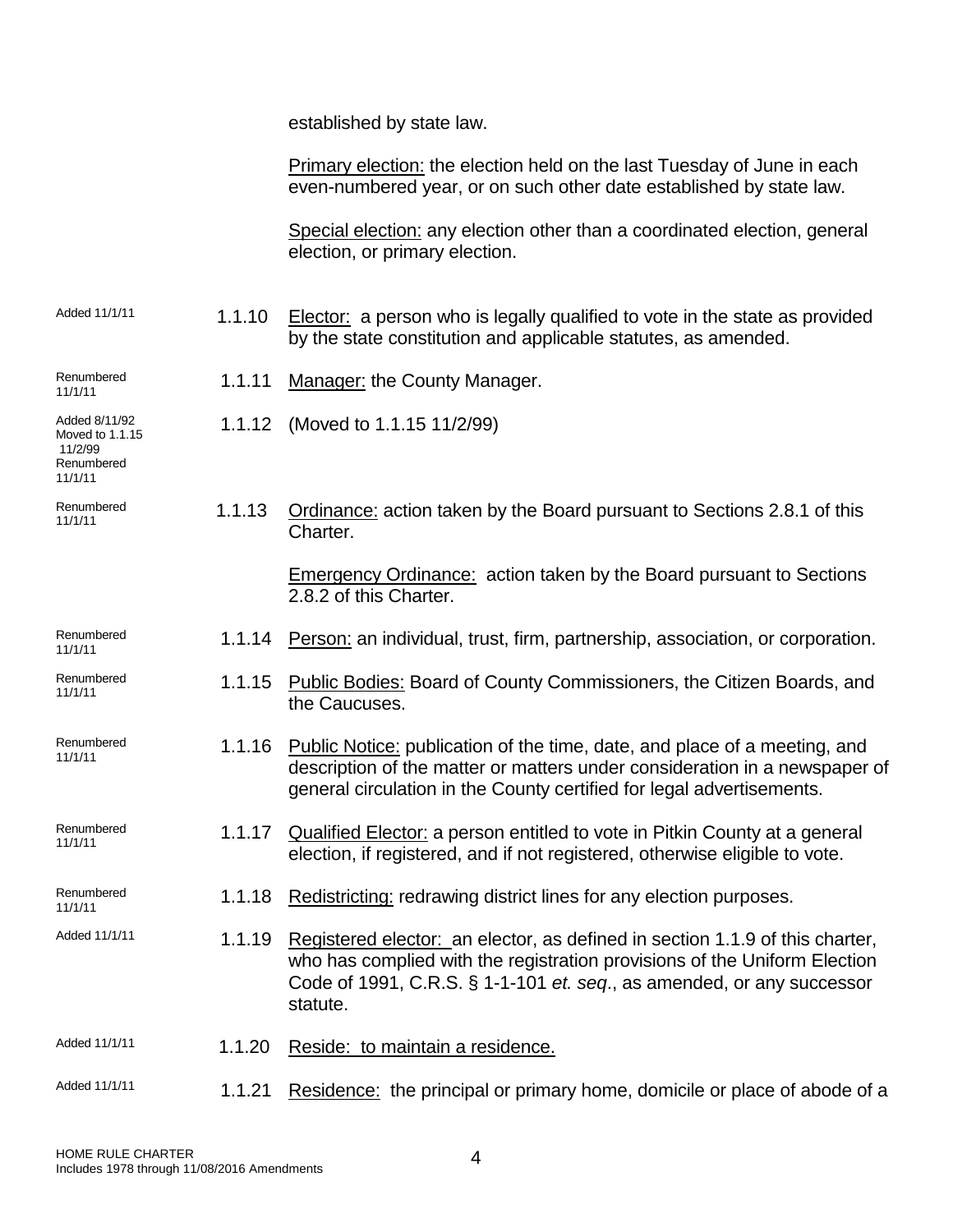natural person. A principal or primary home, domicile or place of abode is that home or place in which a person's habitation is fixed and to which that person, whenever absent, has the present intention of returning after a departure or absence, regardless of the duration of the absence. A residence is a permanent building or part of a building and may include a house, condominium, apartment, room in a house, or mobile home. No vacant lot or business address shall be considered a residence. A person shall not be considered to have a residence in the County or a part of the County while retaining or maintaining a residence elsewhere. Amended 8/11/92 Amended 11/2/99 Renumbered 11/1/11 1.1.22 Resolution: Formal resolution: action taken by the Board pursuant to Sections 2.8.3 of this Charter. Informal resolution: action taken by the Board pursuant to Sections 2.8.4 of this Charter. **Emergency resolution:** action taken by the Board pursuant to Sections 2.8.5 of this Charter. **Emergency Ordinance: action taken by the Board pursuant to Sections** 2.8.2 of this Charter. Renumbered<br>11/1/11 1.1.23 State: the State of Colorado. Renumbered <sup>Renumbered</sup> 1.1.24 <u>Working Day:</u> any Monday through Friday of any calendar week except such dates as are designated as holidays by statute. **1.2** Preserving Prior Enactments All resolutions, motions, codes, and rules that are not inconsistent with the terms of this Charter and that are in force on the effective date of this Charter shall remain in force until repealed or amended. **1.3** Transition

1.3.1 Elected officials in office on the effective date of this Charter shall continue in office and perform the duties of their offices as set forth by statute and by the provisions of this Charter. Beginning on the effective date of this Charter, the mechanisms for salary determinations may be applied to them for the remainder of their respective terms, except to the extent the Constitution or applicable statute may preclude an increase, and except their salaries may not be decreased.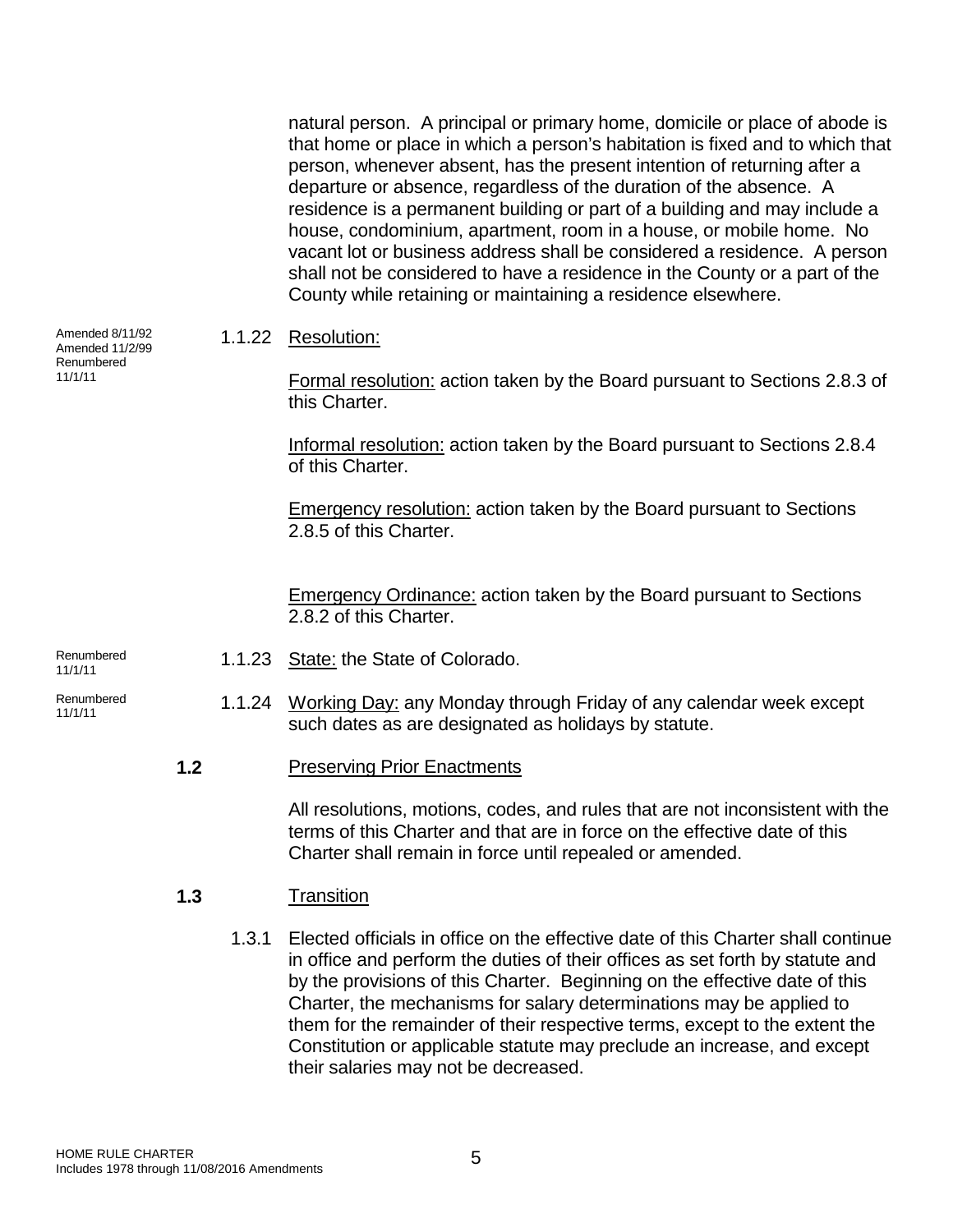1.3.2 Vacancies in offices that were elected prior to the effective date of this Charter shall be filled according to the provisions of this Charter.

# **1.4** General Interpretation of this Charter

- 1.4.1 The County shall exercise and provide all mandatory County powers and functions as provided by law, and shall have all rights and powers now or hereafter delegated under the constitution and laws of the State of Colorado for exercise by counties; in addition, it shall be authorized without amendment to the Charter to provide all functions, services and facilities, and to exercise all prerogatives and powers that may now or hereafter be authorized by the State Constitution and laws.
- 1.4.2 The powers assumed for the County by the Charter shall be liberally construed, and shall include all powers delegated and implied by law, to the end that, except as limited herein, the County shall have all powers necessary or convenient for the conduct of County affairs.

# Amended 11/1/11 **1.5** Oath and Term of Office

Elected officers and those filling vacancies in elected offices of the County, as well as all department heads, shall take the oath of office prescribed by state law for elected officers of statutory counties upon assuming office. The term of office of elected officers of the County shall begin and end on such dates and at such times as prescribed by state law for elected officers of statutory counties.

# **1.6** Effective Date

The effective date of this Charter is July 1, 1978.

# **1.7** Severability

If any portion of the Charter is declared invalid, it will not affect the remainder of the Charter.

**1.8** Due Process

All actions taken pursuant to this Charter shall be done with regard to due process of law.

- Added 11/1/11 **1.9** Computations of Time
	- **1.9.1** Calendar days shall be used in all computations of time made under the provisions of this Charter.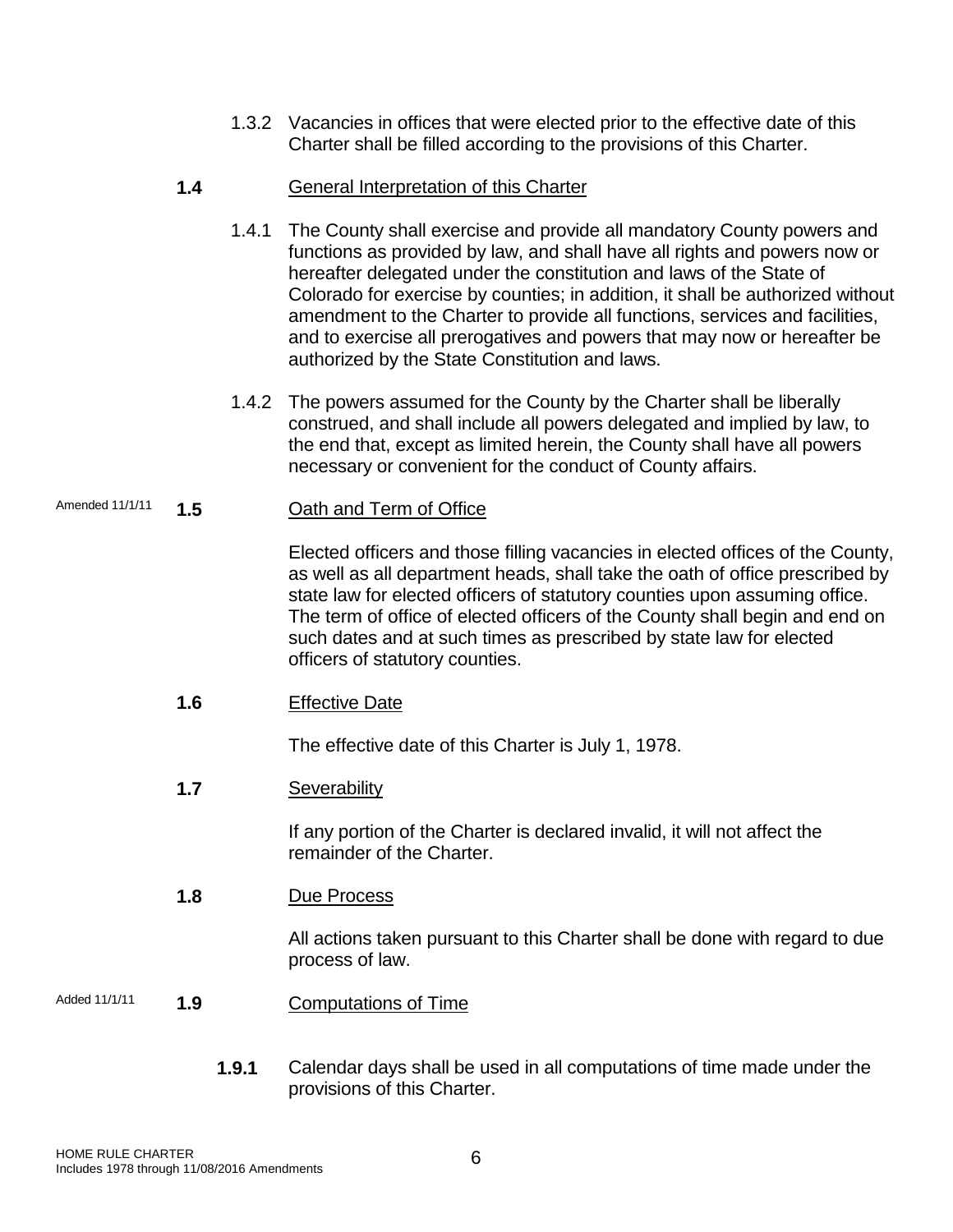- **1.9.2** In computing any period of days prescribed by this Charter, the day of the act or event from which the designated period of days begins to run shall not be included and the last day shall be included. Saturdays, Sundays and legal holidays established by state law shall be included, except as provided in subsection 1.9.4.
- **1.9.3** If a number of months is to be computed by counting the months from a particular day, the period shall end on the same numerical day in the concluding month as the day of the month from which the computation is begun; except that, if there are not a sufficient number of days in the concluding month, the counting period shall end on the last day of the concluding month.
- **1.9.4** If the last day for any act to be done or the last day of any period is a Saturday, Sunday, or legal holiday established by state law, and completion of such act involves filing or other action during business hours, the period is extended to include the next day which is not a Saturday, Sunday or legal holiday.
- **1.9.5** If this Charter requires or permits doing an act "not less than," "no later than," or "at least" a certain number of days prior to or before the date of an election, the period is shortened to and ends on the prior business day that is not a Saturday, Sunday or legal holiday.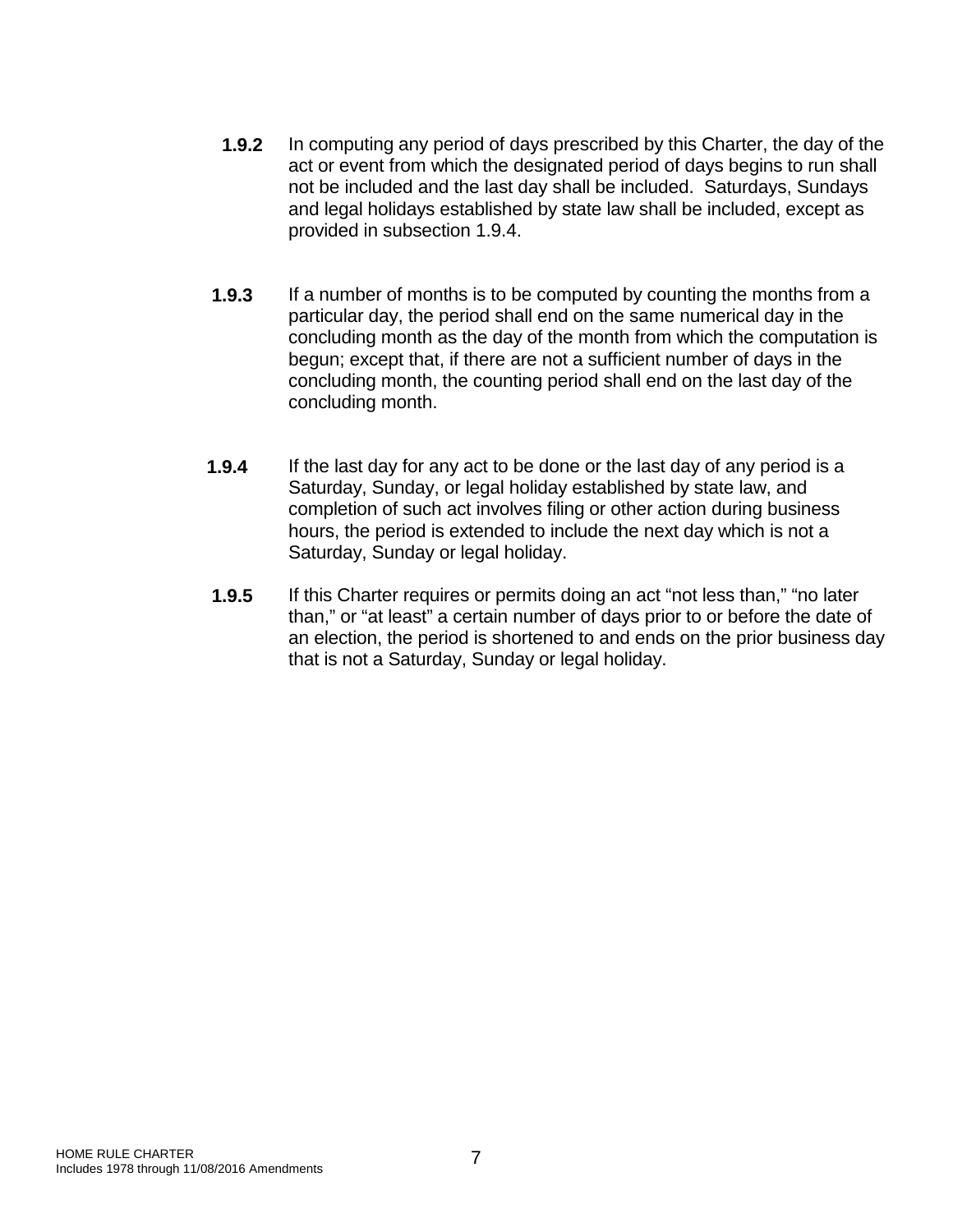# **ARTICLE II - THE BOARD OF COUNTY COMMISSIONERS**

| Amended 11/4/97<br>Amended 11/1/11                   | 2.1 |       | Creation                                                                                                                                                                                                                                                                                                                                |
|------------------------------------------------------|-----|-------|-----------------------------------------------------------------------------------------------------------------------------------------------------------------------------------------------------------------------------------------------------------------------------------------------------------------------------------------|
|                                                      |     |       | There shall be a Board of County Commissioners consisting of five (5)<br>members who shall be registered electors of the County and who shall<br>have resided within their residential district for not less than one (1) year<br>prior to the election.                                                                                |
|                                                      |     | 2.1.1 | Transition                                                                                                                                                                                                                                                                                                                              |
|                                                      |     |       | The additional two (2) commissioner seats created by this Charter shall be<br>elected in the next primary and general election at which the President is<br>elected (1980). In that election, four (4) commissioners will be elected.<br>The one receiving the fewest votes of the four (4) elected shall serve a two<br>(2) year term. |
| Amended 11/3/92<br>Repealed and                      | 2.2 |       | Election                                                                                                                                                                                                                                                                                                                                |
| Reenacted 11/7/95                                    |     |       | Each commissioner shall be elected at large.                                                                                                                                                                                                                                                                                            |
|                                                      | 2.3 |       | <b>Residential Districts</b>                                                                                                                                                                                                                                                                                                            |
| Amended 11/3/92<br>Repealed and<br>Reenacted 11/7/95 |     | 2.3.1 | Each commissioner shall reside in a separate residential district and shall<br>remain a resident of the district during the commissioner's term of office.                                                                                                                                                                              |
|                                                      |     | 2.3.2 | Such residential districts shall be established by the Board in accordance<br>with law.                                                                                                                                                                                                                                                 |
|                                                      |     | 2.3.3 | No commissioner's term of office shall be affected by redistricting during<br>his/her term.                                                                                                                                                                                                                                             |
| Amended 11/8/88<br>Amended 8/9/94                    | 2.4 |       | <b>Terms of Office</b>                                                                                                                                                                                                                                                                                                                  |
| Amended 11/6/01                                      |     |       | The term of office for commissioners shall be four (4) years, with a majority<br>of commissioners elected at the primary and general election in years in<br>which the President is elected, and the remaining minority of<br>commissioners elected at the primary and general election in years in<br>which the Governor is elected.   |
|                                                      |     |       | Individuals serving as Commissioners shall not be restricted as to the<br>number of terms but shall not serve more than three (3) consecutive four-<br>year terms.                                                                                                                                                                      |
| Amended 11/4/97<br>Amended 11/7/00                   | 2.5 |       | Compensation                                                                                                                                                                                                                                                                                                                            |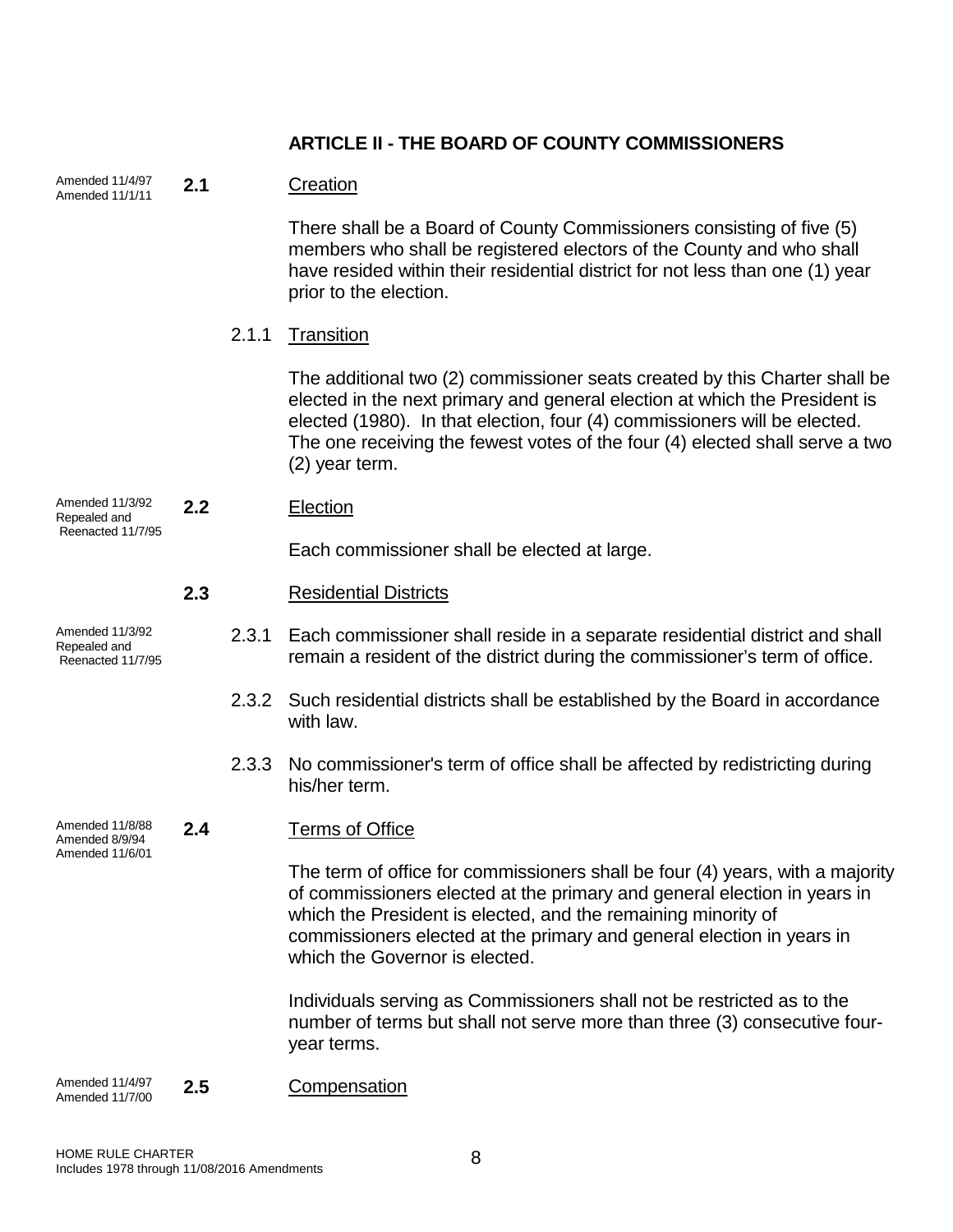Salaries for County Commissioners shall comply with state statutory standards for similarly classified counties as these standards may change from time to time. Salary changes will not be retroactive nor will the salary of any commissioner be varied or changed during his/her term of office.

# **2.6** Vacancies

- 2.6.1 Vacancies shall be filled by the remaining commissioners by majority vote. Any commissioner so appointed shall stand for election at the next regular primary and general election, to serve the remainder of the term of the commissioner he/she has succeeded.
- 2.6.2 If a majority of commissioners be not remaining or be unable to act, then vacancies shall be filled by the governor; provided, however that the Board shall call a special election within one hundred twenty (120) days after such appointment(s) for the election to fill the seat(s) so appointed. The election shall be to serve the unexpired term(s) of such commissioner(s).

# **2.7** Functions

- 2.7.1 All powers, duties, and functions of the County are vested in the Board, which may delegate some or all of them, except the legislative function, as it in its sole discretion may deem necessary or desirable from time to time, and such functions as may be specified by amendment.
- Amended 11/8/94 2.7.2 The Board shall appoint all the members of all Citizen Boards.
	- 2.7.3 The Board shall set salaries of all appointed officials and department heads.
- Amended 11/4/86 2.7.4 The Board shall set the salaries of the other elected County officials no later than the date for precinct caucuses as established by State statute. The salaries of such elected officials shall not be varied during their term of office, except that the Board may increase their salaries annually by a cost-of-living multiple (a) if such multiple is made applicable to County employees generally, or (b) if such multiple does not exceed five (5%) percent.
	- 2.7.5 The Board shall have the power to establish such advisory boards, and appoint the members thereof, as it shall deem necessary.
	- 2.7.6 At least thirty (30) days prior to final action, the Board shall refer any land use measure directly affecting a caucus area, and the county budget proposals, to any relevant caucus for comment, which comment shall be advisory only.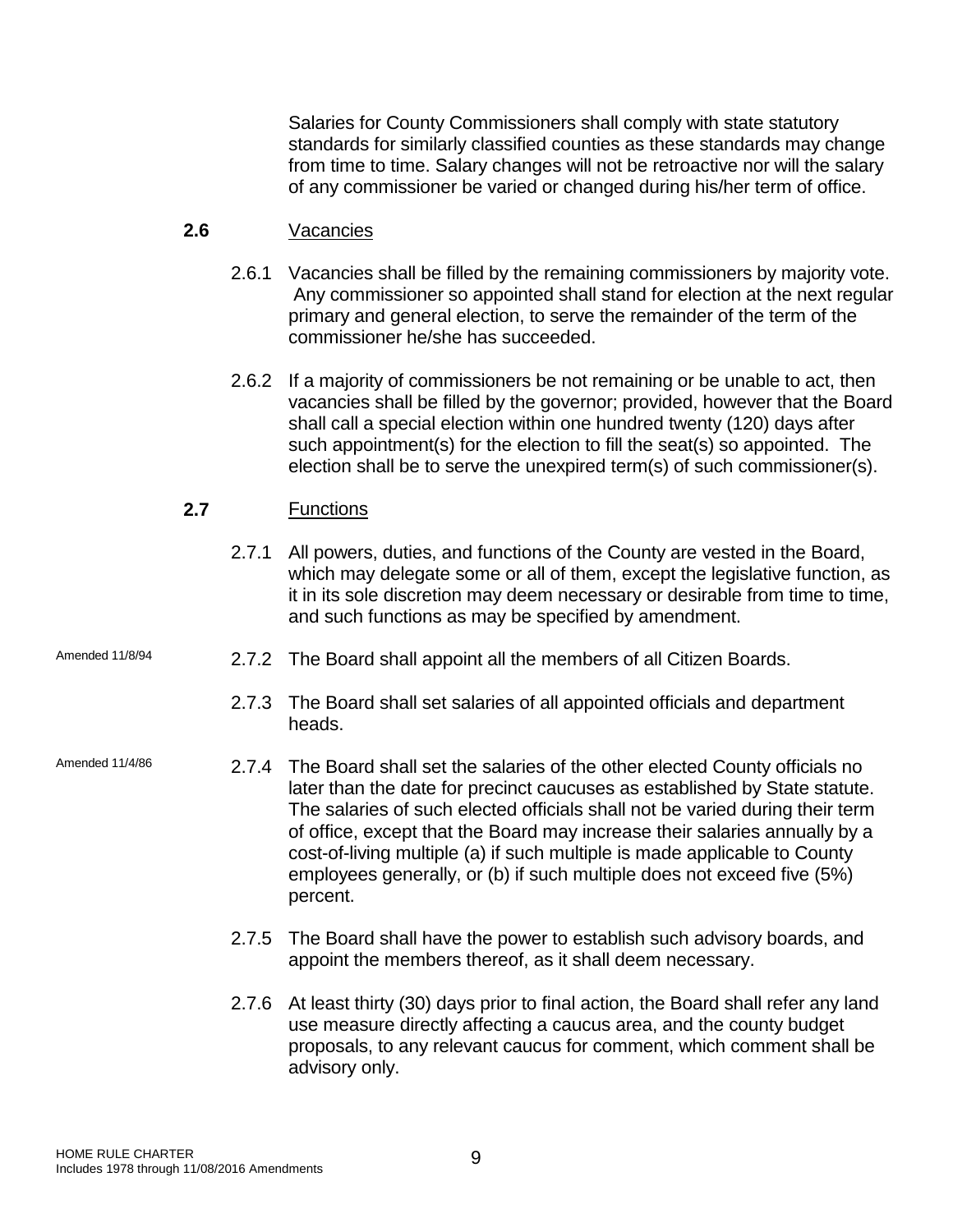| Repealed and<br>reenacted 8/11/92                                      | 2.8     | <u>Actions</u>                                                                                                                                                                                                                                                                                                                                                                                                                                                                                                                                                         |
|------------------------------------------------------------------------|---------|------------------------------------------------------------------------------------------------------------------------------------------------------------------------------------------------------------------------------------------------------------------------------------------------------------------------------------------------------------------------------------------------------------------------------------------------------------------------------------------------------------------------------------------------------------------------|
|                                                                        |         | A quorum of the Board of County Commissioners shall consist of three (3)<br>Commissioners. The Board may take any action permitted by law or this<br>Charter at any regular or special meeting with the presence of a quorum.                                                                                                                                                                                                                                                                                                                                          |
|                                                                        |         | The Board may take action in the following prescribed forms:                                                                                                                                                                                                                                                                                                                                                                                                                                                                                                           |
| Repealed and<br>reenacted 8/11/92<br>Repealed and<br>reenacted 11-1-11 | 2.8.1   | Ordinance                                                                                                                                                                                                                                                                                                                                                                                                                                                                                                                                                              |
| Repealed and<br>reenacted 8/11/92<br>Repealed and<br>reenacted 11/1/11 | 2.8.1.1 | Official action by ordinance shall be required for all matters where action<br>by ordinance is prescribed pursuant to the Colorado Revised Statutes, as<br>amended, including but not limited to, Pitkin County Code Amendments,<br>rezoning, granting of easements in public lands, acquisition, vacation, sale<br>or purchase of any real property asset, lease in excess of one year of<br>public lands, and authorization of proceedings in eminent domain.                                                                                                        |
| Repealed and<br>reenacted 8/11/92<br>Repealed and<br>reenacted 11/1/11 | 2.8.1.2 | All proposed ordinances upon introduction, shall be read by title and short<br>summary.                                                                                                                                                                                                                                                                                                                                                                                                                                                                                |
| Repealed and<br>reenacted 8/11/92<br>Repealed and<br>reenacted 11/1/11 | 2.8.1.3 | For enactment, an ordinance must be accepted by a majority of the<br>quorum of the Board at the public meeting at which it is first read.<br>Thereafter, said proposed ordinance shall be subject to consideration at a<br>second separate public meeting of the Board. At least one of these two<br>(2) required public meetings shall be a duly noticed public hearing.                                                                                                                                                                                              |
| Repealed and<br>reenacted 8/11/92<br>Repealed and<br>reenacted 11/1/11 | 2.8.1.4 | Notice of any public hearing on a proposed ordinance shall be published in<br>the official newspaper of record no less than ten (10) days in advance of<br>said public hearing. Said public notice shall include the title and a short<br>summary of the ordinance. The full text of the proposed ordinance shall<br>be made available to the public by posting the same on the official Pitkin<br>County website and by providing printed copies in the Pitkin County Clerk<br>and Recorder's Office no less than ten (10) days in advance of said public<br>hearing. |
| Added 8/11/92<br>Repealed and<br>reenacted 11-1-11                     | 2.8.1.5 | A proposed ordinance shall be finally adopted after the second public<br>meeting by a vote of a majority of the quorum of the Board. An ordinance<br>may be amended by the Board at any time during a public meeting prior to<br>its final adoption, but if amended significantly in substance after the public<br>hearing, an additional public hearing shall be required.                                                                                                                                                                                            |
| Added 8/11/92<br>Repealed and<br>reenacted 11-1-11                     | 2.8.1.6 | After final adoption, the ordinance shall be published in the official<br>newspaper of record by title and short summary and made available to the<br>public by posting the same on the official Pitkin County website.                                                                                                                                                                                                                                                                                                                                                |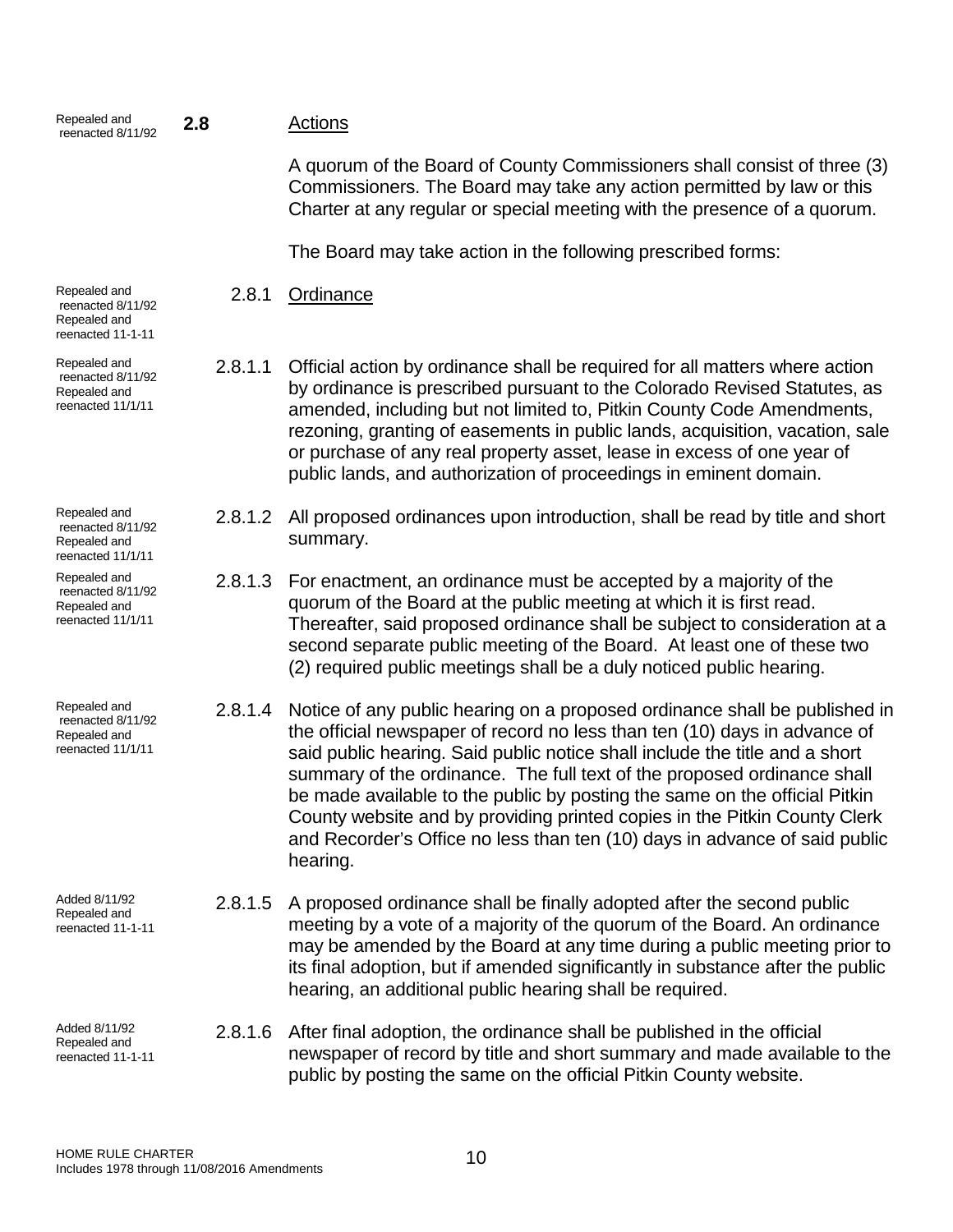Added 8/11/92 Repealed and reenacted 11-1-11

Added 11/2/99 Repealed and reenacted 11-1-11 Added 11/2/99 Repealed and reenacted 11-1-11

Added 11/2/99 Repealed and reenacted 11-1-11

Added 11/2.99 Repealed and reenacted 11-1-11

Added 11/2/99 Repealed and reenacted 11-1-11

Repealed and reenacted 8/11/92 Renumbered 11/2/99 Repealed and reenacted 11-1-11

Amended 11/7/78 Repealed and reenacted 8/11/92 Renumbered 11/2/99 Repealed and reenacted 11-1-11

Repealed and reenacted 8/11/92 Renumbered

- 2.8.1.7 Unless otherwise provided by Colorado Statute or the Pitkin County Code, all ordinances shall become effective thirty (30) days after publication following final adoption by the Board.
	- 2.8.2 Emergency Ordinances
- 2.8.2.1 An emergency ordinance shall be presented in written form and adopted by a majority of the quorum of the Board at one (1) public meeting.
- 2.8.2.2 An emergency ordinance shall become effective immediately upon adoption.
- 2.8.2.3 An emergency ordinance shall set forth in the body thereof the circumstances of the emergency. The Board shall schedule a confirmatory reading of the emergency ordinance at a public hearing. Notice of said public hearing shall be published in the official newspaper of record no later than ten (10) days in advance of said public hearing. Said public notice shall include the title and a short summary of the ordinance. The full text of the proposed ordinance shall be made available to the public by posting the same on the official Pitkin County website and by providing printed copies in the Pitkin County Clerk and Recorder's Office no later than ten (10) days in advance of said public hearing. The purpose of this confirmatory public hearing is to either rescind or reaffirm the action taken by the emergency ordinance.
- 2.8.2.4 After final adoption at this confirmatory public hearing, the ordinance shall be published in the official newspaper of record by title and short summary and made available to the public by posting the same on the official Pitkin County website.
	- 2.8.3 Formal Resolution
- 2.8.3.1 Official action by formal resolution shall be required for all actions of the Board not requiring ordinance power on matters of significant importance affecting citizens including, but not limited to, adoption or amendments to budget, appropriation of funds, creating an indebtedness, levying a tax, establishing fees, setting any special election, ballot questions, formation of special districts, formation of a caucus, intergovernmental agreements, personnel code amendments, and contracts for or authorizing expenditures in excess of \$1,000.00 unless specifically authorized previously in the budget.
- 2.8.3.2 A formal resolution shall be presented in written form and approved by a majority of the quorum of the Board at the public meeting at which it is first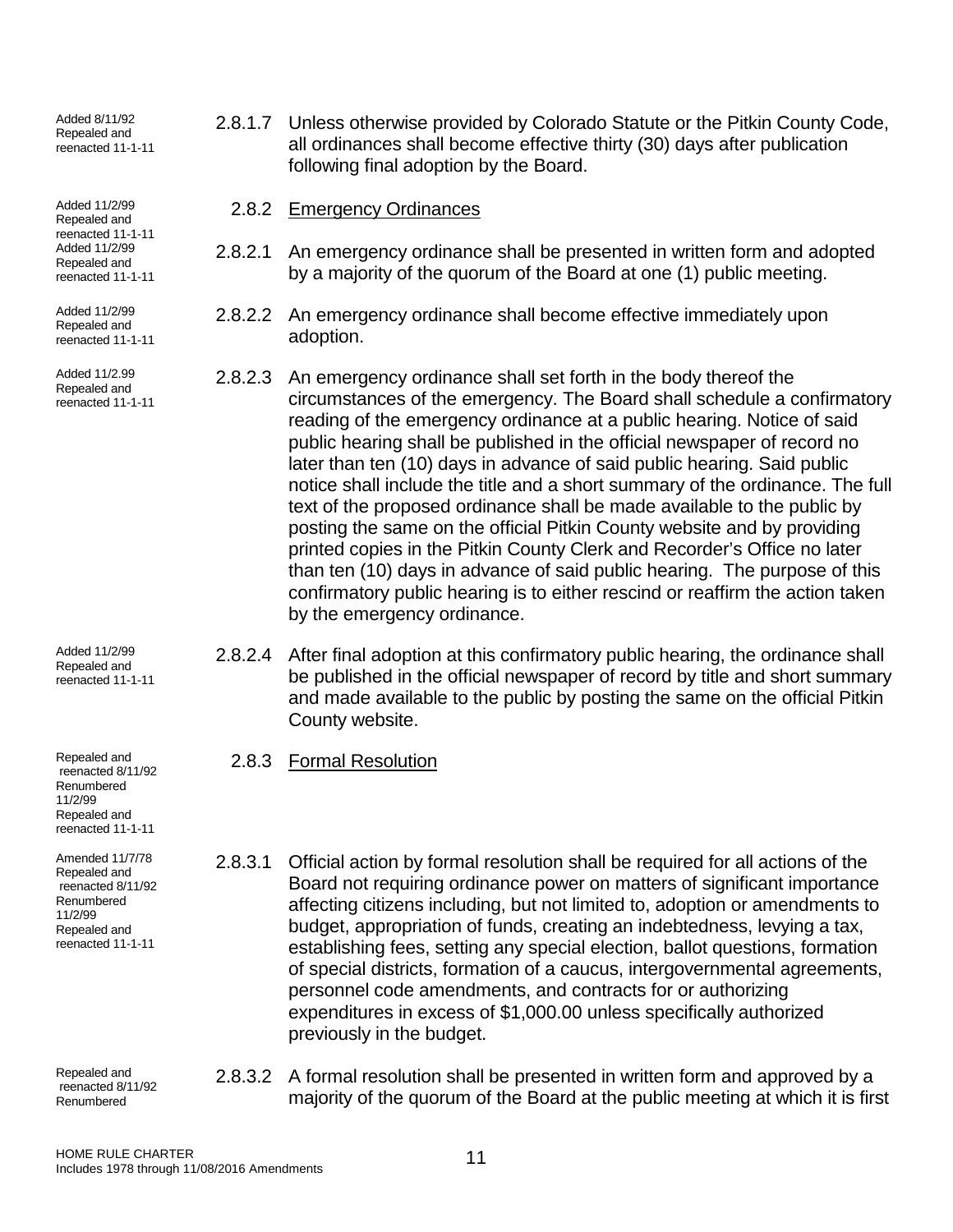| 11/2/99<br>Repealed and<br>reenacted 11-1-11                                                                       |         | introduced. A formal resolution shall be subject of consideration at two (2)<br>separate public meetings, one of which shall be a public hearing. A formal<br>resolution may be amended by the Board at any time during a public<br>meeting prior to its final adoption, but if amended significantly in substance<br>after the public hearing, an additional public hearing shall be required. A<br>formal resolution must be finally adopted by a vote of a majority of the<br>quorum of the Board.                                                                                                                                                                                                          |
|--------------------------------------------------------------------------------------------------------------------|---------|----------------------------------------------------------------------------------------------------------------------------------------------------------------------------------------------------------------------------------------------------------------------------------------------------------------------------------------------------------------------------------------------------------------------------------------------------------------------------------------------------------------------------------------------------------------------------------------------------------------------------------------------------------------------------------------------------------------|
| Repealed and<br>reenacted 8/11/92<br>Amended 11/2/99<br>Renumbered<br>11/2/99<br>Repealed and<br>reenacted 11-1-11 | 2.8.3.3 | Notice of any public hearing on a proposed formal resolution with the<br>exception of formal resolutions to be considered pursuant to Title 8 (the<br>Land Use Code) of the Pitkin County Code, shall be published in the<br>official newspaper of record no later than ten (10) days in advance of said<br>hearing. Said public notice shall include the title and a short summary of<br>the Resolution. The full text of the proposed resolution shall be made<br>available to the public by posting the same on the official Pitkin County<br>website and by providing printed copies in the Pitkin County Clerk and<br>Recorder's Office no later than ten (10) days in advance of said public<br>hearing. |
| Repealed and<br>reenacted 8/11/92<br>Renumbered<br>11/2/99<br>Repealed and<br>reenacted 11-1-11                    | 2.8.3.4 | A formal resolution, unless otherwise provided by law, shall become<br>effective upon adoption.                                                                                                                                                                                                                                                                                                                                                                                                                                                                                                                                                                                                                |
| Repealed and<br>reenacted 8/11/92<br>Renumbered<br>11/2/99<br>Repealed and<br>reenacted 11-1-11                    | 2.8.3.5 | After final adoption, the resolution shall be published in the official<br>newspaper of record by title and short summary and shall be made<br>available to the public by posting the same on the official Pitkin County<br>website.                                                                                                                                                                                                                                                                                                                                                                                                                                                                           |
| Repealed and<br>reenacted 8/11/92<br>Renumbered<br>11/2/99<br>Repealed and<br>reenacted 11-1-11                    | 2.8.4   | <b>Informal Resolution</b>                                                                                                                                                                                                                                                                                                                                                                                                                                                                                                                                                                                                                                                                                     |
| Repealed and<br>reenacted 8/11/92<br>Renumbered<br>11/2/99<br>Repealed and<br>reenacted 11-1-11                    | 2.8.4.1 | All matters not required to be acted upon by ordinance or formal resolution<br>may be acted upon by informal resolution at any public meeting of the<br>Board, and shall be adopted by a vote of a majority of the quorum of the<br>Board. Matters appropriate for adoption by informal resolution Include, but<br>are not limited to, recommendations, designations, and endorsements of<br>the Board, land use applications not involving subdivision, rezoning or<br>PUD requests, and property tax abatements.                                                                                                                                                                                             |
| Repealed and<br>reenacted 8/11/92<br>Renumbered<br>11/2/99<br>Repealed and<br>reenacted 11-1-11                    | 2.8.4.2 | An informal resolution may require a public hearing pursuant to Title 8 (the<br>Land Use Code) of the Pitkin County Code. Said public notice of any<br>public hearing on a proposed informal resolution associated with a land<br>use application, shall be published in the official newspaper of record at                                                                                                                                                                                                                                                                                                                                                                                                   |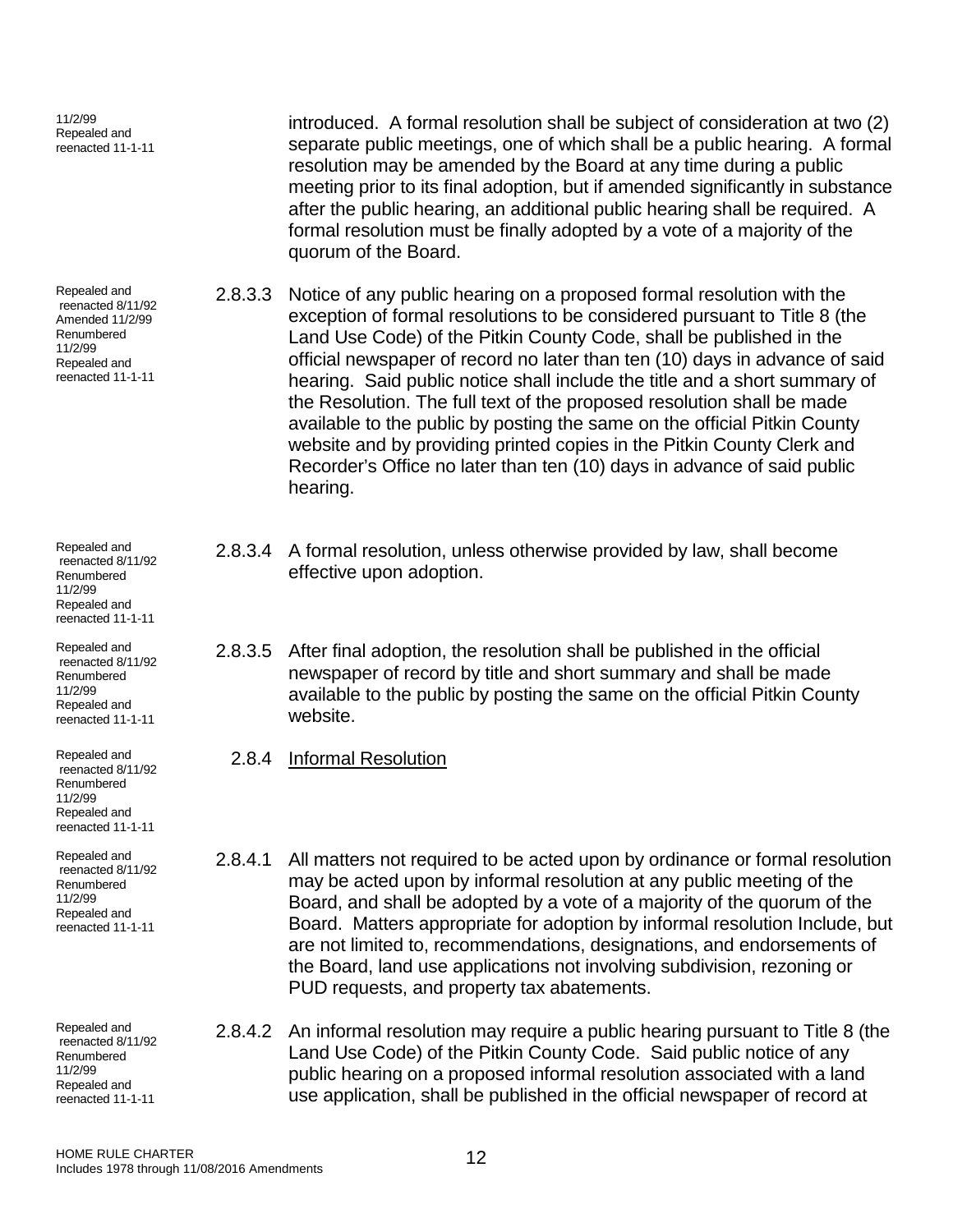least fourteen (14) and no more than ninety (90) days in advance of said public hearing. Said public notice shall include the title and a short summary of the resolution.

- 2.8.4.3 If no public hearing is required pursuant to Title 8 (the Land Use Code) of the Pitkin County Code, notice of any public meeting on a proposed informal resolution shall be posted pursuant to Section 24-6-402(2)(c), of the Colorado State Statutes as amended.
- 2.8.4.4 Informal resolutions shall be presented in written form, and shall become effective upon adoption.

2.8.4.5 No publication after adoption is required unless otherwise provided by Title 8 (the Land Use Code) of the Pitkin County Code. If so required, said publication shall be published in the official newspaper of record and shall include the title and a short summary of the resolution and made available to the public by posting the same on the official Pitkin County website.

- 2.8.5 Emergency Resolution
- 2.8.5.1 An emergency resolution shall require adoption by a vote of a majority of the quorum of the Board at one (1) public meeting. Emergency resolutions need not be in written form prior to adoption, but shall be reduced to writing as soon as possible after adoption and signed on behalf of the Board by the Chairperson.
- 2.8.5.2 An Emergency resolution shall become effective immediately upon adoption.
- 2.8.5.3 An emergency resolution shall set forth in the body thereof the circumstances of the emergency. The Board shall schedule a confirmatory reading of the emergency resolution at a public hearing. Notice of said public hearing shall be published in the official newspaper of record no later than ten (10) days in advance of said public hearing. Said public notice shall include the title and a short summary of the resolution. The full text of the proposed resolution shall be made available to the public by posting the same on the official Pitkin County website and by providing printed copies in the Pitkin County Clerk and Recorder's Office no later than ten (10) days in advance of said public hearing. The purpose of this subsequent public hearing is to either rescind or reaffirm the action taken by the emergency resolution.

Repealed and reenacted 8/11/92 Renumbered 11/2/99 Repealed and reenacted 11-1-11

Repealed and reenacted 8/11/92 Renumbered 11/2/99 Repealed and reenacted 11-1-11

Repealed and reenacted 8/11/92 Renumbered 11/2/99 Repealed and reenacted 11-1-11

Added 8/11/92 Renumbered 11/2/99 Repealed and reenacted 11-1-11

Added 8/11/92 Renumbered 11/2/99 Repealed and reenacted 11-1-11

Added 8/11/92 Renumbered 11/2/99 Repealed and reenacted 11-1-11

Added 8/11/92 Amended 11/2/99 Renumbered 11/2/99 Repealed and reenacted 11-1-11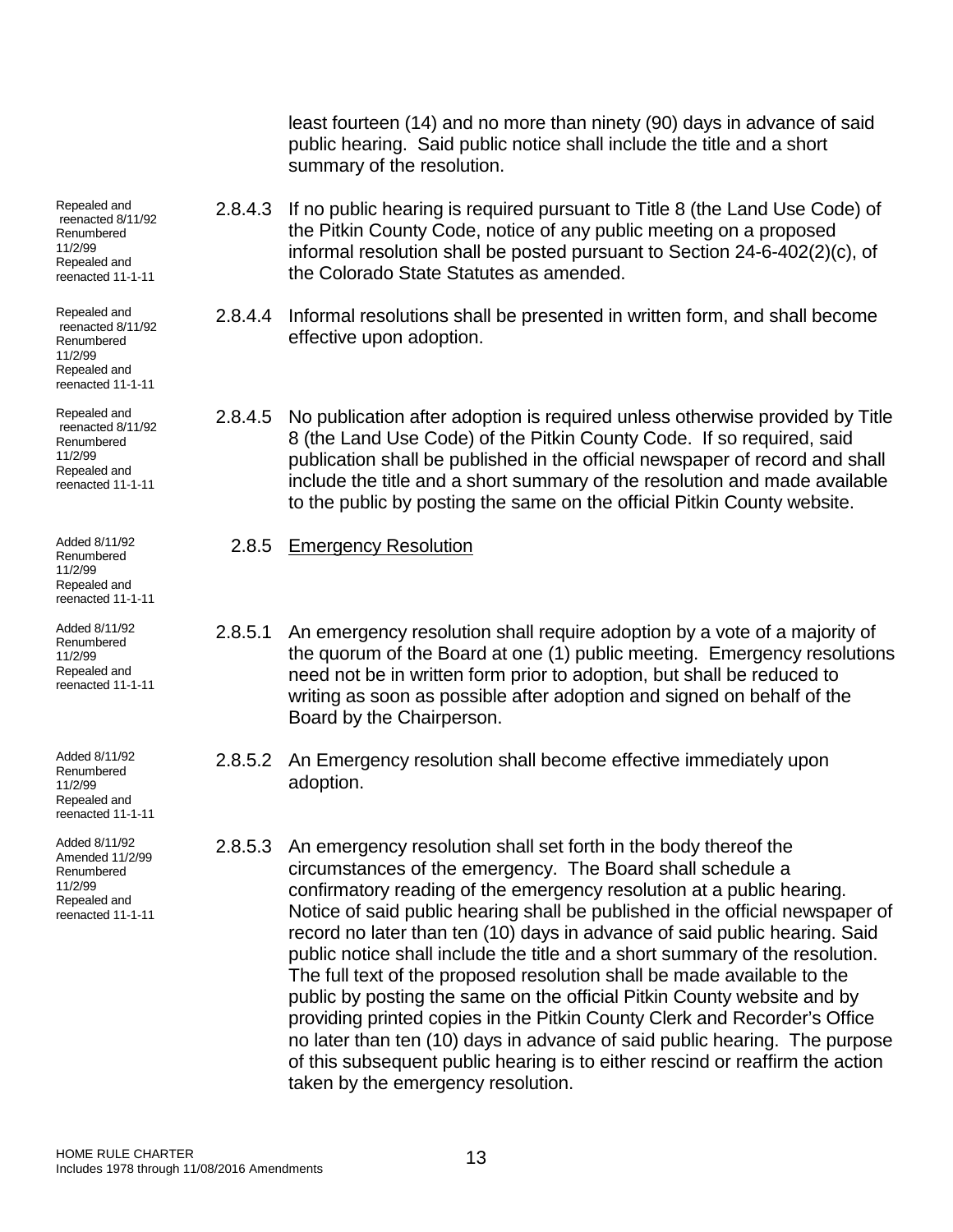| Added 8/11/92<br>Renumbered<br>11/2/99<br>Repealed and<br>reenacted 11-1-11 | 2.8.5.4 | After final adoption at this confirmatory public hearing, the resolution shall<br>be published in the official newspaper of record by title and short summary<br>and shall be made available to the public by posting the same on the<br>official Pitkin County website. |
|-----------------------------------------------------------------------------|---------|--------------------------------------------------------------------------------------------------------------------------------------------------------------------------------------------------------------------------------------------------------------------------|
| Added 8/11/92<br>Renumbered<br>11/2/99<br>Repealed and<br>reenacted 11-1-11 | 2.8.6   | Motion                                                                                                                                                                                                                                                                   |
| Added 8/11/92<br>Renumbered<br>11/2/99<br>Repealed and<br>reenacted 11-1-11 | 2.8.6.1 | All other matters may be handled by motion. Generally, matters<br>appropriate for adoption by motion shall be those merely declaratory of<br>Board opinions, procedural matters, and the like.                                                                           |
| Added 8/11/92<br>Renumbered<br>11/2/99                                      |         | 2.8.6.2 A motion shall require passage by a vote of a majority of the quorum of the<br>Board at one (1) public meeting.                                                                                                                                                  |

Repealed and reenacted 11-1-11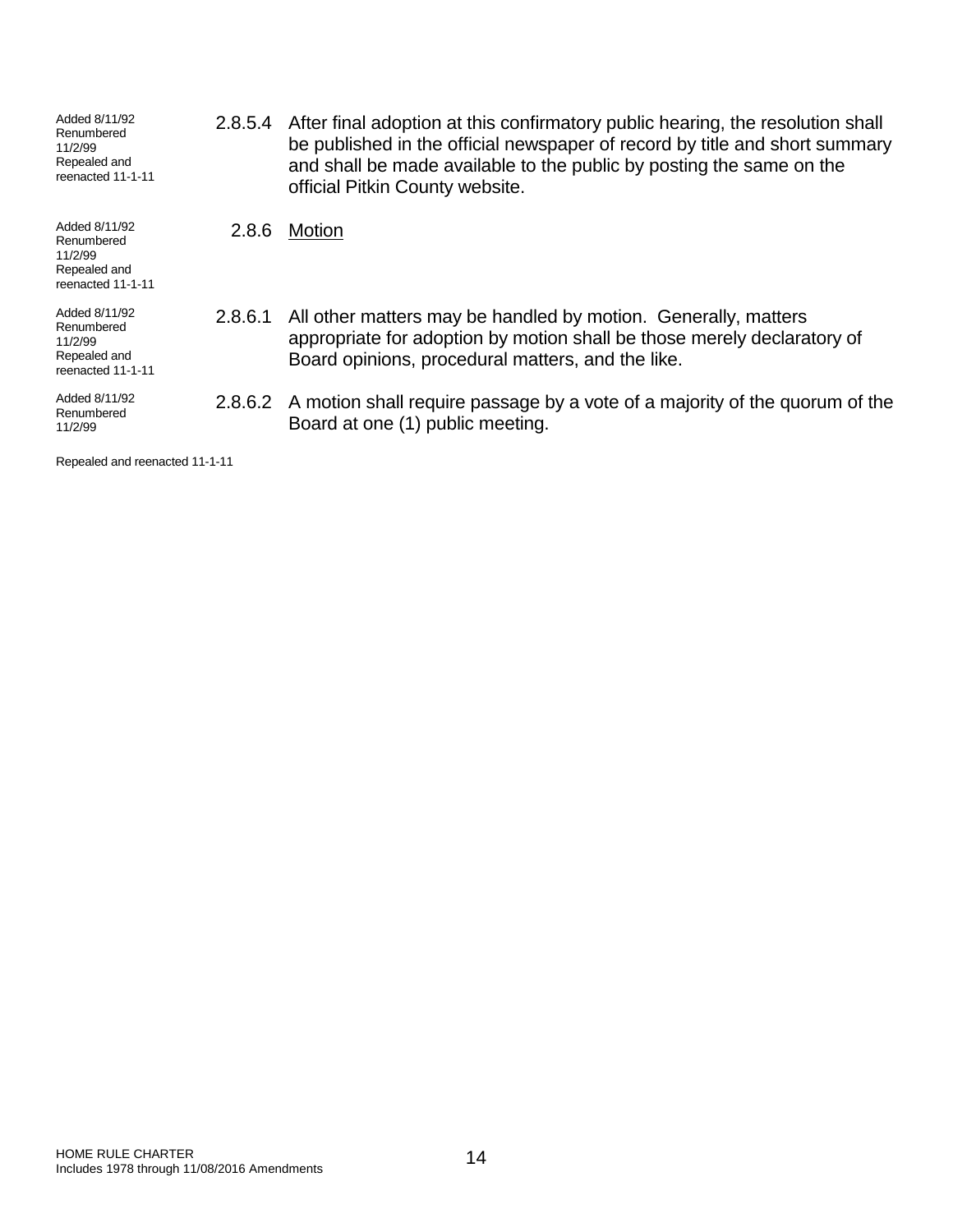# **ARTICLE III - CITIZENS BOARDS**

# **3.1** Establishment of Citizens Boards

# 3.1.1 Titles

By Charter the following Citizen Boards are established:

- a. Planning and Zoning Commission
- b. Board of Adjustment
- c. Board of Appeals
- d. Library Board
- e. Election Commission
- f. Financial Advisory Board
- 3.1.2 Size

Each Citizen Board, except the Planning and Zoning Commission, shall be composed of five (5) members. Each Citizen Board may have up to five (5) alternate members at the discretion of the Board of County Commissioners. An alternate member shall be permitted to vote only in the absence of a regular member. An alternate member shall serve a minimum of one (1) year prior to appointment as a regular member (unless no such alternates are available for appointment as a regular member).

3.1.3 Membership on Citizen Boards

Membership of Citizen Boards shall be selected by the Board, which shall establish staggered terms for such Citizen Boards.

Amended 11-04-2014 3.1.4 Terms

Except as otherwise established herein, or by statute if made applicable by this Charter, terms for each Citizen Board shall be determined by the Board of County Commissioners.

3.1.5 Limit on Terms

There shall be no fixed limit on number of terms, but the Board shall assess the performance of a member prior to appointing that member for another term.

3.1.6 Attendance Policies

The Board may establish attendance policies and other such rules and regulations for Citizen Boards, or may delegate such function to each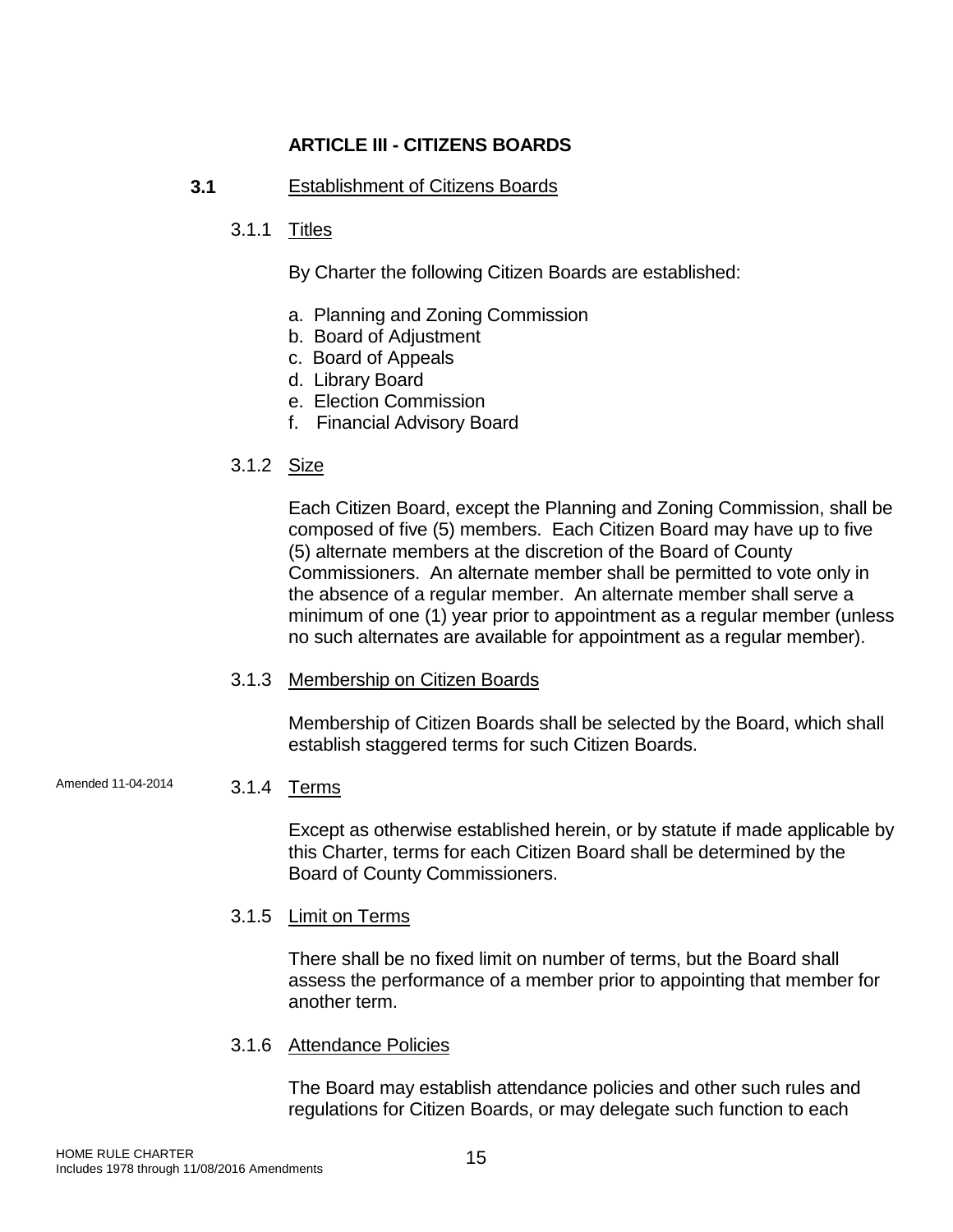Citizen Board.

Added 11/4/97 3.1.7 Members appointed to any citizen board by the Board of County Commissioners may be removed by the County Commissioners for violation of the standards of conduct for citizen boards adopted by the County Commissioners through ordinance.

# **3.2** Planning and Zoning Commission

There shall be a Planning and Zoning Commission in size, structure, and function as set forth from time to time in applicable statutes.

**3.3** Board of Adjustment

There shall be a Board of Adjustment in size, structure, and function as set forth from time to time in applicable statutes.

**3.4** Board of Appeals

There shall be a Board of Appeals in size, structure, and function as set forth from time to time in applicable statutes.

**3.5** Financial Advisory Board

The Financial Advisory Board shall review throughout the fiscal year the annual operating and capital improvement budgets, financial planning, assets, liabilities, receipts, expenditures, budget and accounting practices, and financial status of capital improvement programs for the County government and all the taxing districts for which it is responsible. The Financial Advisory Board shall report its findings to the Board, the districts, and the public and make such recommendations as it deems appropriate.

**3.6** Library Board

There shall be a Library Board in size, structure, and functions as set forth from time to time in applicable statutes and regulations.

- **3.7** Election Commission
	- 3.7.1 There shall be an Election Commission, of which the County Clerk and Recorder shall be an ex officio non-voting, sixth member and who shall attend meetings of the Commission.
	- 3.7.2 Any person aggrieved by the manner in which the County Clerk and Recorder administers voter registration or performs election duties shall have the right to appeal such action to the Election Commission. Any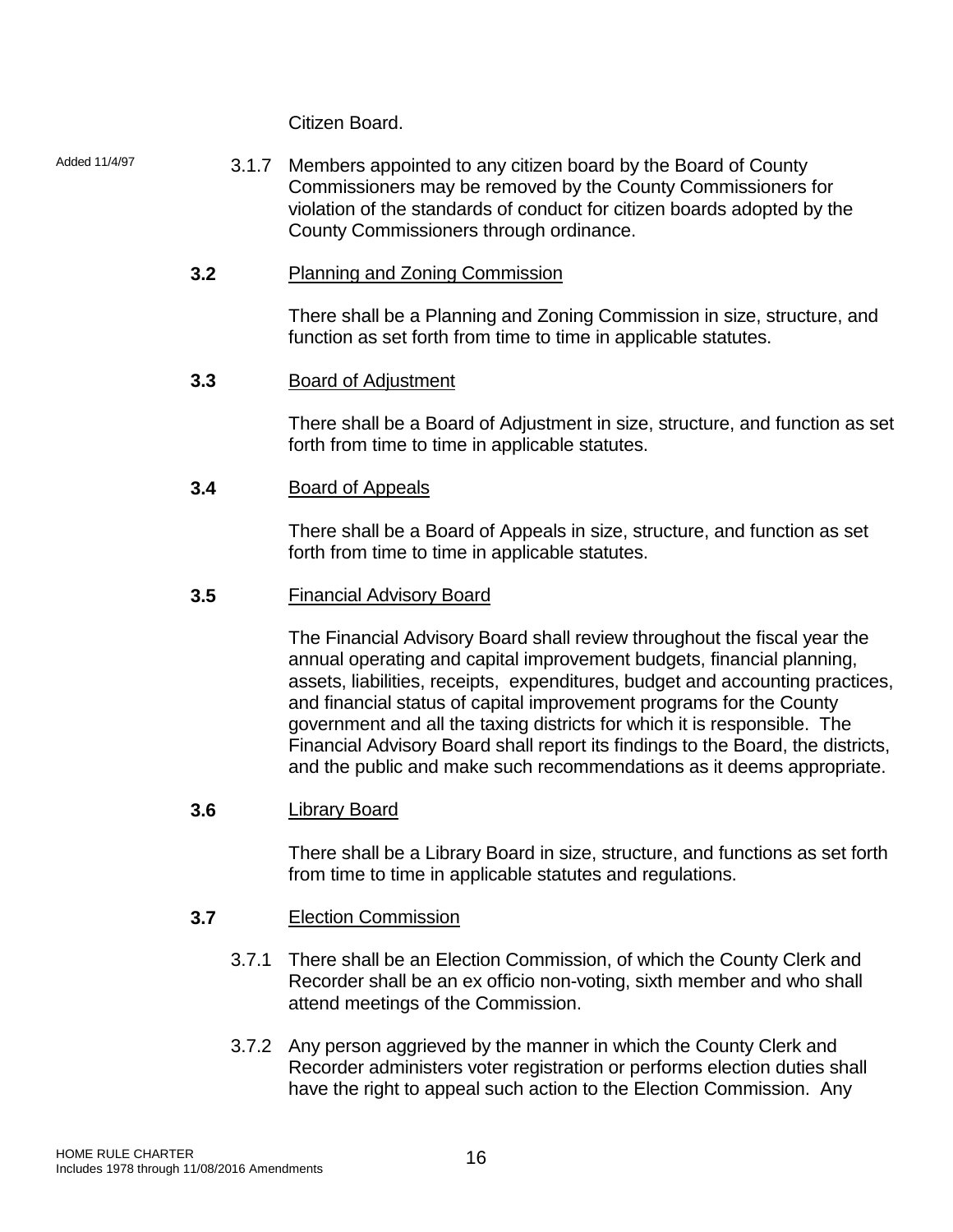such appeal shall be lodged in writing with the Election Commission within three (3) working days after the occurrence of the act complained of. The decision of the Commission upon such an appeal shall be final (subject to court review).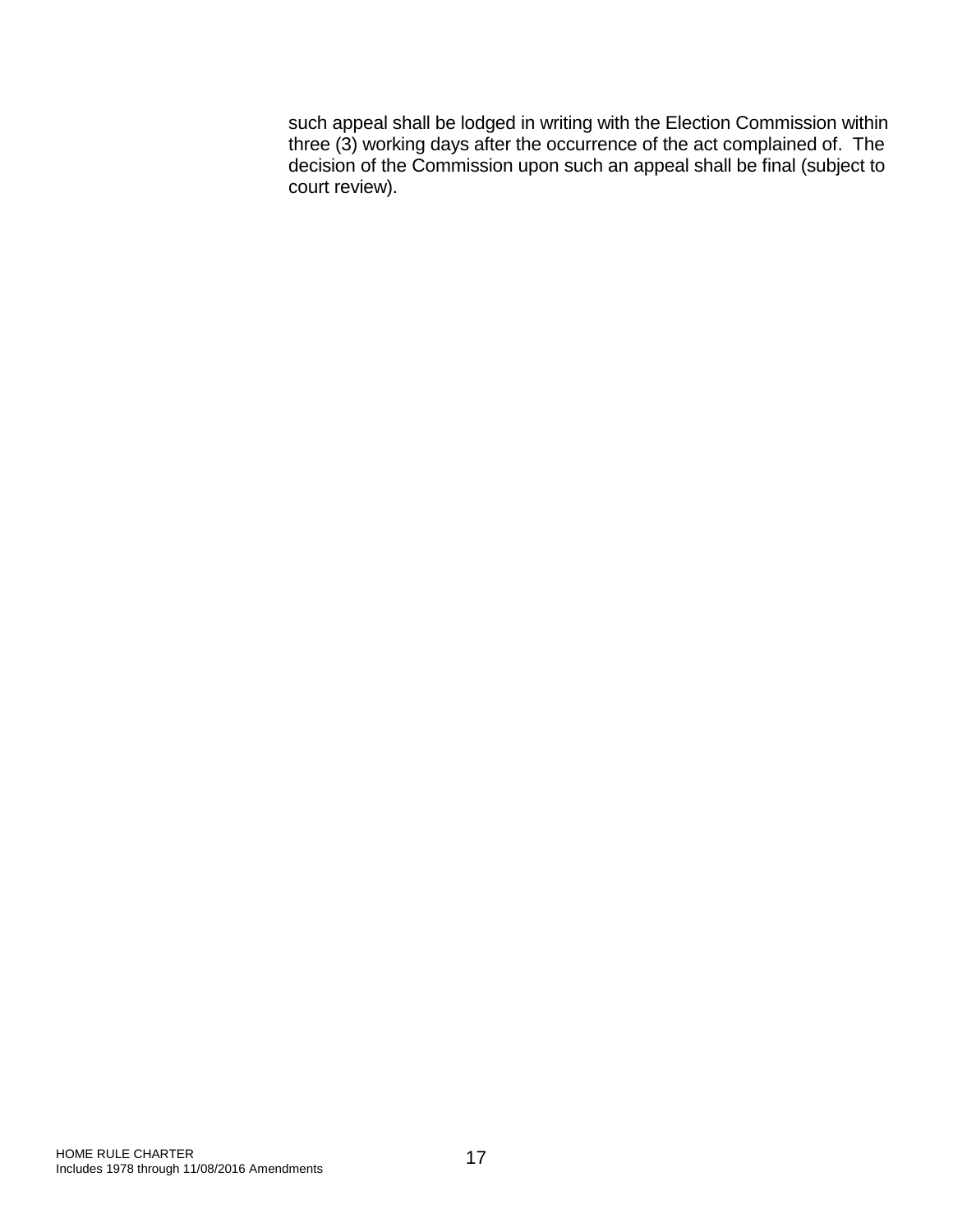# **ARTICLE IV – CAUCUSES**

# Added 11/3/98 **4.0** Preamble

The word "caucus" may derive from an Algonquin Indian term describing their advisory form of representative democracy. In the Pitkin County experience, the word connotes representative democracy at the most local level where policies are formulated and recommended by the people whom they most affect. Once formulated at the local caucus level, these policies provide elected and appointed county officials with recommendations to enact just laws and policies.

# **4.1** Establishment of Caucuses: Initial Meeting

- 4.1.1 A caucus may be established by any qualified elector who calls a meeting at a convenient time and place within the proposed caucus area. An information campaign shall be conducted to ensure that all qualified electors and non-resident real property owners in the proposed caucus area know of the date, time, place and purpose of the meeting.
- 4.1.2 At the initial meeting it shall be decided by majority vote of the qualified electors (and non-resident real property owners) in attendance whether a caucus should be formed.
- 4.1.3 Each caucus shall adopt its own operating procedures and by-laws within the scope of this Article.

# **4.2** Recognition of Caucuses

The Board, after satisfying itself that the provisions of this Article have been met, shall recognize the caucus and establish the caucus area by resolution.

# **4.3** Composition

A recognized caucus shall consist of all the qualified electors who reside in the caucus area, together with the non-resident owners of real property within the caucus area.

# **4.4** Voting

Each caucus member shall have one (1) vote on all matters appropriate for caucus voting. Voting on any other basis may be conducted on special matters for information purposes only, and must be clearly identified as such.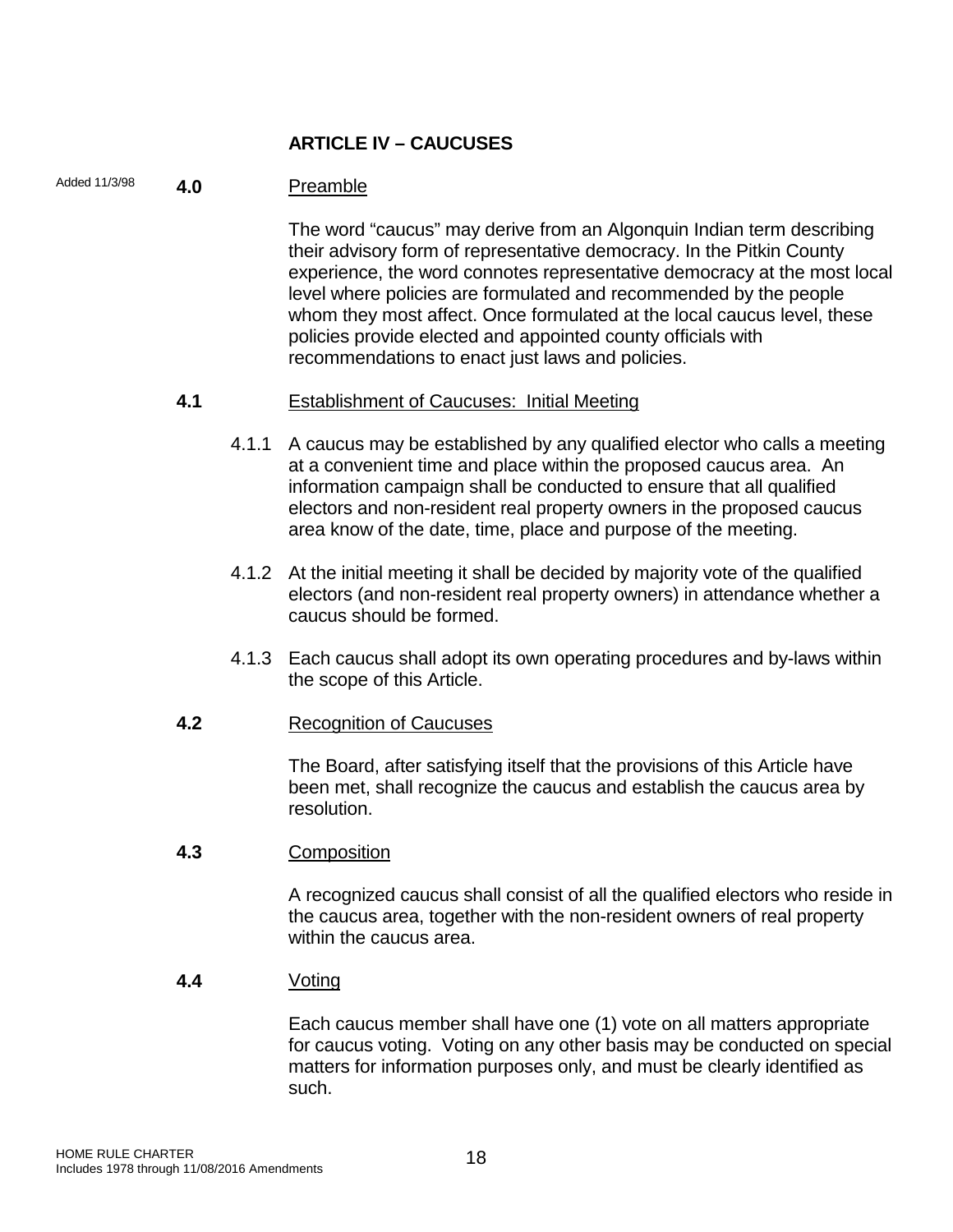|               | 4.5  | <b>Recognized Caucus Area</b>                                                                                                                                                                                                                                                                                                                                                                                                                                                                                                     |
|---------------|------|-----------------------------------------------------------------------------------------------------------------------------------------------------------------------------------------------------------------------------------------------------------------------------------------------------------------------------------------------------------------------------------------------------------------------------------------------------------------------------------------------------------------------------------|
|               |      | Recognized caucus areas to the greatest extent possible shall reflect<br>geographically contiguous areas with social, economic, cultural and<br>environmental communities of interest. There shall be only one (1)<br>recognized caucus in each geographic area. Each caucus shall provide<br>proposed definite boundaries for their caucus area to the Board.                                                                                                                                                                    |
|               | 4.6  | <b>Function</b>                                                                                                                                                                                                                                                                                                                                                                                                                                                                                                                   |
|               |      | A caucus, upon recognition by the Board, shall have a recommendatory<br>function for all matters directly affecting the caucus area, and shall permit<br>its members to report minority views, as well as majority views, and<br>division of votes with any such recommendation. Further, a caucus shall<br>have a recommendatory function for all planning matters affecting the<br>caucus area, as well as other County matters affecting the caucus area<br>including, but not limited to, budgetary and work program matters. |
| Added 11/398  | 4.7  | <b>County Government Support of Caucus</b>                                                                                                                                                                                                                                                                                                                                                                                                                                                                                        |
|               |      | The County Manager, or designee, shall designate staff to be responsible<br>to serve as liaison with the caucuses to facilitate and assist caucus<br>communications and processes. The county may provide such other<br>technical, logistical and financial assistance to facilitate effective caucus<br>activity.                                                                                                                                                                                                                |
| Added 11/3/98 | 4.8  | <b>Notice of Meetings</b>                                                                                                                                                                                                                                                                                                                                                                                                                                                                                                         |
|               |      | The caucuses shall provide notice of meetings through such means as<br>newspapers, Internet, radio, mailings, telephone and local public notice<br>bulletin boards. The county may help in this process by providing up to<br>\$1,500.00 annually in cash or in-kind services to each caucus to help<br>provide notification and publication of minutes of its meetings.                                                                                                                                                          |
| Added 11/3/98 | 4.9  | <b>County Notification of Citizens</b>                                                                                                                                                                                                                                                                                                                                                                                                                                                                                            |
|               |      | The County will annually publish, in at least one (1) local paper, by a<br>one-third page notice, the date, time and place of the annual caucus<br>meeting if that information is known to the County prior to annual caucus<br>meeting.                                                                                                                                                                                                                                                                                          |
| Added 11/3/98 | 4.10 | <b>Meetings</b>                                                                                                                                                                                                                                                                                                                                                                                                                                                                                                                   |
|               |      | Each recognized caucus must designate a set date, time and place for                                                                                                                                                                                                                                                                                                                                                                                                                                                              |

HOME RULE CHARTER HOME RULE CHARTER<br>Includes 1978 through 11/08/2016 Amendments 1978 19

its annual meeting when officers are elected.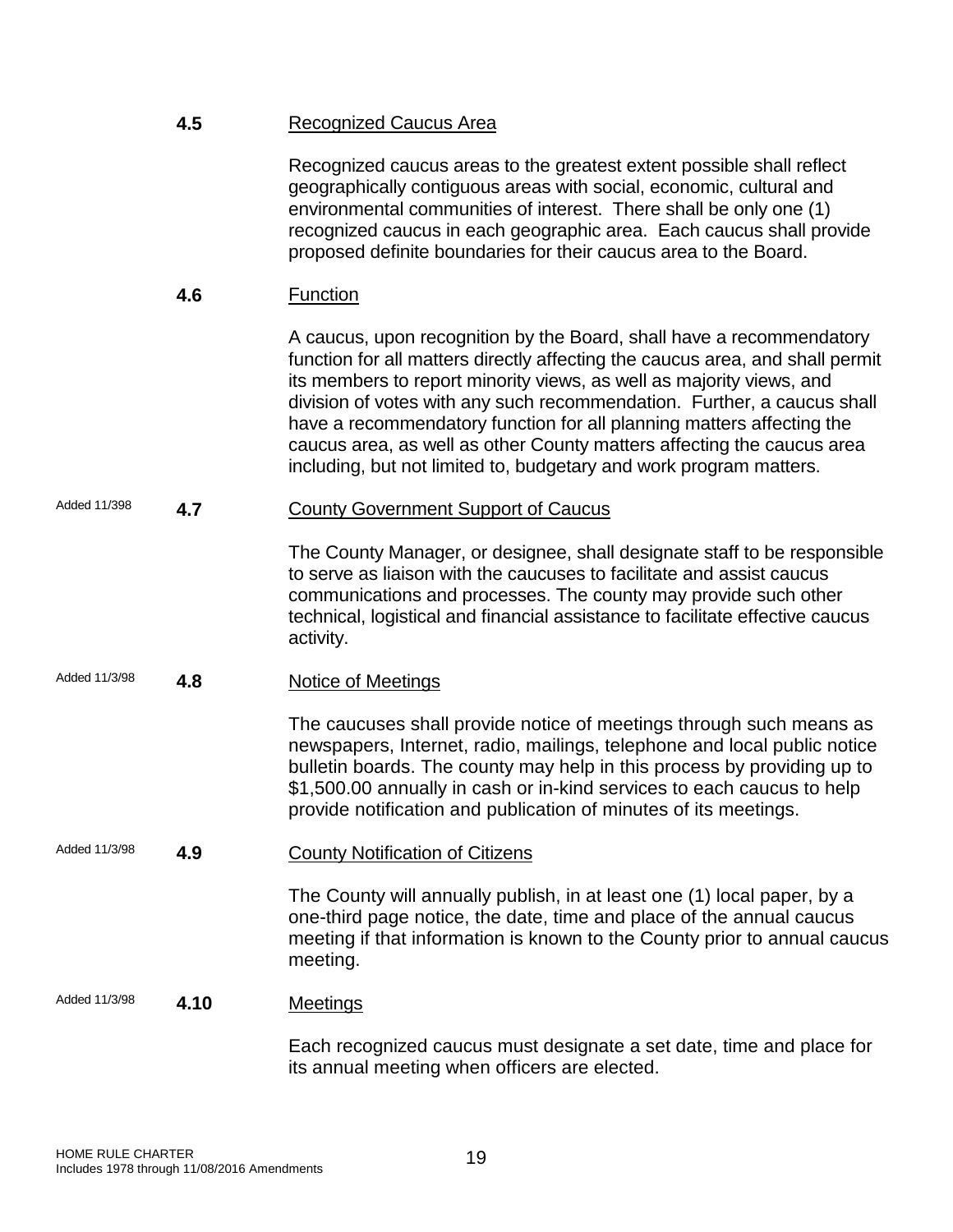# Added 11/3/98 **4.11** Master Plans

The County Commissioners and the Planning and Zoning Commission will encourage the development of Caucus Master Plans. The County Commissioners shall specify the criteria for the Caucus Master Plan development procedures, and local caucus approval. Caucus Master Plans which satisfy such criteria shall be recognized by the Planning and Zoning Commission, and County Commissioners. The Caucus Master Plan shall be considered as one of the primary advisory documents in the development of county laws, rules and regulations which affect caucus areas.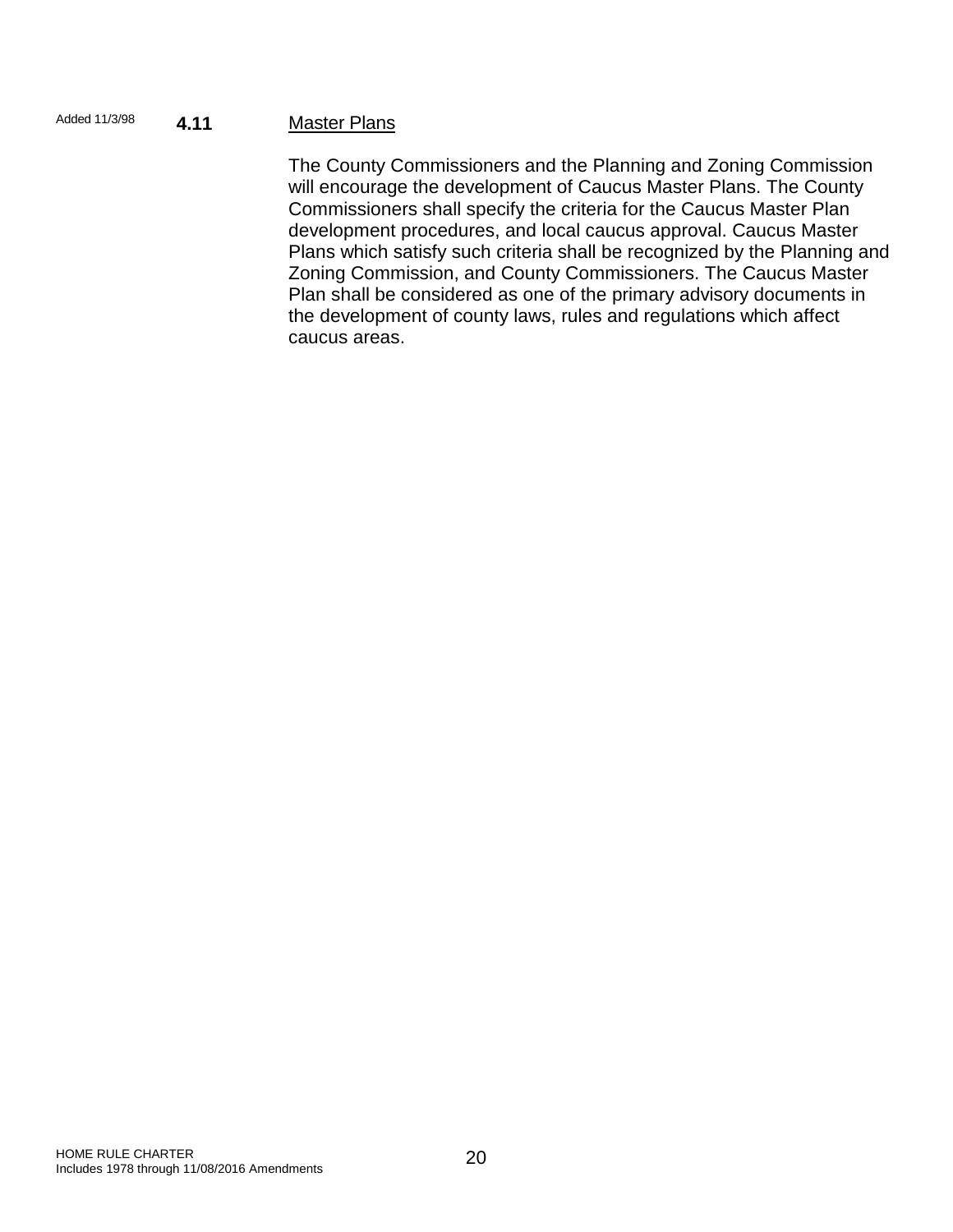# **ARTICLE V - ADMINISTRATION**

| Repealed and<br>Amended 11/7/95                  | 5.1 |       | <b>County Administration</b>                                                                                                                                                                                                                                                                                                                                                                                                                                                                                                |
|--------------------------------------------------|-----|-------|-----------------------------------------------------------------------------------------------------------------------------------------------------------------------------------------------------------------------------------------------------------------------------------------------------------------------------------------------------------------------------------------------------------------------------------------------------------------------------------------------------------------------------|
|                                                  |     |       | The administration of the County shall be executed by the County<br>Manager, the individual elected officers and the appointed department and<br>section heads. Organization of County administration into various<br>departments and sections shall be accomplished by the County Manager<br>at the direction of the Board.                                                                                                                                                                                                |
|                                                  | 5.2 |       | <b>County Manager and the Administrative Functions</b>                                                                                                                                                                                                                                                                                                                                                                                                                                                                      |
|                                                  |     | 5.2.1 | The County Manager shall be responsible to the County Board, serve at<br>the pleasure of the County Board, and execute the policies set by the<br>Board, all in accordance with this Charter, the laws of the State, and<br>resolutions of Pitkin County.                                                                                                                                                                                                                                                                   |
|                                                  |     | 5.2.2 | The compensation of the County Manager and all other terms and<br>conditions of employment shall rest with the Board.                                                                                                                                                                                                                                                                                                                                                                                                       |
| Added 11/8/94<br>Repealed and<br>Amended 11/7/95 |     | 5.2.3 | The County Manager shall be responsible for hiring, terminating and<br>counseling all County employees except independently elected officials<br>and their staffs. The Board of County Commissioners shall have the right<br>to review on appeal all decisions of the County Manager concerning<br>termination and counseling actions involving any County employee.<br>Personnel actions of the County Manager shall conform to Pitkin County<br>Personnel Resolutions as adopted by the Board of County<br>Commissioners. |
|                                                  | 5.3 |       | <b>County Attorney</b>                                                                                                                                                                                                                                                                                                                                                                                                                                                                                                      |
|                                                  |     |       | There shall be a County Attorney appointed by the Board, who shall be the<br>chief legal officer of the Board and the Administration.                                                                                                                                                                                                                                                                                                                                                                                       |
|                                                  |     | 5.3.1 | The compensation of the County Attorney and all terms and conditions of<br>employment shall rest exclusively with the Board. The County Attorney<br>shall be responsible solely to the Board.                                                                                                                                                                                                                                                                                                                               |
|                                                  |     |       | 5.3.2 At a minimum, the County Attorney shall be licensed to practice law in<br>Colorado and shall have done so for two (2) years.                                                                                                                                                                                                                                                                                                                                                                                          |

5.3.3 The County Attorney shall have jurisdiction over preparing and rendering legal services, advice, and representation to the County Board. Where no conflict occurs, the County Attorney shall also render legal advice and services and representation to the Administration and Citizen Boards.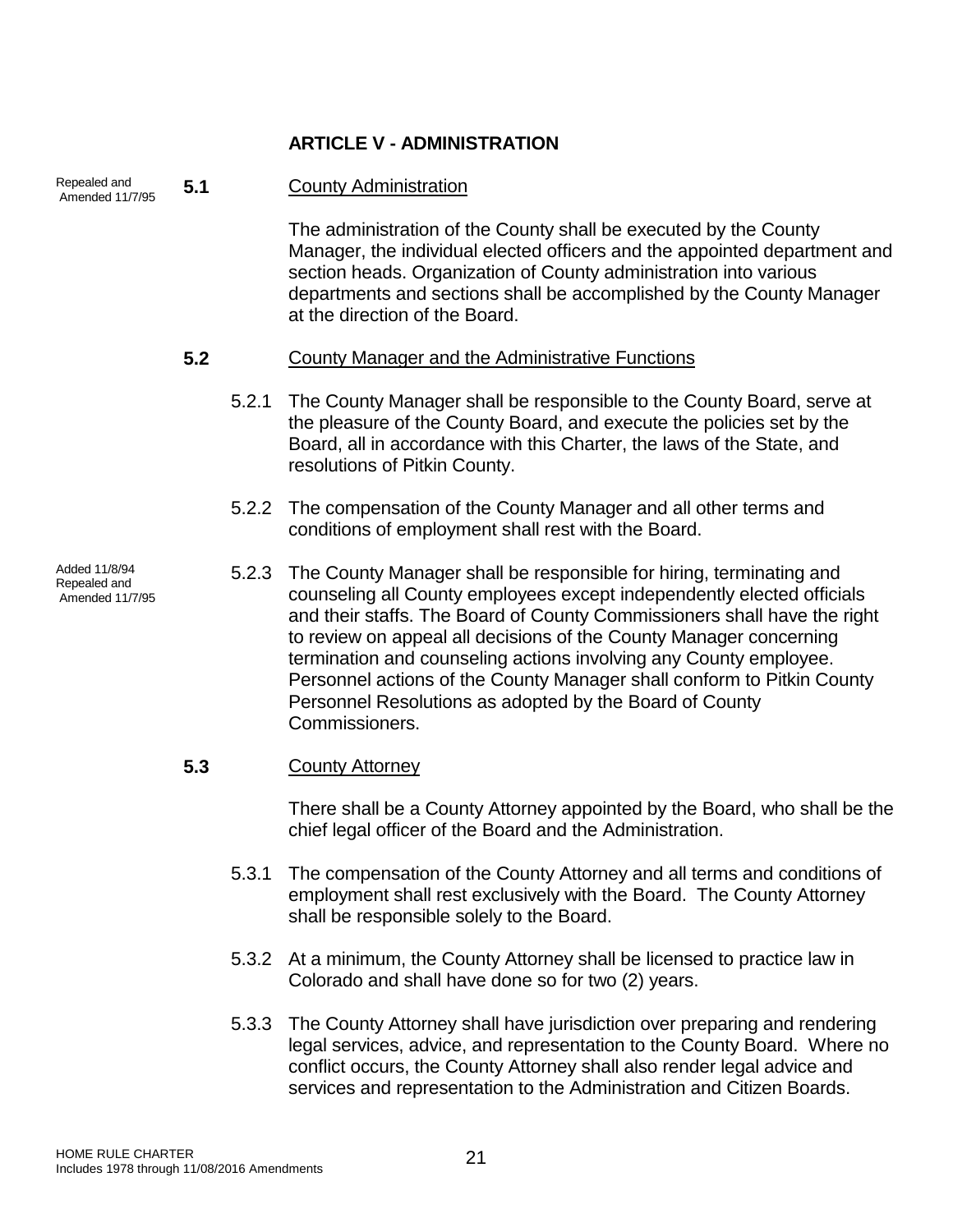|                 | 5.4   | Department of Finance                                                                                                                                                                                                                                                                                                                                                                                                                                                                                     |
|-----------------|-------|-----------------------------------------------------------------------------------------------------------------------------------------------------------------------------------------------------------------------------------------------------------------------------------------------------------------------------------------------------------------------------------------------------------------------------------------------------------------------------------------------------------|
|                 | 5.4.1 | The Department of Finance shall have all of the powers, duties, and<br>functions formerly given to the County Treasurer and the Public Trustee of<br>the County (each as set forth from time to time in applicable statutes); the<br>County budget director; and, the County Finance officer.                                                                                                                                                                                                             |
| Amended 11/8/94 | 5.4.2 | The Director of the Department of Finance shall be appointed by the<br>County Manager.                                                                                                                                                                                                                                                                                                                                                                                                                    |
|                 | 5.4.3 | The Director of the Department of Finance shall be qualified by reason of<br>education or professional experience, or both, to administer the duties and<br>responsibilities of the office as specified by law.                                                                                                                                                                                                                                                                                           |
| Added 9/15/81   | 5.4.4 | All fees to be charged and collected by the Treasurer and Public Trustee<br>shall be as established from time to time by the Board of County<br>Commissioners by formal resolution.                                                                                                                                                                                                                                                                                                                       |
|                 | 5.5   | <b>The Clerk and Recorder</b>                                                                                                                                                                                                                                                                                                                                                                                                                                                                             |
|                 |       | There shall be a Clerk and Recorder, who shall be elected and who shall<br>have such powers, duties, and functions as set forth from time to time in<br>applicable statutes.                                                                                                                                                                                                                                                                                                                              |
| Added 11/7/00   | 5.5.1 | The Clerk and Recorder shall not be limited in the number of consecutive<br>terms that may be served.                                                                                                                                                                                                                                                                                                                                                                                                     |
| Added 11/1/11   | 5.5.2 | No person shall be eligible to serve as Clerk and Recorder unless that<br>person is a registered elector of the County and resides in the County for<br>at least one year prior to the election and throughout his or her term of<br>office. Any vacancy in the office of Clerk and Recorder shall be filled by<br>appointment of an eligible person by majority vote of the Board of County<br>Commissioners, and any person so appointed shall serve the remainder of<br>his or her predecessor's term. |
|                 | 5.6   | <b>The Assessor</b>                                                                                                                                                                                                                                                                                                                                                                                                                                                                                       |
|                 |       | There shall be an Assessor, who shall be elected and who shall have such<br>powers, duties, and functions as set forth from time to time in applicable<br>statutes.                                                                                                                                                                                                                                                                                                                                       |
| Added 11/7/00   | 5.6.1 | The Assessor shall not be limited in the number of consecutive terms that<br>may be served.                                                                                                                                                                                                                                                                                                                                                                                                               |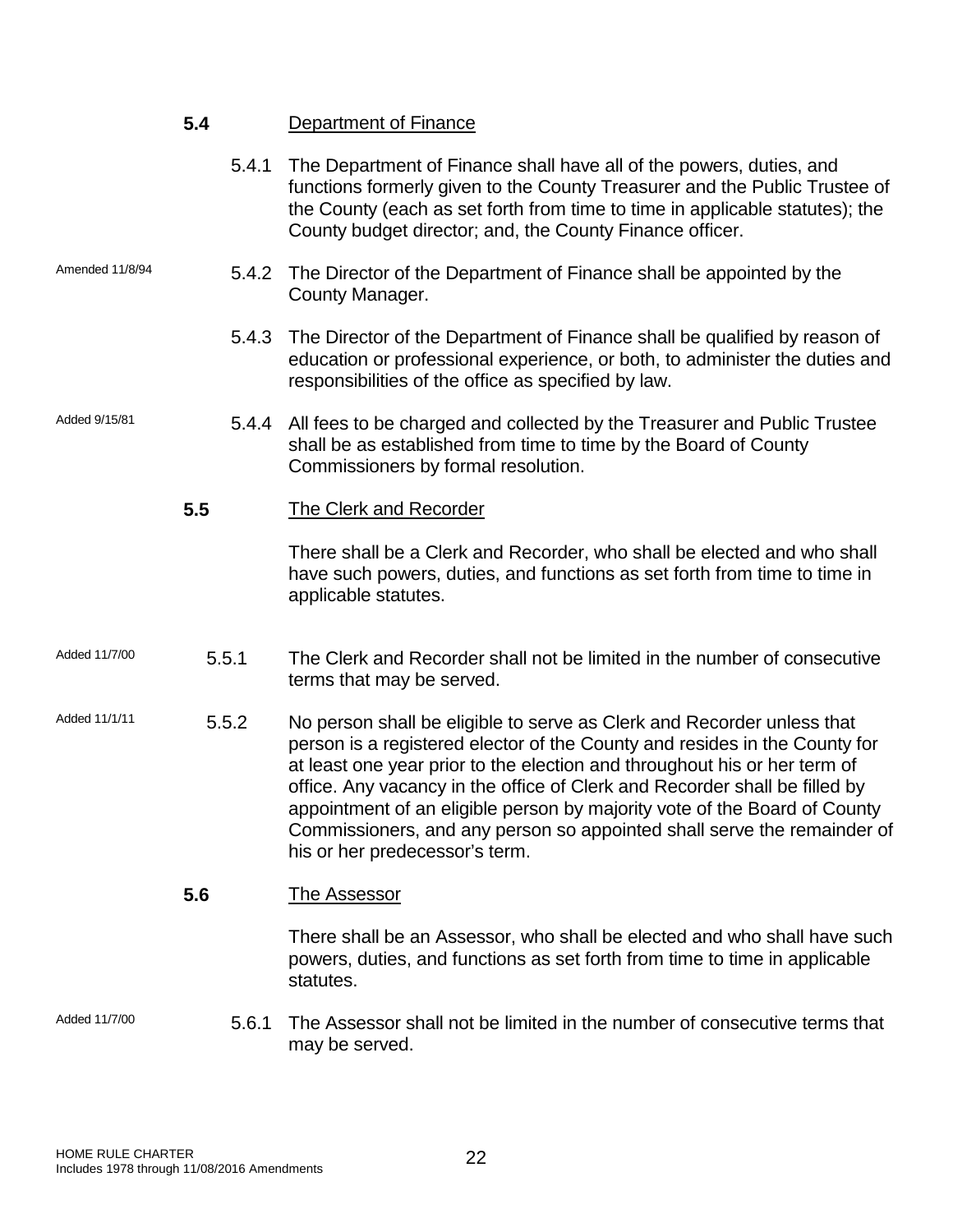| Added 11/1/11                     |     | 5.6.2 | No person shall be eligible to serve as Assessor unless that person is a<br>registered elector of the County and resides in the County for at least one<br>year prior to the election and throughout his or her term of office. Any<br>vacancy in the office of Assessor shall be filled by appointment of an<br>eligible person by majority vote of the Board of County Commissioners,<br>and any person so appointed shall serve the remainder of his or her<br>predecessor's term.                                                                                                                                                                                                                                                                                                                               |
|-----------------------------------|-----|-------|---------------------------------------------------------------------------------------------------------------------------------------------------------------------------------------------------------------------------------------------------------------------------------------------------------------------------------------------------------------------------------------------------------------------------------------------------------------------------------------------------------------------------------------------------------------------------------------------------------------------------------------------------------------------------------------------------------------------------------------------------------------------------------------------------------------------|
| Amended 5/8/79<br>Amended 11/4/80 | 5.7 |       | <b>The Sheriff</b>                                                                                                                                                                                                                                                                                                                                                                                                                                                                                                                                                                                                                                                                                                                                                                                                  |
|                                   |     |       | There shall be a Sheriff who shall be elected and who shall have such<br>powers, duties and functions as set forth from time to time in applicable<br>statutes. In addition, his/her department shall act as the County disaster<br>agency required by statute, and the Board shall appoint the Sheriff, or any<br>of his/her deputies, as the disaster director or coordinator, as the Board<br>shall determine appropriate. In the event the Sheriff shall be named<br>director or coordinator, his/her salary shall not be increased by reason<br>thereof, but such responsibilities shall be deemed to be incident to the<br>office of the Sheriff. All fees to be charged and collected by the Sheriff<br>shall be established from time to time by the Board of County<br>Commissioners by formal resolution. |
| Added 11/7/00                     |     | 5.7.1 | The Sheriff shall not be limited in the number of consecutive terms that<br>may be served.                                                                                                                                                                                                                                                                                                                                                                                                                                                                                                                                                                                                                                                                                                                          |
| Added 11/1/11                     |     | 5.7.2 | No person shall be eligible to serve as Sheriff unless that person satisfies<br>the eligibility requirements and qualifications for such office as established<br>by the applicable provisions of the state constitution and statutes, as<br>amended.                                                                                                                                                                                                                                                                                                                                                                                                                                                                                                                                                               |
|                                   | 5.8 |       | <b>The County Coroner</b>                                                                                                                                                                                                                                                                                                                                                                                                                                                                                                                                                                                                                                                                                                                                                                                           |
| Amended 11/4/86                   |     | 5.8.1 | The County Coroner shall exercise all of the powers and perform all the<br>acts and duties required by statute to be exercised or performed by the<br>County Coroner. The County Coroner may be a member of the Office of<br>the Sheriff and if a member of that Office, in addition to his/her duties as<br>County Coroner and when not in conflict with those duties, may perform<br>Sheriff functions.                                                                                                                                                                                                                                                                                                                                                                                                           |
|                                   |     | 5.8.2 | The Coroner shall be appointed by the Board.                                                                                                                                                                                                                                                                                                                                                                                                                                                                                                                                                                                                                                                                                                                                                                        |
| Added 5/8/79                      |     | 5.8.3 | The compensation and fees to be paid to the Coroner and his/her deputies<br>for the performance of their duties shall be established from time to time<br>by the Board of County Commissioners by formal resolution.                                                                                                                                                                                                                                                                                                                                                                                                                                                                                                                                                                                                |
| Added 8/9/88                      | 5.9 |       | <b>The County Surveyor</b>                                                                                                                                                                                                                                                                                                                                                                                                                                                                                                                                                                                                                                                                                                                                                                                          |
|                                   |     |       |                                                                                                                                                                                                                                                                                                                                                                                                                                                                                                                                                                                                                                                                                                                                                                                                                     |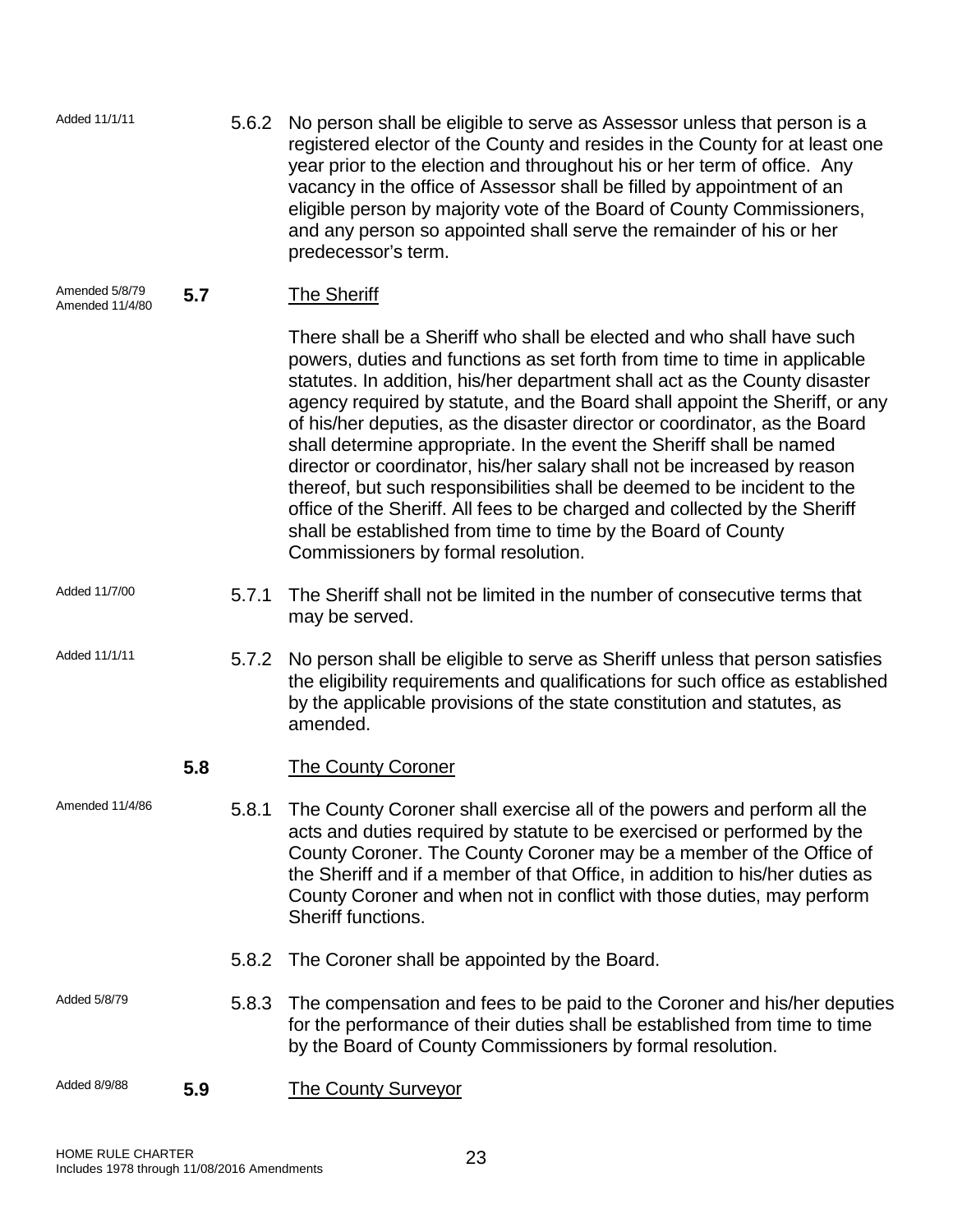| Added 8/9/88 | 5.9.1 | The County Surveyor shall exercise all of the powers and perform all of the<br>acts and duties to be exercised by the County Surveyor under the laws of<br>the State of Colorado.                               |
|--------------|-------|-----------------------------------------------------------------------------------------------------------------------------------------------------------------------------------------------------------------|
| Added 8/9/88 |       | 5.9.2 The County Surveyor shall be appointed by, and serve at the pleasure of,<br>the Board of County Commissioners.                                                                                            |
| Added 8/9/88 |       | 5.9.3 The compensation and fees to be paid to the County Surveyor for the<br>performance of his/her duties shall be established from time to time by the<br>Board of County Commissioners by formal resolution. |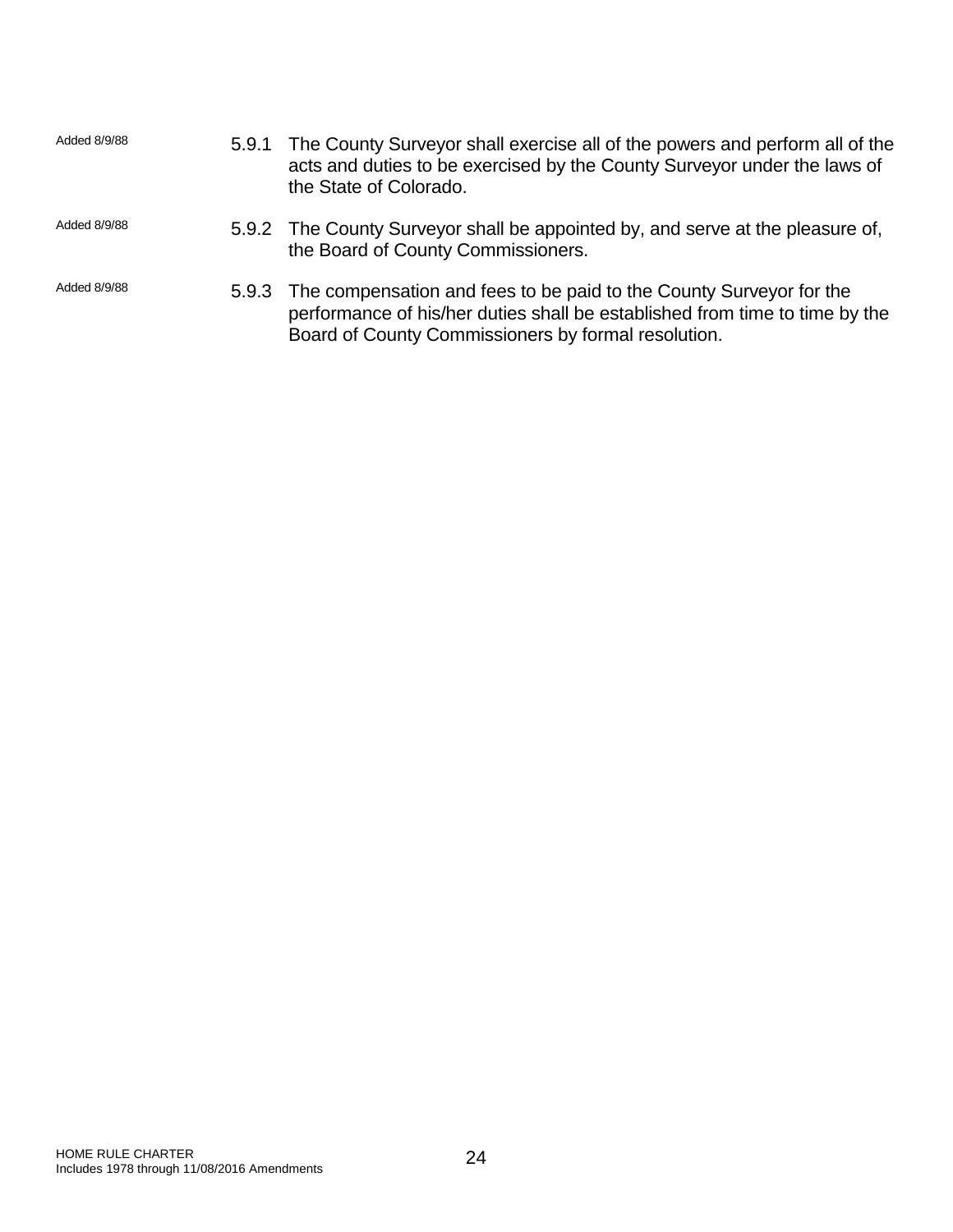# **ARTICLE VI – ELECTIONS**

# **6.1** General

To the greatest extent possible, County elections shall be held at the time of the general election.

# **6.2** Nomination of Candidates

6.2.1 All candidates for any county elective office must file petitions with the Clerk and Recorder for such office not earlier than twenty (20) days nor later than five (5) days before the deadline established by state statute for the Secretary of State to transmit to the Clerk and Recorder the certificate in writing of the ballot order and content for the primary election.

6.2.2 A candidate's petition must be signed by not fewer than one hundred (100) County registered electors. Persons signing a candidate's petition need not (in the case of party designees) be affiliated with the party by which the candidate has been designated; need not be a resident of the district (if any) for which the candidate seeks election; need not state that he/she intends to vote for the candidate at the ensuing primary election; and may sign petitions of any other candidates for the same office.

Amended 11/1/11  $\qquad 6.2.3$  Where there are more than two (2) persons standing for election to a given office, all such persons shall have their names placed on a ballot which shall be voted upon at the same time and place as the regular primary elections. The primary ballot for County offices shall be available equally to persons who are affiliated with and obtain the designation of a major or minor political party and to those persons who are not so affiliated or do not seek or obtain the designation of the political party with which they are affiliated.

Amended 11/1/11 6.2.4 A candidate who desires the designation on the primary election ballot of a major or minor political party (as defined by state statute) shall have received that party's designation in the manner provided by state law and the rules of that party.

# **6.3** Primary and General Elections

Amended 11/7/78 Repealed and reenacted 8/11/92 Amended 11/1/11

Amended 11/7/80 Amended 8/9/94 Amended 8/13/96 Amended 11/4/97 Amended 11/1/11

- Amended 11/1/11 6.3.1 Primary and general elections shall be held on the dates designated by state statute, as amended.
	- 6.3.2 The two (2) candidates for a County elective office receiving the first and second highest number of votes at the primary election shall be certified to appear on the ballot at the general election.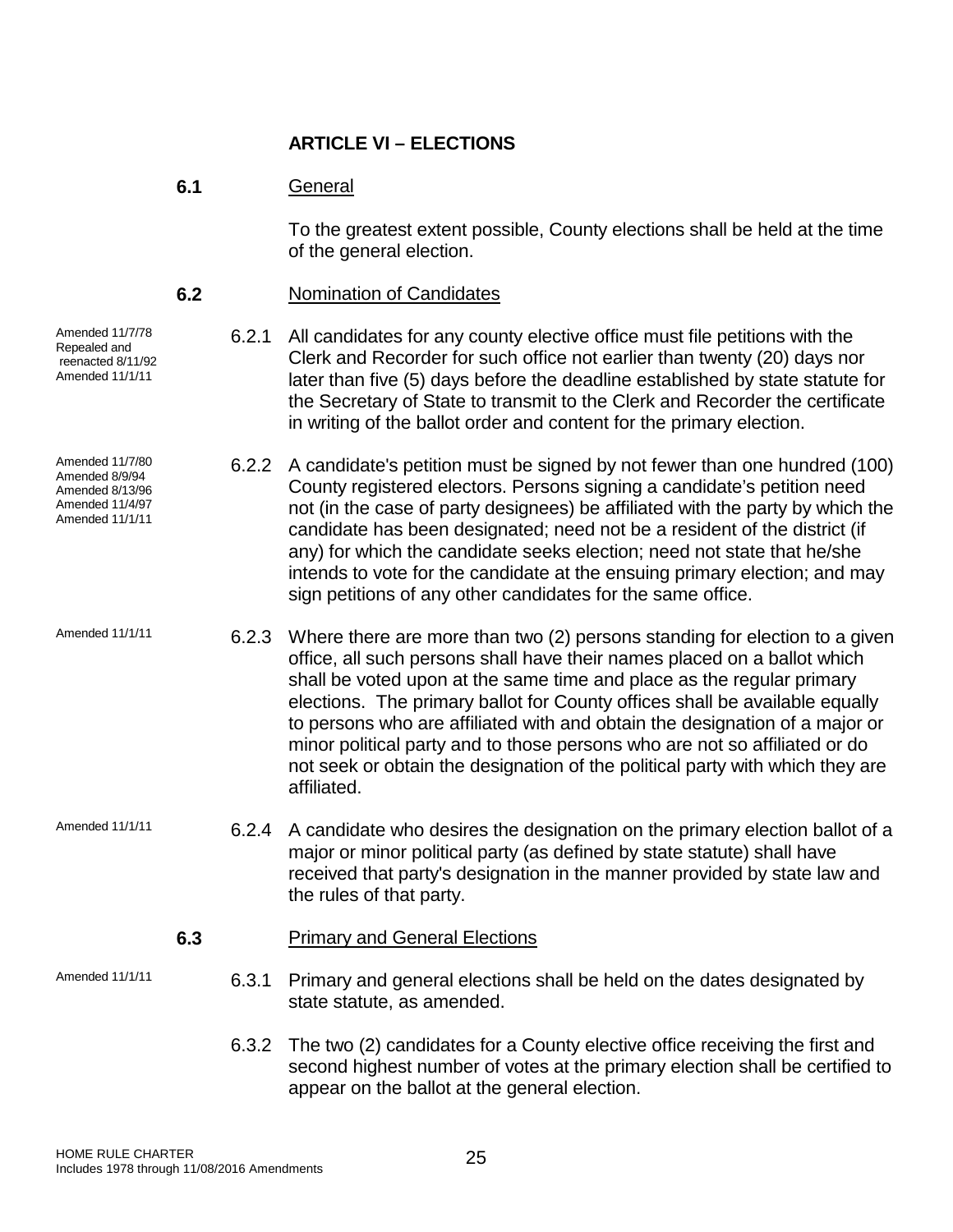| Amended 11/4/86<br>Amended 11/1/11   |     | 6.3.3 | In the event that, on or before the deadline established by state statute for<br>the Secretary of State to transmit to the Clerk and Recorder the certificate<br>in writing of the ballot order and content for the general election a<br>candidate who runs in the primary election and is duly certified to the<br>general election ballot withdraws, dies, or is otherwise disqualified from<br>running in the general election, the candidate who received the third<br>highest number of votes in the primary election for that office shall be<br>certified as a candidate for the general election. If a candidate withdraws,<br>dies or is otherwise disqualified after the deadline established by state<br>statute for the Secretary of State to transmit to the Clerk and Recorder the<br>certificate in writing of the ballot order and content for the general election,<br>the name and party designation of such withdrawn, deceased or<br>disqualified candidate shall remain on the ballot for the general election. |
|--------------------------------------|-----|-------|---------------------------------------------------------------------------------------------------------------------------------------------------------------------------------------------------------------------------------------------------------------------------------------------------------------------------------------------------------------------------------------------------------------------------------------------------------------------------------------------------------------------------------------------------------------------------------------------------------------------------------------------------------------------------------------------------------------------------------------------------------------------------------------------------------------------------------------------------------------------------------------------------------------------------------------------------------------------------------------------------------------------------------------|
|                                      |     | 6.3.4 | There shall be a place for write-in candidates at elections in accordance<br>with applicable statutes.                                                                                                                                                                                                                                                                                                                                                                                                                                                                                                                                                                                                                                                                                                                                                                                                                                                                                                                                |
| Added 11/7/78                        |     | 6.3.5 | Non-party candidates shall be permitted to select watchers in the same<br>manner as provided by law with respect to party candidates.                                                                                                                                                                                                                                                                                                                                                                                                                                                                                                                                                                                                                                                                                                                                                                                                                                                                                                 |
| Added 11/7/78                        |     | 6.3.6 | In the event of more than one (1) candidate for any County elective office,<br>the names of such candidates shall be placed on the ballot in alphabetical<br>order.                                                                                                                                                                                                                                                                                                                                                                                                                                                                                                                                                                                                                                                                                                                                                                                                                                                                   |
| Amended 11/4/86<br>Repealed and      | 6.4 |       | <b>Other Election Issues.</b>                                                                                                                                                                                                                                                                                                                                                                                                                                                                                                                                                                                                                                                                                                                                                                                                                                                                                                                                                                                                         |
| reenacted 8/11/92<br>Amended 11/1/11 |     |       | The deadline for submission to the Pitkin County Clerk and Recorder of all<br>ballot issues and ballot questions to be placed on a coordinated primary,<br>general, or congressional vacancy election ballot shall coincide with the<br>corresponding deadline established by state statute for the Secretary of<br>State to transmit to each county clerk and recorder the certificate in writing<br>of the ballot order and content for such coordinated primary, general, or<br>congressional vacancy election. The deadline for submission to the Pitkin<br>County Clerk and Recorder of all ballot issues and ballot questions to be<br>placed on a special election ballot shall be equal in number of days to the<br>deadline established by state statute for the Secretary of State to transmit<br>to each county clerk and recorder the certificate in writing of the ballot<br>order and content for a primary election.                                                                                                   |
| Added 5/8/79<br>Repealed 11/1/11     | 6.5 |       | Repealed in its entirety.                                                                                                                                                                                                                                                                                                                                                                                                                                                                                                                                                                                                                                                                                                                                                                                                                                                                                                                                                                                                             |
| Added 11/4/1980<br>Amended 11/5/02   | 6.6 |       | <b>Campaign Contributions and Expenditures</b>                                                                                                                                                                                                                                                                                                                                                                                                                                                                                                                                                                                                                                                                                                                                                                                                                                                                                                                                                                                        |
| Added 11/4/1980<br>Amended 11/5/02   |     | 6.6.1 | For the purpose of this section the following definitions shall apply:                                                                                                                                                                                                                                                                                                                                                                                                                                                                                                                                                                                                                                                                                                                                                                                                                                                                                                                                                                |
|                                      |     |       | a. Candidate. A person is a candidate for office if he/she publicly                                                                                                                                                                                                                                                                                                                                                                                                                                                                                                                                                                                                                                                                                                                                                                                                                                                                                                                                                                   |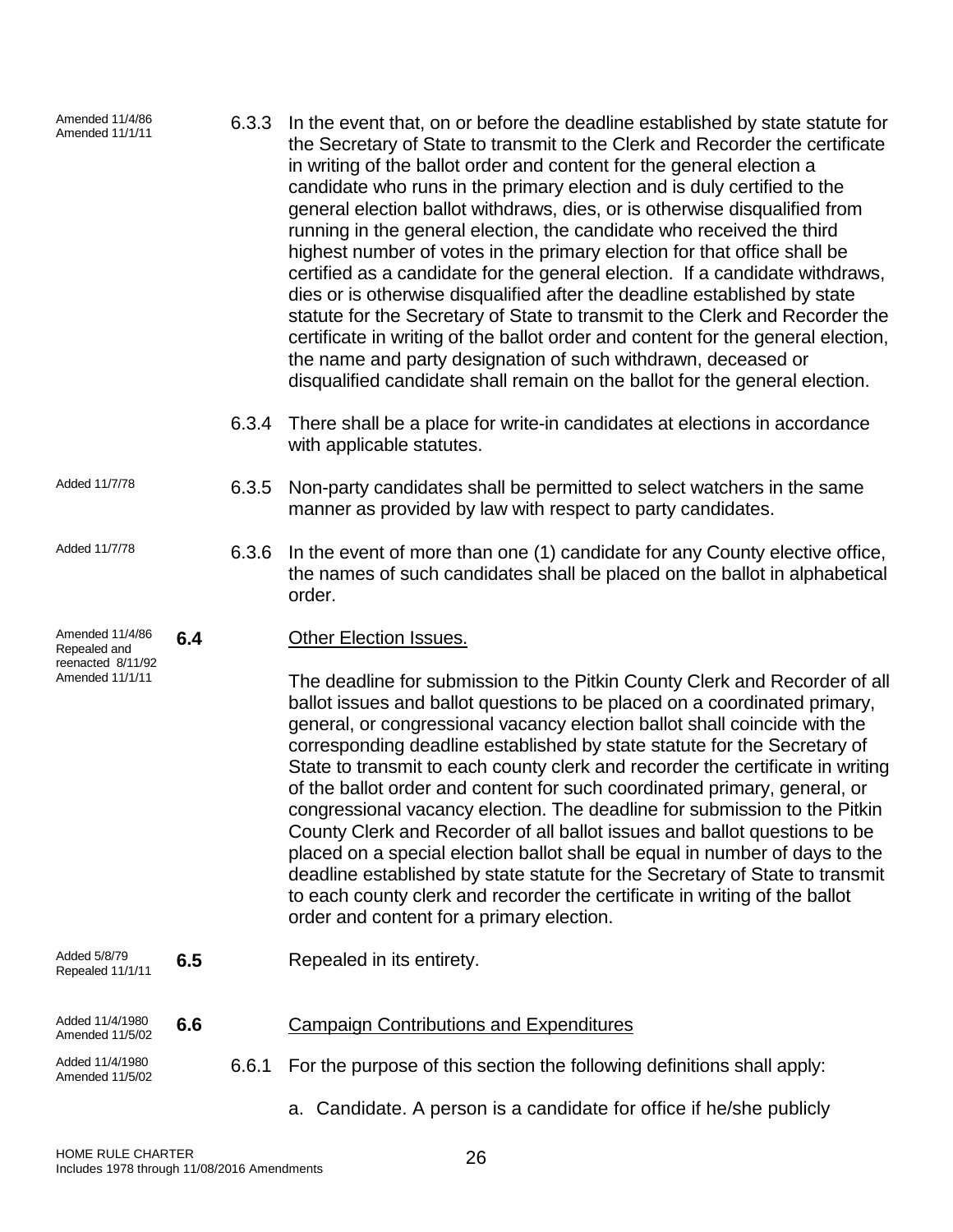announces his/her intention to seek election to any elective County office, has filed with the County Clerk and Recorder his/her nominating petition for such office, or has been chosen to fill a vacancy on the Board of County Commissioners. "Candidate" as defined herein includes any candidate committee, as that term is defined by the Colorado Fair Campaign Practices Act, C.R.S. 1-45- 103, associated with a candidate.

- b. Contribution. "Contribution" means the payment, pledge, or promise of payment of money or anything of value; or other obligation, loan or advance of money, whether or not legally enforceable; or goods, materials, services or facilities provided to any candidate, or to any political committee for the purpose of supporting or opposing the nomination, retention, election, or defeat of any candidate. "Contribution" includes any coordinated expenditure, as defined below.
- c. Coordinated Expenditure. "Coordinated expenditure" means an expenditure made by any person in coordination, cooperation, consultation, or concert with - or at the request or suggestion of - a candidate or agent of a candidate. Coordinated expenditures are treated as contributions, and count against the contribution limitations set forth in section 6.6.2 of this Charter.
- d. Election. "Election" means any general, primary, or special election held within Pitkin County at which any person or persons are certified to appear on the ballot at the general election for, or are elected to, the office of County Commissioner, Sheriff, County Clerk and Recorder, or County Assessor.
- e. Expenditure. "Expenditure" means the payment, pledge, promise of payment of money or anything of value, or other obligation, loan or advance of money, whether or not legally enforceable, or goods, materials, services or facilities, by any person, political committee, or agent of any of them, for the purpose of influencing the nomination, retention, election, or defeat of any candidate.
- f. Independent Expenditure. An "Independent Expenditure" is an expenditure that is not a coordinated expenditure.
- g. Person. "Person" shall mean any individual, partnership, corporation, association, firm, committee, governmental entity, or other organization or group of persons (however organized).
- h. Political Committee. "Political Committee" shall have the same meaning as is set forth in the Colorado Fair Campaign Practices Act,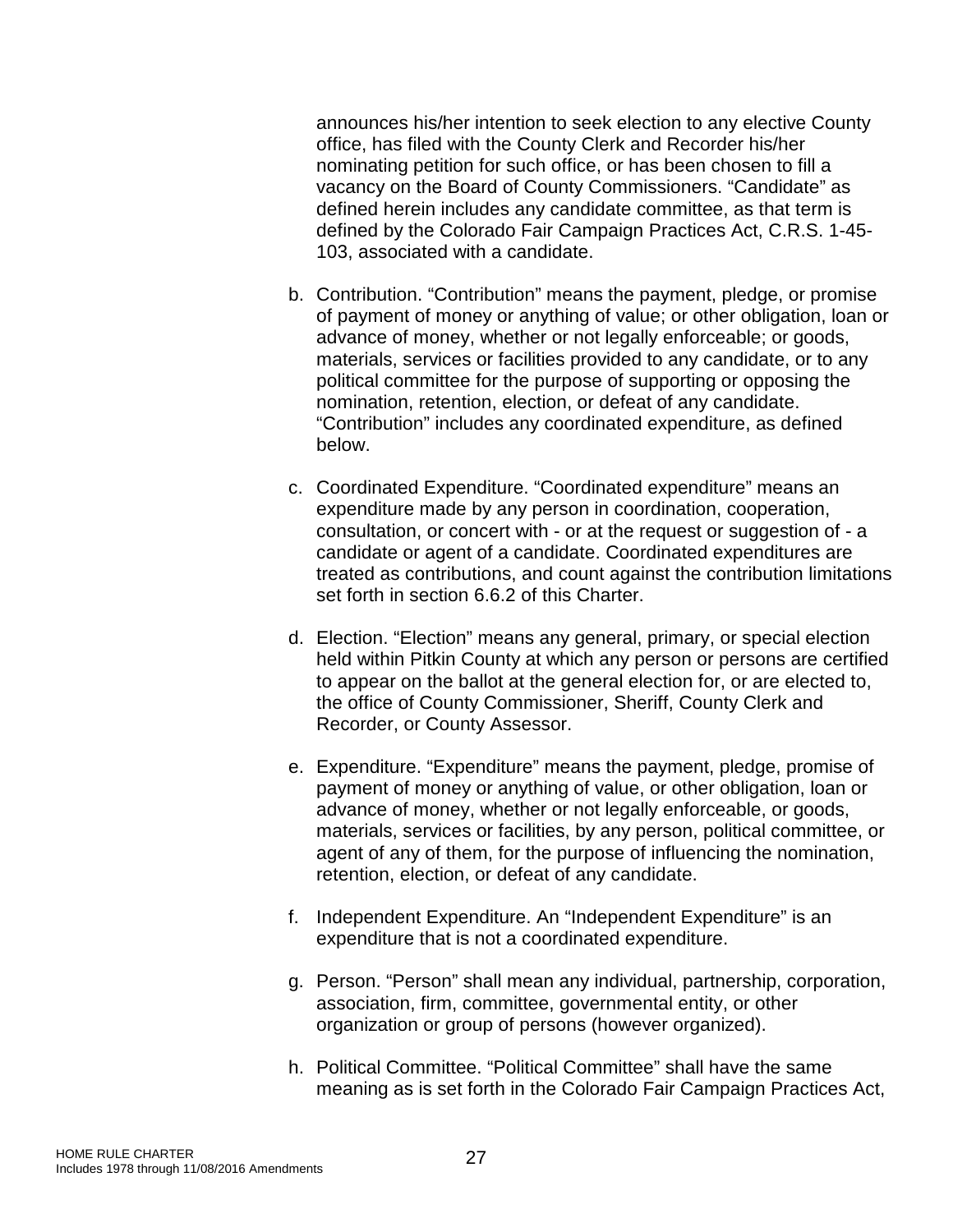Added 11/4/80 Amended 11/7/95 Amended 8/13/96 Amended 11/5/02

Added 11/4/80<br>Repealed 8/13/96

Added 11/4/80 Amended 8/13/96 Amended 11/5/02 C.R.S. 1-45-103, as amended.

6.6.2 No person shall make a contribution in an amount which exceeds five hundred (\$500.00) dollars to any candidate, or to any political committee making coordinated expenditures for the purpose of supporting or opposing the nomination, retention, election, or defeat of any candidate. All political committees shall comply with all organizational and filing requirements of the Colorado Fair Campaign Practices Act, as amended. All candidates in any election shall designate any political committees affiliated with, or known to be making expenditures in support of, the candidate's campaign.

Additionally, all political committees shall submit an affidavit of organization demonstrating decision making independence from any candidate or other political committee. Affidavits of decision making independence must be filed with the County Clerk. Any political committee not filing such an affidavit may not collect or expend money or contributions in kind in support or opposition of any candidate. The County Clerk shall publish the names of all candidates and political committees not in compliance with the election provisions of the Charter no later than ten (10) days prior to all elections.

#### Repealed 8/13/96 6.6.3 **(Repealed in its entirety 8/13/96)**

6.6.4 All contributions shall be reported to the clerk by the recipient in accordance with the provisions of the Colorado Fair Campaign Practices Act, as amended.

All coordinated expenditures, and all independent expenditures in excess of two hundred fifty (\$250.00) dollars, shall be reported to the clerk by the person making the expenditure no later than one (1) week after the funds are delivered, committed, or obligated. Provided, that reporting of expenditures under this section must be performed no later than twentyfour (24) hours after funds are delivered, committed, or obligated if the expenditure is made in the eight (8) days preceding the election. The report to the clerk on the relevant expenditure shall include the name and address of the person making the expenditure, the amount of the expenditure, a detailed description of the use of the expenditure, and the name of the candidate who the expenditure is intended to support or oppose.

Failure to comply with the provisions of this section shall have no effect on the validity of any election, issue or bonds issued pursuant to law, except as provided in Section 6.6.5.

Added 11/4/80 6.6.5 Any candidate who knowingly violates any provision of this section, or who conspires with another to violate any provision of this section, shall, in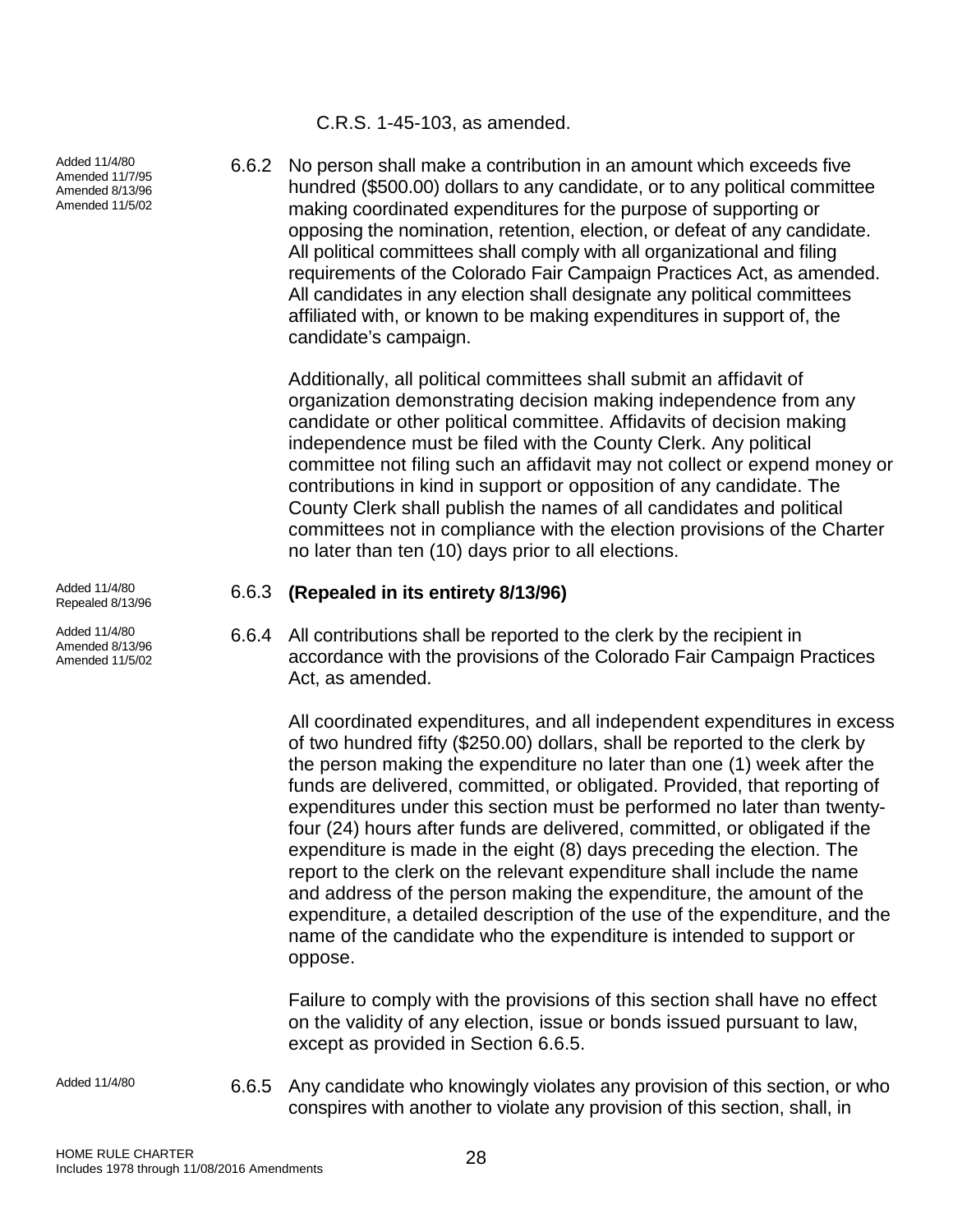|                                     |     |       | addition to any other penalties provided for by law, be denied his/her right<br>to take oath for the office to which he/she was elected, unless he/she has<br>already taken said oath, in which event the office shall be deemed vacated<br>and shall be filled as otherwise provided by law.                |
|-------------------------------------|-----|-------|--------------------------------------------------------------------------------------------------------------------------------------------------------------------------------------------------------------------------------------------------------------------------------------------------------------|
| Added 11/4/80                       |     | 6.6.6 | Any person who violates any provisions of this Section 6.6 is guilty of a<br>misdemeanor and, upon conviction, shall be punished by a fine not<br>exceeding one hundred (\$100.00) dollars, or by imprisonment in the<br>County jail for not more than ten (10) days, or both such fine and<br>imprisonment. |
| Added 11/4/80<br>Amended 11/5/02    |     | 6.6.7 | The provisions of this Section 6.6 shall be effective from and after January<br>1, 2003.                                                                                                                                                                                                                     |
| Repealed 11/6/90                    | 6.7 |       | Validity of Elections (Repealed in its entirety 11/6/90)                                                                                                                                                                                                                                                     |
| Added 11/2/1982<br>Repealed 11/6/90 |     | 6.7.1 | (Repealed in its entirety 11/6/90)                                                                                                                                                                                                                                                                           |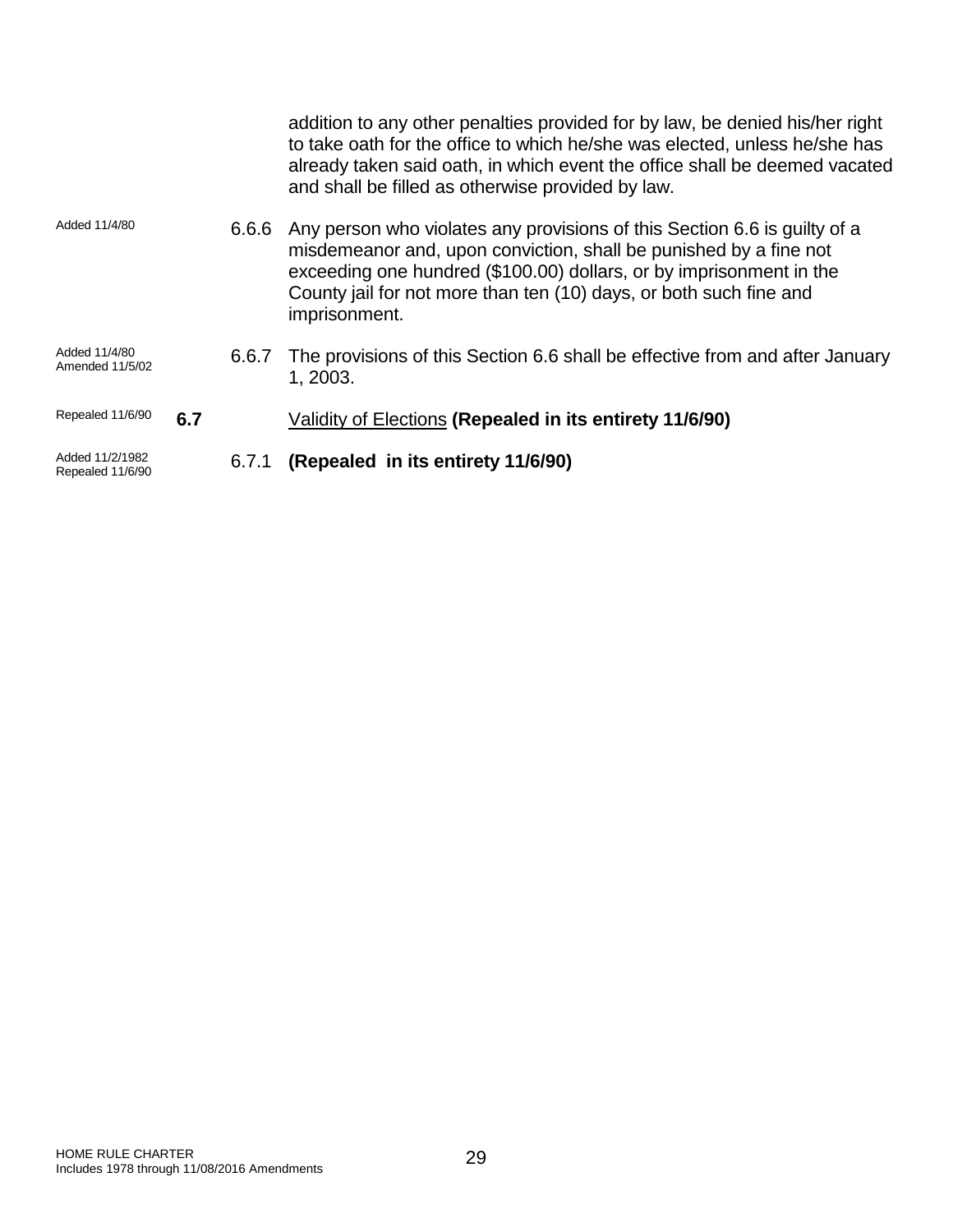# **ARTICLE VII – INITIATIVE, RECALL AND REFERENDUM**

# **7.1** Initiative and Referendum

Amended 11/7/78

Amended 11/7/78 Amended 8/11/92 Amended 8/9/94

- 7.1.1 Initiative: The electors of the County shall have power to propose any resolution or ordinance to the Board in accordance with the provisions of this article of the Charter, except those concerning land use applications, the annual operating budget, annual appropriations budget, and levy of taxes. In the event the Board fails to adopt said proposed resolution or ordinance without any change in substance, the proposed resolution or ordinance shall be submitted to the electors at a County election for their acceptance or rejection.
- 7.1.2 Referendum: The electors of the County shall have the power to require reconsideration by the Board of any resolution or ordinance and, if the Board fails to repeal a resolution or ordinance so considered, to approve or reject it at a County election, in accordance with the provisions of this article of this Charter; provided that such power shall not extend to land use applications, the annual operating budget, annual budget appropriation, levy of taxes, calling a special election, ordering improvements initiated by petition and to be paid for by special assessments, incurrence of indebtedness or borrowing approved by the electorate, or resolution or ordinance to meet the contractual obligations of the County.

# **7.2** Initiative and Referendum Procedure

- Amended 11/4/97 **7.2.1** An initiative or referendum petition must be signed by registered electors of the County in number equal to at least ten percent (10%) of the total number of registered voters at the last general County election. In the case of an initiative petition, all signatures on said petition shall be obtained within forty-five (45) days prior to the date of initial filing of the petition with the Clerk and Recorder. A referendum petition shall be void unless filed initially with the Clerk and Recorder within forty-five (45) days after the effective date of the resolution to which such petition refers. Any petitions shall be addressed to the Board and may be an aggregate of two (2) or more petition papers identical as to content and simultaneously filed by one (1) person. The Clerk and Recorder shall provide forms for such petitions. For every petition filed there shall be three (3) petitioner representatives named who are registered electors.
	- 7.2.2 An initiative petition shall set forth, in full, the resolution it proposes to initiate and no petition shall propose to initiate more than one resolution. A referendum petition shall identify the resolution, or part thereof, it proposes to be submitted to the voters for approval.
	- 7.2.3 Each signer of a petition shall sign his/her name, and after his/her name,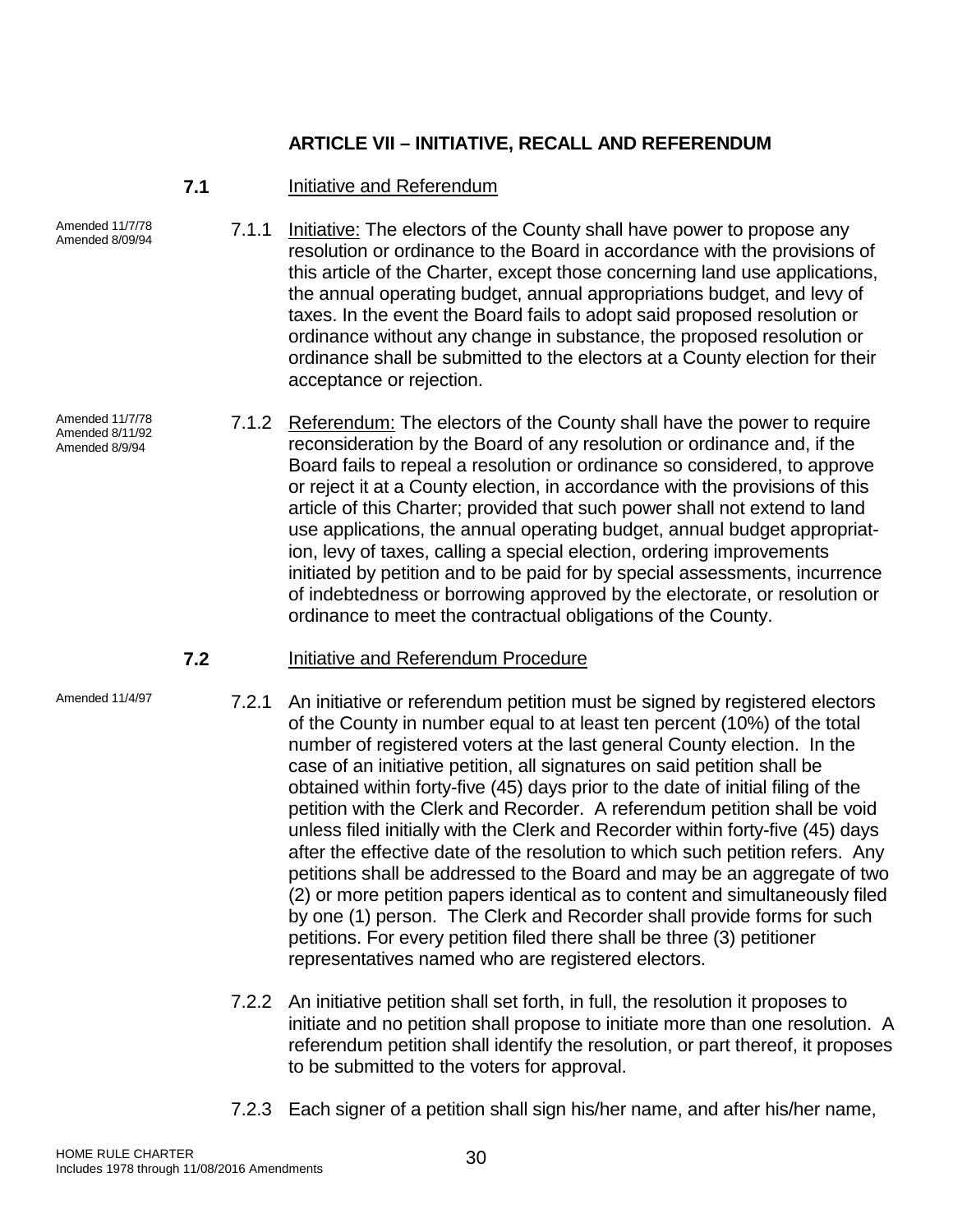print his/her name, the date, and a petition address.

- 7.2.4 Each page of a petition shall have attached to it when filed an affidavit executed by the circulator thereof stating that he/she personally circulated the petition, the number of signatures thereon, that all signatures were affixed in his/her presence, that he/she believes them to be the genuine signatures of the persons whose names they purport to be and that each signer had an opportunity before signing to read the full text of the ordinance proposed or sought to be reconsidered.
- Amended 11/4/97 7.2.5 The petition(s) shall be filed with the Clerk and Recorder, who shall, within fifteen (15) days, canvass the signatures thereon. If the petition does not contain a sufficient number of signatures of registered electors, the Clerk and Recorder shall notify forthwith by certified mail all circulators, or the person(s) named in the petition as representing the petitioners. Fifteen (15) days from such notification shall be allowed for the filing of supplemental petition papers. Such supplementary petition shall comply with all requirements for petitions, and within five (5) working days after it is filed, the Clerk and Recorder shall complete a certificate as to the sufficiency of the petition as amended and send a copy of such certificate to the petitioner by certified mail, as in the case of an original petition. If a petition or amended petition is certified sufficient, the Clerk and Recorder shall promptly present the certificate to the Board.
	- 7.2.6 If a petition has been certified insufficient and is not amended within fifteen (15) days of notice of insufficiency, or if an amended petition has been certified insufficient by the Clerk and Recorder, any petition circulator or the person(s) named in the petition as representing the petitioners may, within two (2) working days after receiving a certificate of insufficiency, file a request that it be reviewed by the Election Commission. If a petition or amended petition be certified sufficient, any party affected may similarly file within two (2) working days after the certificate has been made a request for review by the Election Commission. The Election Commission shall forthwith review the certificate(s) and approve or disapprove it, and the Election Commission's determination shall then be a final determination as to the sufficiency of the petition.
	- 7.2.7 The petition shall be subject to court review. A final determination of insufficiency, even if sustained upon court review, shall not prejudice the filing of a new petition for the same purpose.
	- 7.2.8 When a referendum petition is certified sufficient, the resolution sought to be reconsidered shall be suspended from taking effect. Such suspension shall terminate upon reconsideration by the Board, regardless of the result thereof, or thirty (30) days after certification, whichever earlier occurs.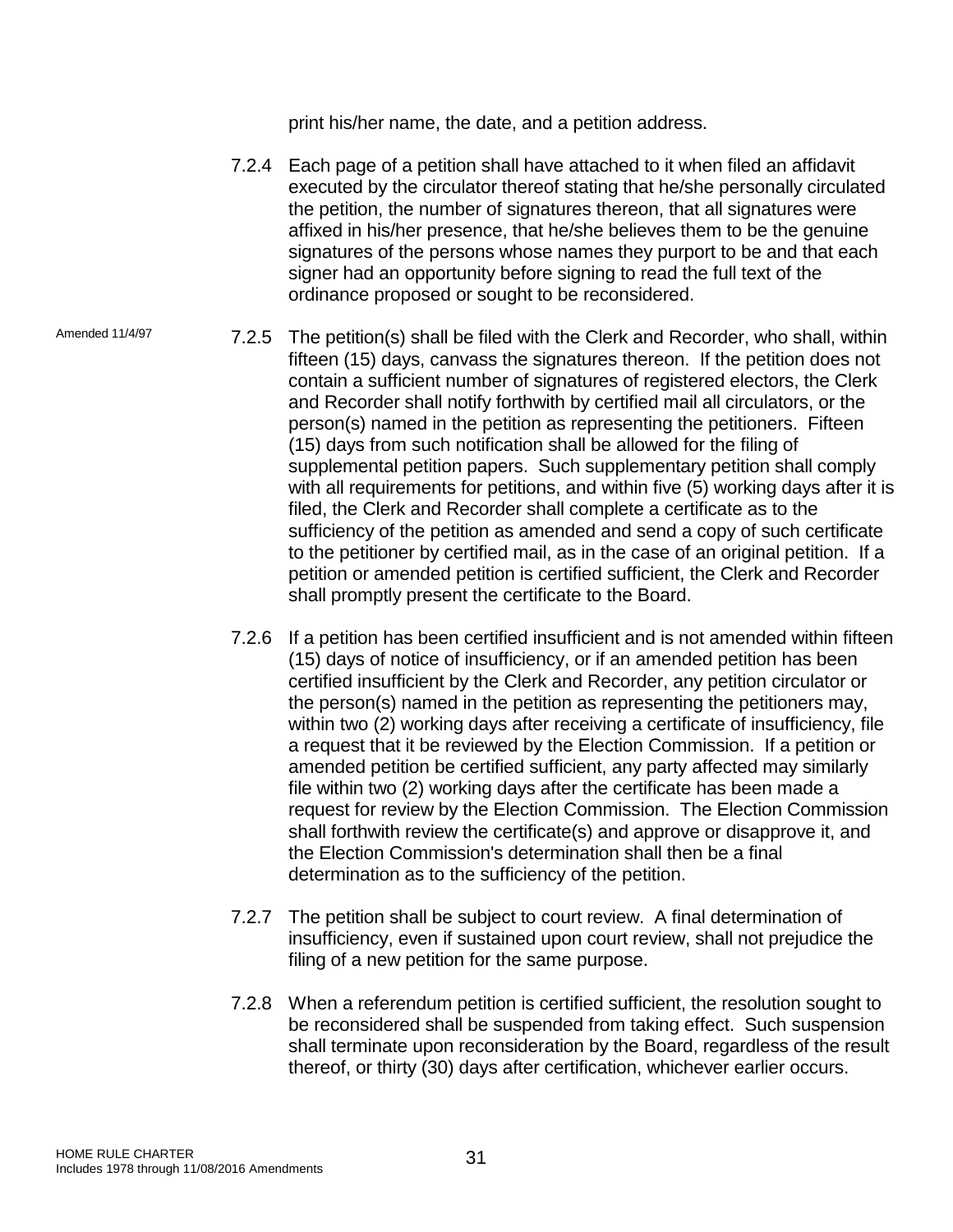- 7.2.9 When an initiative or referendum petition has been finally determined sufficient, the Board shall promptly consider the proposed initiative resolution or reconsider the referred resolution by voting its repeal; provided, however, that the Board shall have the power to change the detailed language of any proposed initiative resolution so long as the general character of the measure will not be substantially altered.
- 7.2.10 If the Board fails to adopt the proposed initiative, or fails to repeal the referred resolution, the matter shall be submitted to the voters. If no general, primary, or special County election is to be held within one hundred twenty days (120) after the Board's consideration specified in Section 7.2.9, the Board shall provide for a special election to be held within one hundred twenty (120) days; otherwise, the vote shall be held at the same time as such general, primary, or special election, except that the Board may in its discretion provide for a special election at an earlier date within the prescribed period. Copies of the proposed or referred resolution shall be made available to the public within a reasonable time before the election and also at the polls at the time of the election.
- 7.2.11 The Board on its own motion, shall have the power to submit at a general or special election any proposed resolution or question to a vote of the people.
- 7.2.12 If a majority of the electors voting on a proposed initiative resolution vote in its favor, it shall be considered adopted upon certification of the election results. If conflicting resolutions are approved at the same election, the one receiving the greatest number of affirmative votes shall prevail to the extent of such conflict.
- 7.2.13 If a majority of the electors voting on a referred resolution vote against it, it shall be considered repealed upon certification of the election results.
- 7.2.14 A resolution adopted by the electorate may not be amended or repealed for a period of one (1) year after the date of the election at which it was adopted, and a resolution repealed by the electorate may not be reenacted for a period of one (1) year after the date of the election at which it was repealed; provided, however, that any resolution may be adopted, amended or repealed at any time by appropriate referendum or initiatory procedure in accordance with the foregoing provisions of this article, or if submitted to the electorate by the Board on its own motion.

# **7.3** Recall

Any elected officer may be recalled from office at any time after having served at least six (6) months. Once an election on recall has been held, no other election on recall of that same officer may be held for at least one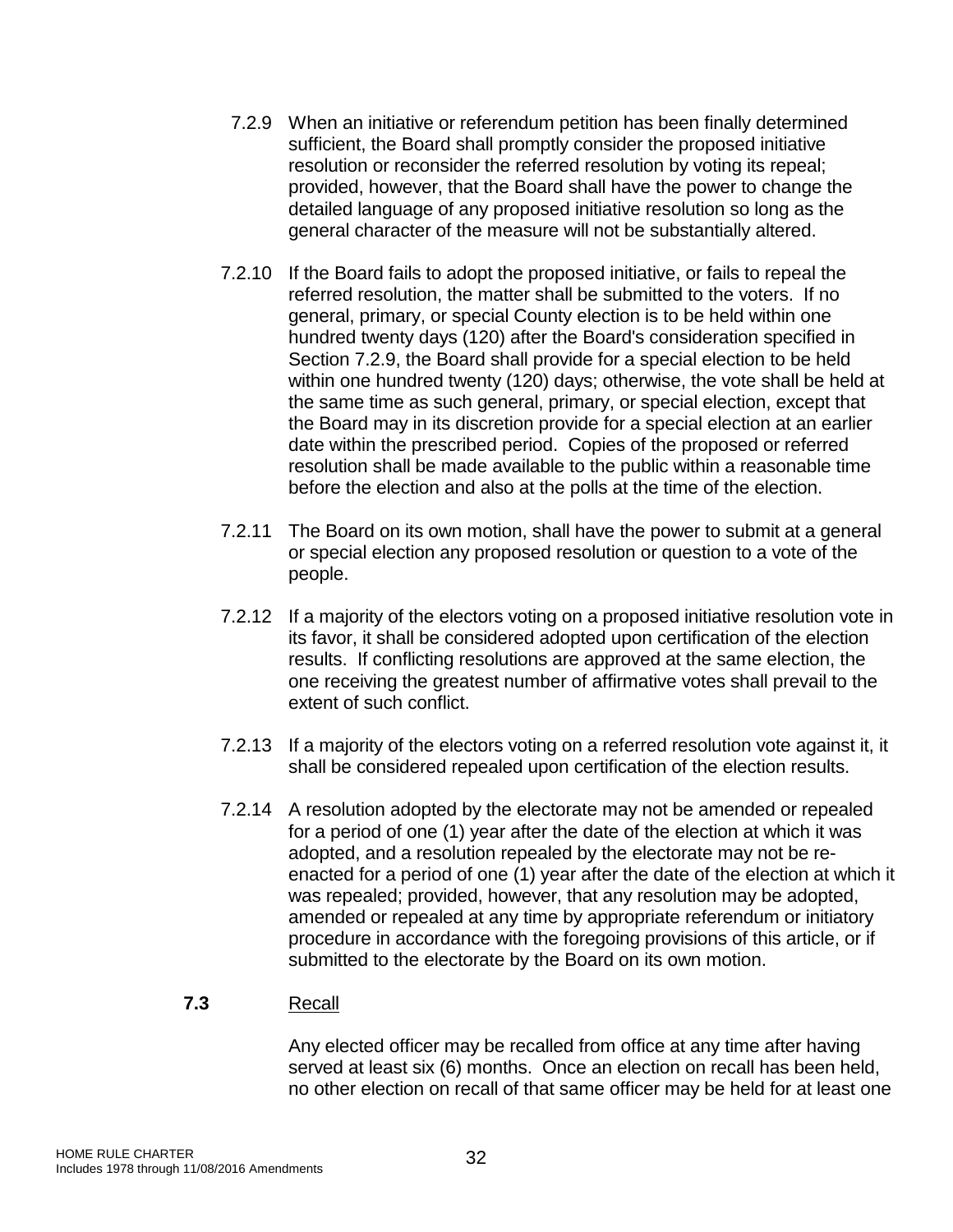(1) year. The procedure for recall shall be as follows:

- Amended 11/4/97 7.3.1 One or more qualified elector(s) shall file with the Clerk and Recorder an affidavit of not more than two hundred (200) words stating the reasons for requesting the recall. The Clerk and Recorder shall, within two (2) working days after the filing of the affidavit, mail a copy by certified mail or hand deliver a copy to the officer sought to be recalled. That officer may, within five (5) working days of receipt of the affidavit, file with the Clerk and Recorder an affidavit of not more than two hundred (200) words in justification of his/her course in office. After receipt of the statement of justification, if any, but in no event later than ten (10) working days after delivering a copy of the affidavit to the officer, the Clerk and Recorder shall issue a petition for recall.
- Amended 11/4/97 7.3.2 The petition shall include the statement of reasons for requesting recall and the officer's statement of justification, if there be such a statement. The petition must thereafter be signed by registered electors numbering at least twenty-five percent (25%) of the total number of votes cast at the last election for all candidates for the position which the officer sought to be recalled occupies.
	- 7.3.3 Each signer of a petition shall sign his/her name, and after his/her name, print his/her name, the date, and a petition address.
	- 7.3.4 The signed recall petition shall be filed with the Clerk and Recorder within sixty (60) days after issuance of the petition. If the petition is filed within the time specified, and if it complies with the requirements of this Charter, the Board shall set a date for a recall election to be held within sixty (60) days, unless a general, primary, or special election will be held within one hundred and twenty (120) days following the filing of the petition, in which event the recall election shall be held at the time of that general, primary, or special election. On each separate page of the petition shall be attached an affidavit by the circulator thereof, stating the number of signers and affirming that each signature is the genuine signature of the person whose name it purports to be, and that it was made in the presence of the affiant and that each signer has stated to the circulator that he/she is a registered elector of the County and has read the petition.
- Amended 11/4/97 7.3.5 All petitions shall be deemed and held to be sufficient if they appear to be signed by the requisite number of signers, and such signer shall be deemed and held to be a registered elector, unless a protest in writing under oath shall be filed with the Clerk and Recorder by some qualified elector, within fifteen (15) days after such petition is filed, setting forth specifically the grounds of such protest. In the event of such protest, the Clerk and Recorder shall forthwith mail a copy to the person or persons named in such petition as representing the signers thereof, or if none, to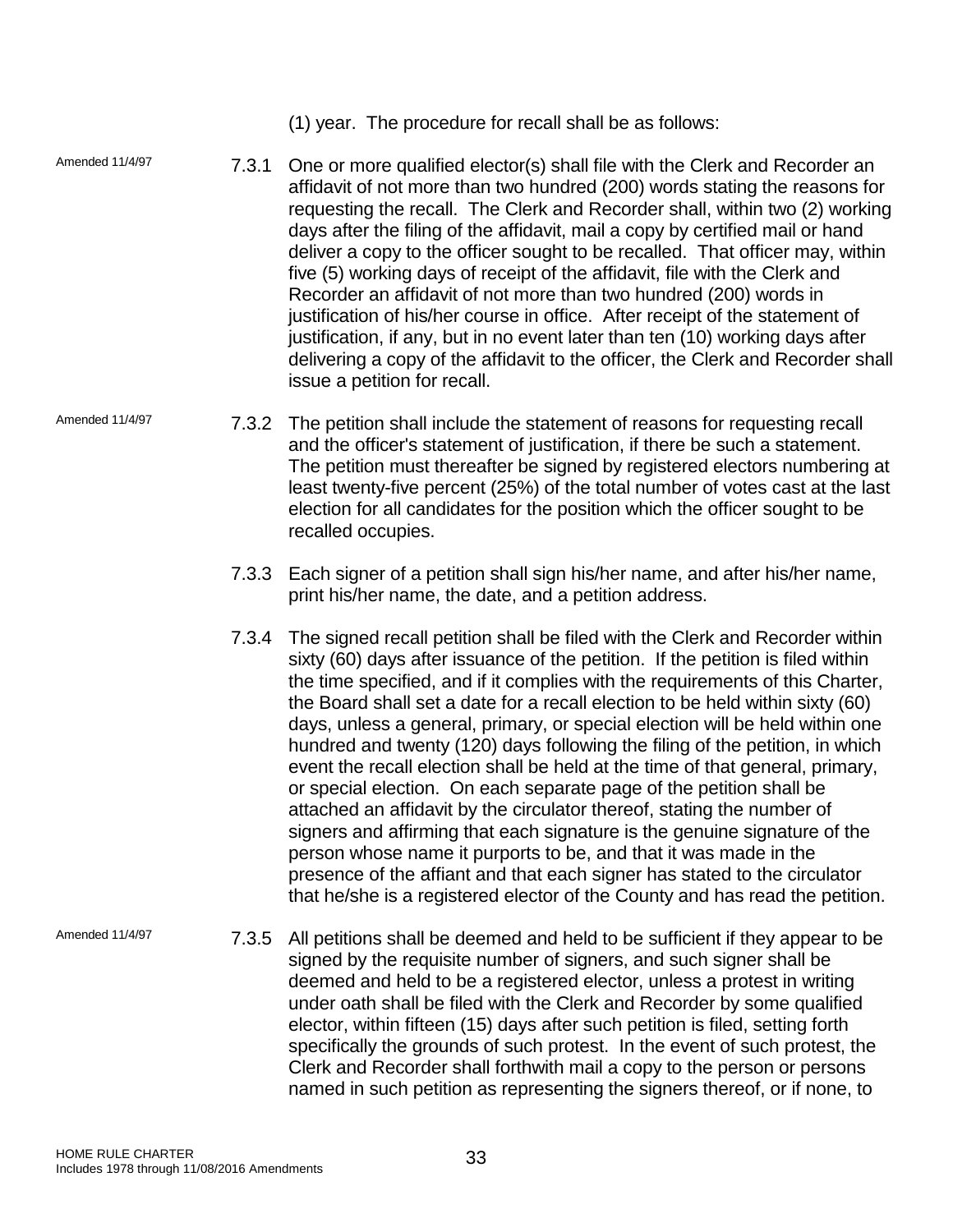the circulators, together with a notice fixing a time for a hearing of such protest, which hearing shall be not less than five (5) nor more than ten (10) days after such notice is mailed. All hearings shall be before the Election Commission, and all testimony shall be under oath. Such hearings shall be summary and not subject to delay, and must be concluded within thirty (30) days after such petition is filed, and the results thereof shall be forthwith certified to the person or persons named in the petition as representing the signers thereof, or if none, to the circulators.

- 7.3.6 The finding as to the sufficiency of any petition may be reviewed forthwith by the Election Commission, upon application of any person affected, but such review shall be had and determined forthwith.
- 7.3.7 In case the petition is not sufficient, it may within fifteen (15) days thereafter be amended and refiled as an original petition.
- Amended 8/9/94 7.3.8 There shall be printed on the official ballot, as to every officer whose recall is to be voted on, the words, "Shall (name of the person against whom recall petition is filed) be recalled from the office of (title of office)?" Regardless of minimum requirements in the state recall statute, the reasons for recall, together with the officer's statement of defense, shall be on the ballot in accordance with State law. The ballot shall provide for a "yes" or "no" vote. The recall election shall take place among the electorate by which the subject County Official was originally elected and is representing.
	- 7.3.9 If a majority of those voting vote in favor of recalling an incumbent, the incumbent shall thereupon be deemed removed and the vacancy shall be filled as provided in this Charter, or by applicable statute.
	- **7.4** Withdrawal of Petitions

Any petition for initiative, referendum, or recall may be withdrawn prior to the setting of an election if a majority of the persons named in the petition as representing the signers thereof, or if none, a majority of the circulators, formally request withdrawal.

HOME RULE CHARTER HOME RULE CHARTER<br>Includes 1978 through 11/08/2016 Amendments 34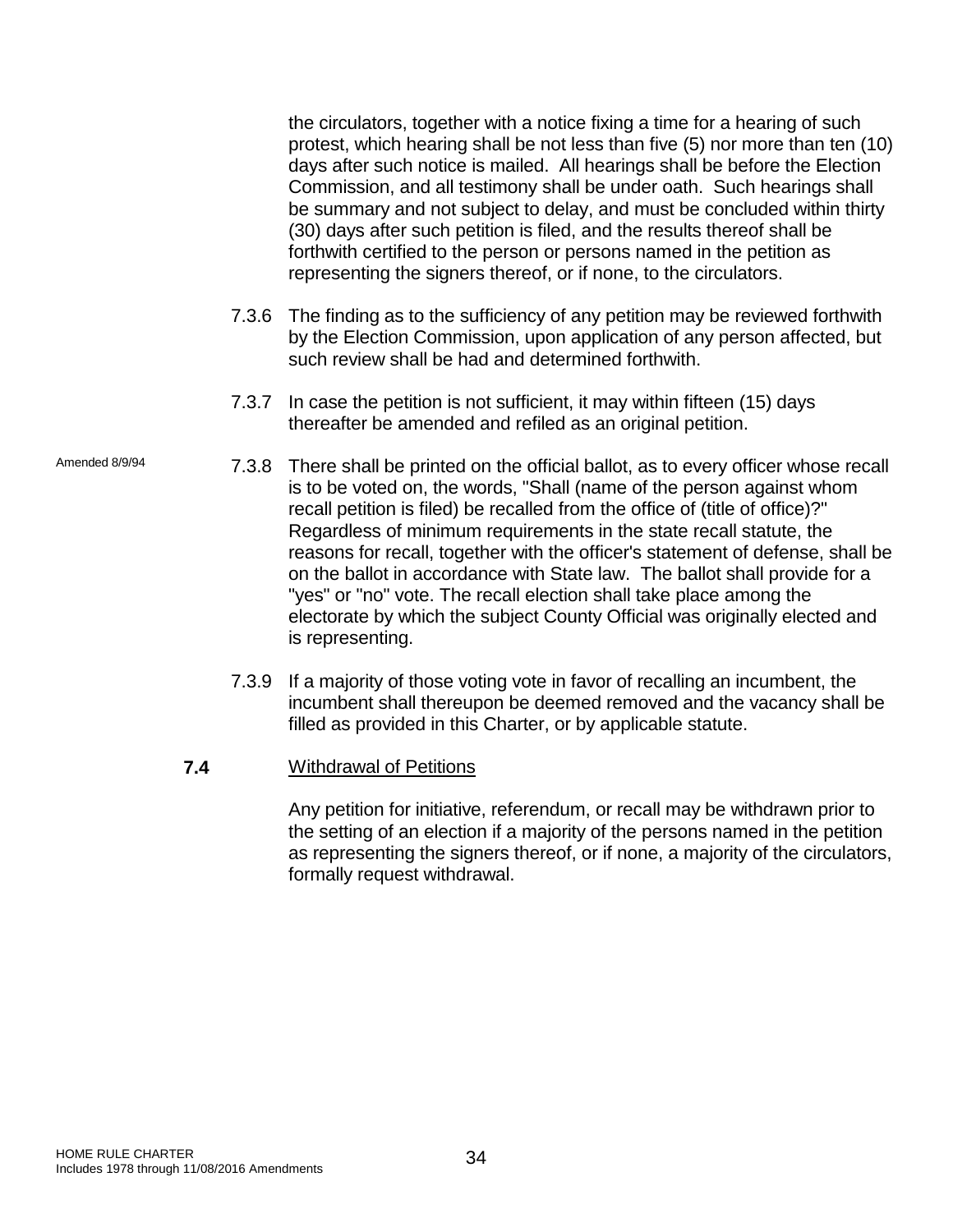# **ARTICLE VIII – MISCELLANEOUS**

# **8.1** Amendment or Repeal

The procedure to amend or repeal the Charter shall be as set forth from time to time in applicable statute, which presently provides as follows:

- 8.1.1 Action to amend a charter shall be initiated by:
- 8.1.1.1 A petition signed by at least five (5%) percent of the registered qualified electors of the county, or
- 8.1.1.2 A resolution adopted by the Board of County Commissioners submitting the proposed amendment to the qualified electors.
	- 8.1.2 Action to repeal a charter or to form a new charter commission may be initiated by a petition signed by at least fifteen (15%) percent of the registered qualified electors of the county.
	- 8.1.3 Within thirty (30) days of initiation of a proposed amendment, repeal, or charter convention measure, the Board shall publish notice of and call an election to be held not less than thirty (30) nor more than one hundred twenty (120) days after said publication. The text of any proposed amendment shall be published with said notice.
	- 8.1.4 If the proposal is for a charter commission, the election shall be scheduled at least sixty (60) days after publication of the notice. The procedure for the forming and functioning of a new charter commission shall comply as nearly as practicable with provisions relating to formation and functioning of an initial charter commission.
	- 8.1.5 If a majority of the registered qualified electors voting thereon vote for a proposed amendment, the amendment shall be deemed approved. If a majority of the registered qualified electors voting thereon vote for repeal of the charter, the charter shall be deemed repealed and the county shall proceed to organize and operate pursuant to the statutes applicable to statutory counties.

# **8.2** Public Meetings

8.2.1 All actions, deliberations, and hearings of the Board and the Citizen Boards and the Caucuses, except actions and deliberations relating to the matters exempted in Section 8.3, shall be open to the public. Executive sessions (non-public meetings), except as specifically permitted by Section 8.3, or by the Public Meetings Law as from time to time amended, shall not be held.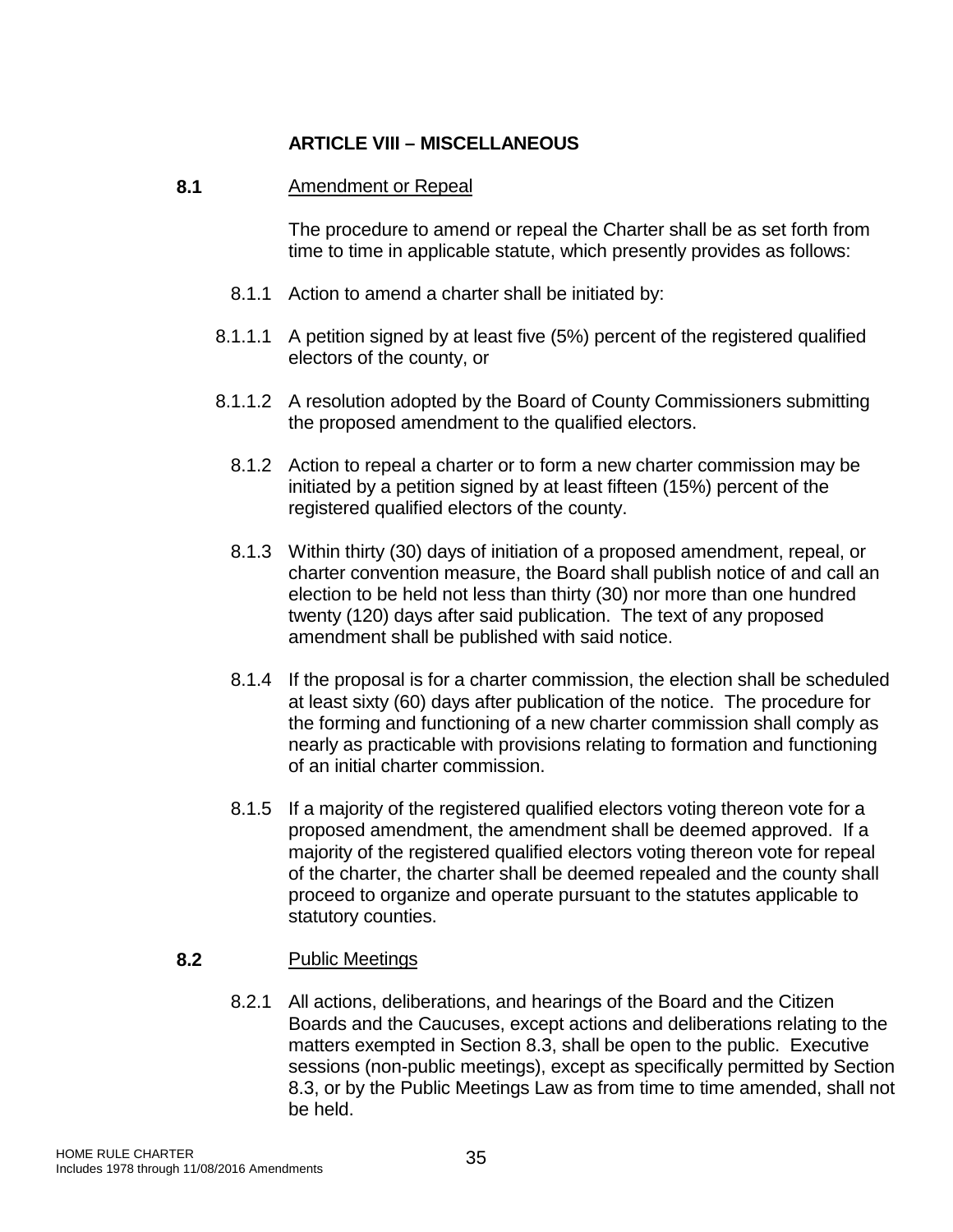- 8.2.2 The time, date, place, and agenda of such meetings shall be stated in a writing available to the public in advance of such meetings.
- 8.2.3 Meetings The Board of County Commissioners shall meet at the county seat at least one (1) business day of each month and at such times and locations within the county as in the opinion of the Board the public interest may require. Such meetings shall be held on a regular and published schedule, as determined by resolution of the Board.
	- 8.2.4 A quorum shall consist of a majority of the membership.
	- 8.2.5 The Board, the Citizen Boards, and the Caucuses may conduct study sessions at which no action or agreement, formal or informal, may be taken. Study sessions shall be subject to public notice where practical and shall be open to the public.

#### **8.3** Public Records

Amended 5/8/79<br>Amended 11/6/01

All the papers, records, and deliberations of the County and all records kept by the County pursuant to law shall be available for public inspection, and for reproduction at a reasonable cost, to be set by the Board, during normal business hours, except:

- 8.3.1 Personnel records, documents, and deliberations;
- 8.3.2 Records, documents, deliberations, and communications protected by the lawyer-client privilege;
- 8.3.3 Any other materials that by law are confidential.

# **8.4** Personnel Resolution

The Board shall adopt and may amend from time to time a personnel resolution, binding all County departments and employees, including other elective officials and their departments, addressing the following:

- 8.4.1 Members of Citizen Boards: Conflicts of interest; an application and recommendation process for use by a personnel director; removal for cause; reimbursement; special qualifications for service on a Citizen Board consistent with the Charter; and non-discrimination.
- 8.4.2 Employees of the Administration: Conflicts of interest and political activity; working hours and conditions; compensation, benefits, and retirement programs, by step or grade; a grievance procedure; a merit employment system, which may have exemptions for temporary or probationary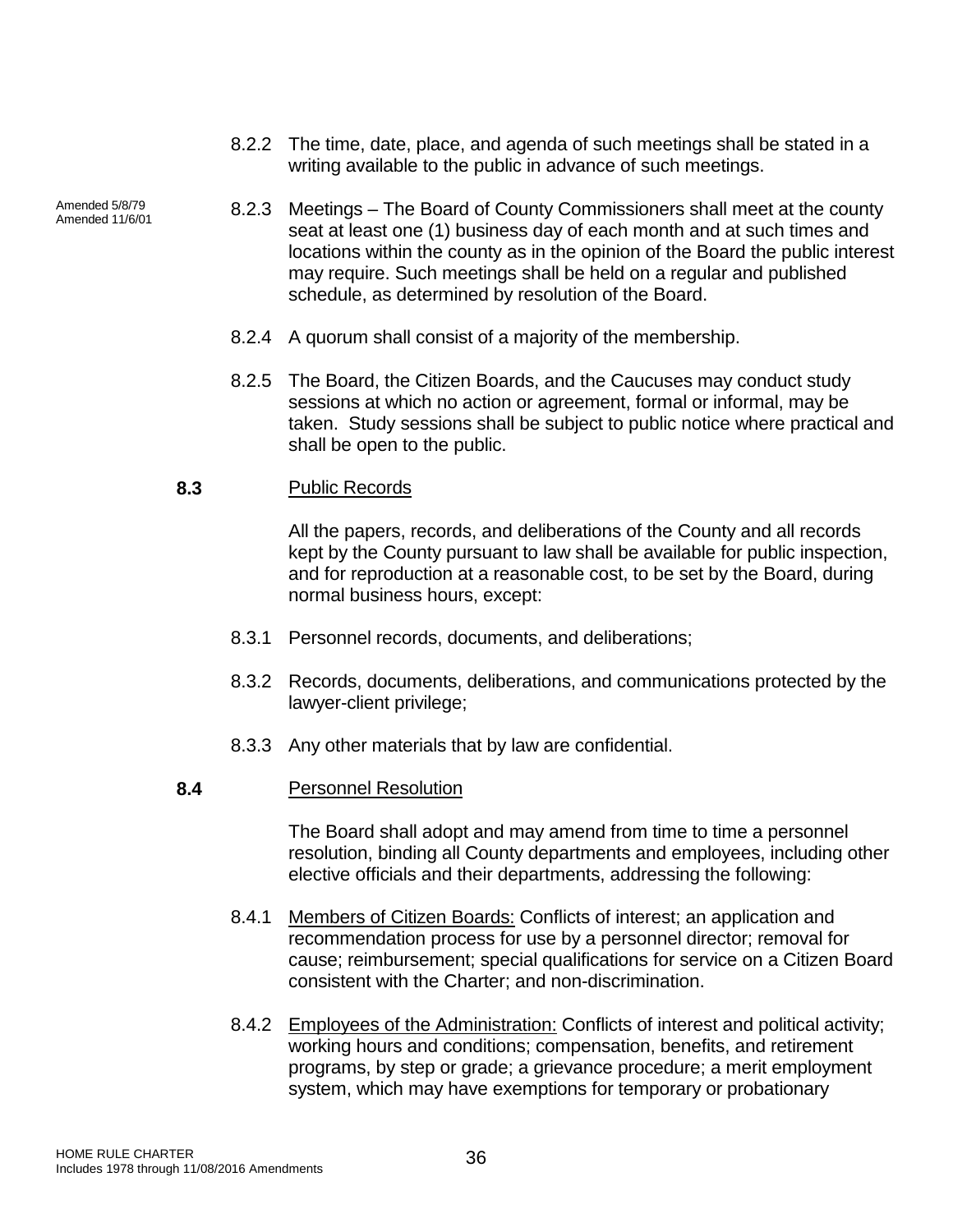employees; non-discrimination hiring, promotion, demotion, discipline and termination; special qualifications for certain positions, consistent with the Charter.

#### **8.5** Purchasing Resolution

The Board shall adopt, and may amend from time to time, a purchasing resolution, binding all County departments and employees, including other elective officials and their departments, addressing the following:

- 8.5.1 Goods or services which must be put to bid, and the procedure for advertising and selecting bids.
- 8.5.2 Procedures for negotiating for goods or services not put to bid.
- 8.5.3 Procedures for payment of the County's bills and accounts; provided, however, that no monies may be appropriated or paid unless first authorized in the budget, or by applicable law.

# **8.6** Conflicts of Interest

- Amended 11/3/98 8.6.1 I. Policy
	- A. In order to ensure the impartiality and integrity of their local government decision makers, the people of Pitkin County intend to prohibit County policy makers from participating in matters in which they have a conflict of interest. This prohibition applies to County policy makers serving their elected or appointed terms and those who have concluded their terms of office.
	- B. County policy makers include County Commissioners, County Manager, Assistant County Manager, Community Development Director, County Attorneys, and Open Space and Trails Director.
	- C. A conflict of interest is a disparity between the private interest and the official responsibilities of an individual in a position of trust in government. This code is intended to prevent conflicts of interest without obstructing fair and speedy resolution of issues that come before the County.

- Amended 11/3/98 8.6.2 II. Prohibition on Conduct
	- A. No current County policy maker shall vote on or otherwise participate or attempt to influence or communicate directly with any County staff member or other elected or appointed County official on any pending or proposed matter in which he/she has personal, financial, possessory,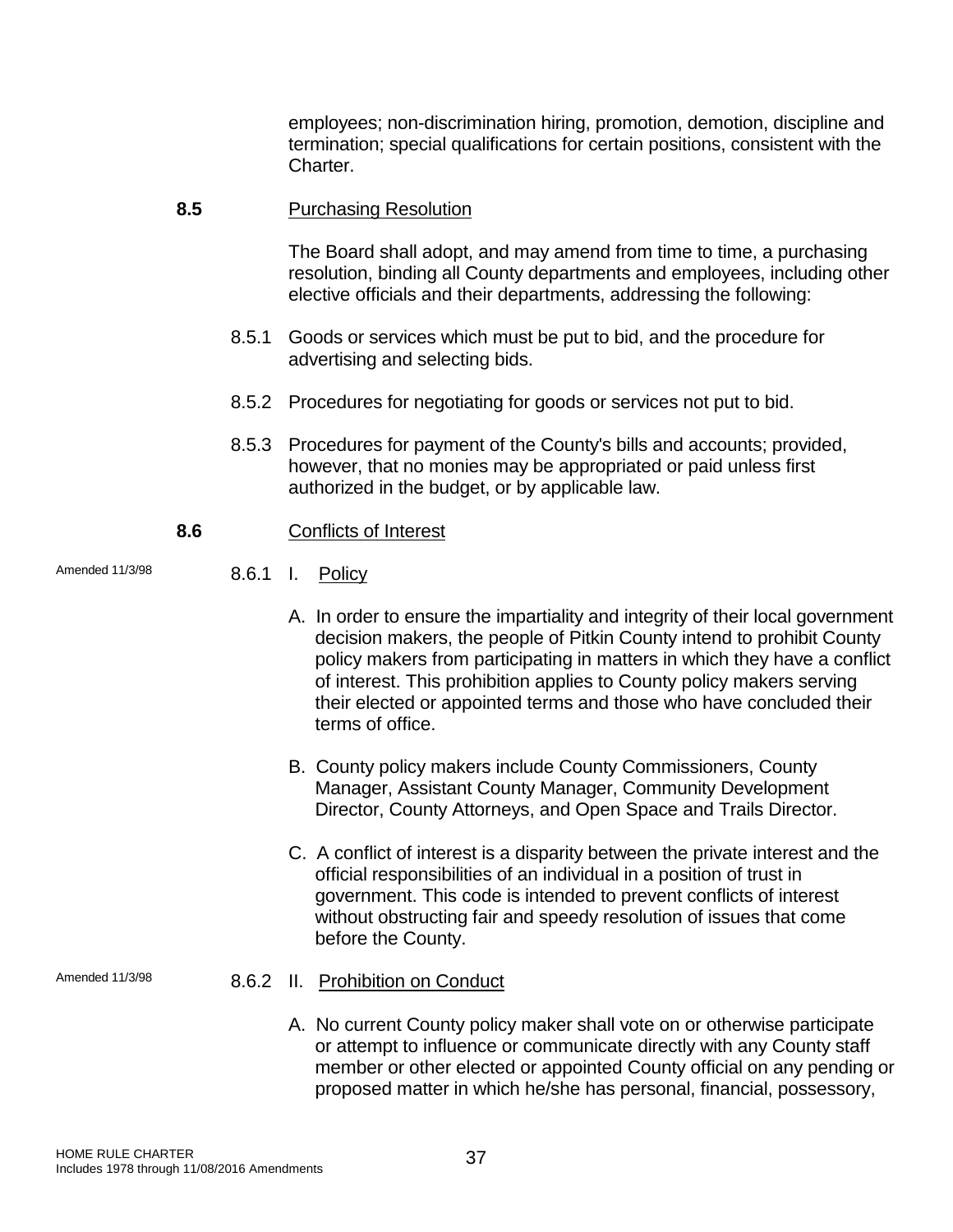ownership or beneficial interest other than the common public interest; or is an employee of, or contractor, to an applicant or beneficiary of an application regardless of whether that interest arises out of the subject application. Policy makers may represent themselves, but not vote or participate on applications related to their personal residence.

- B. No current or former County policy maker shall appear in a representative capacity before the Board of County Commissioners ("BOCC"), the Board of Equalization or the Planning and Zoning Commission for two (2) years following his/her departure from office or employment concerning any application regarding any specific piece of real property which was also the subject of any application process in which that individual participated in during that individual's term of office or employment. No County policy maker shall appear as a representative for any person and/or entity (other than him/her self) before the Board of County Commissioners, the Board of Equalization or the Planning and Zoning Board, or any volunteer board of Pitkin County whose members are appointed by the Board of County Commissioners on any issue for one (1) year following his/her departure from office or County employment. This prohibition shall not apply to current or former policy makers appearing on behalf of another governmental agency.
- C. No County policy maker shall vote or otherwise participate in a decision making process which affects any entity in which he/she has a financial interest or which any member of his/her family has a financial interest. Family is defined as spouse, parent, brother, sister, grandparent, child, grandchild, step-child, step-parent, step-grandparent, mother-in-law, father-in-law, brother-in-law, sister-in-law, son-in-law, daughter-in-law, or any individual who is a part of the County policy maker's immediate household.
- D. Though this provision applies to discussions and actions regarding a specific budget item, it shall not limit a Commissioner's right to vote on the entire County budget.
- E. If an issue arises in which a County policy maker believes he/she may have a conflict of interest, he/she must divulge that potential conflict of interest to the Board of County Commissioners and the County Attorney for an opinion on the validity of the conflict. If determined to be in conflict regarding the issue before him/her, he/she will refrain from participation in discussion or vote on that issue.

- 
- Added 11/3/98 8.6.3 III. Determination of Violation
	- A. Appointing a Conflict Committee Pool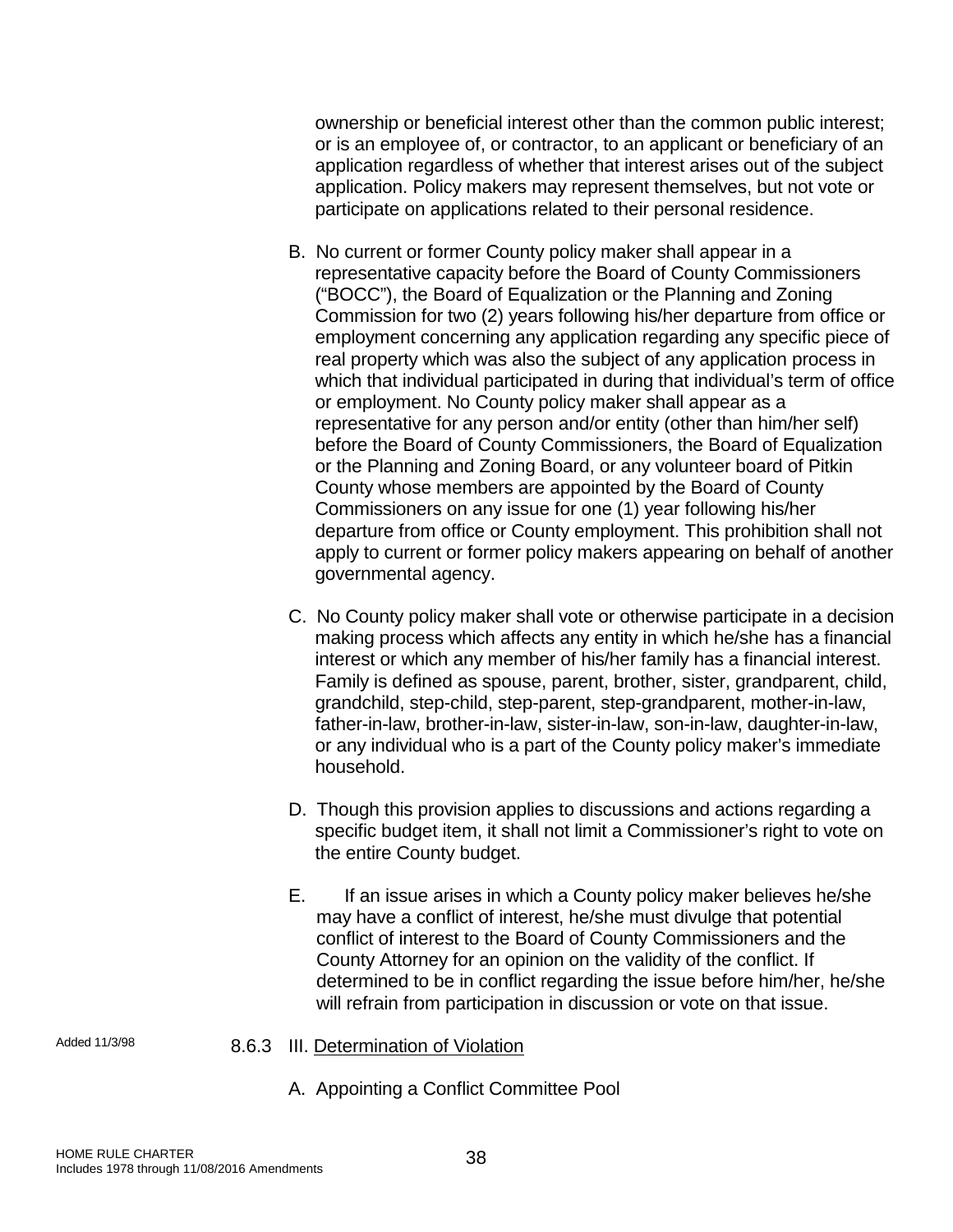- 1. Every two (2) years, on the anniversary of enactment of this provision, the Board of County Commissioners shall solicit, by advertisement in a newspaper of record, volunteers for the creation of a pool of registered voters to judge the validity of allegations of conflict of interest.
- 2. This Conflict Committee pool shall include no fewer than nine (9) or not more than fifteen (15) members, who shall be selected by the Board of County Commissioners from the volunteers.
- 3. A chairperson shall be chosen by pool members at the time of their selection. Pool members may or may not be lawyers.
- B. Allegation of Conflict
	- 1. In order that an alleged conflict be considered by a Conflict Committee, one (1) or more registered voters or affected persons must submit to the Board of County Commissioners and Chair of the Conflict Committee a signed document alleging the conflict of interest.
- 2. A copy of the letter shall be provided to the Board or staff member who is alleged to be in conflict.
- C. Board of County Commissioners Action on Allegation of Conflict
- 1. Upon receipt of a complaint alleging a conflict, the chair of the Board of County Commissioners shall place the matter on the agenda of the next regularly scheduled Board of County Commissioners meeting.
- 2. At its next regularly scheduled meeting, the Board of County Commissioners may act on the complaint or request that the chair of the Conflict Committee pool convene a Conflict Committee.
- 3. If the Board of County Commissioners makes a determination on the complaint and the complainant is dissatisfied with the determination, the Conflict Committee shall convene.
- 4. If the Board of County Commissioners fails to act within fourteen (14) days, the Conflict Committee shall convene.
- D. Convening a Conflict Committee
	- 1. The Chair of the Conflict Committee shall select a five-member Conflict Committee by lot from the Conflict-Committee pool.
	- 2. The Conflict Committee shall be convened within forty-eight (48)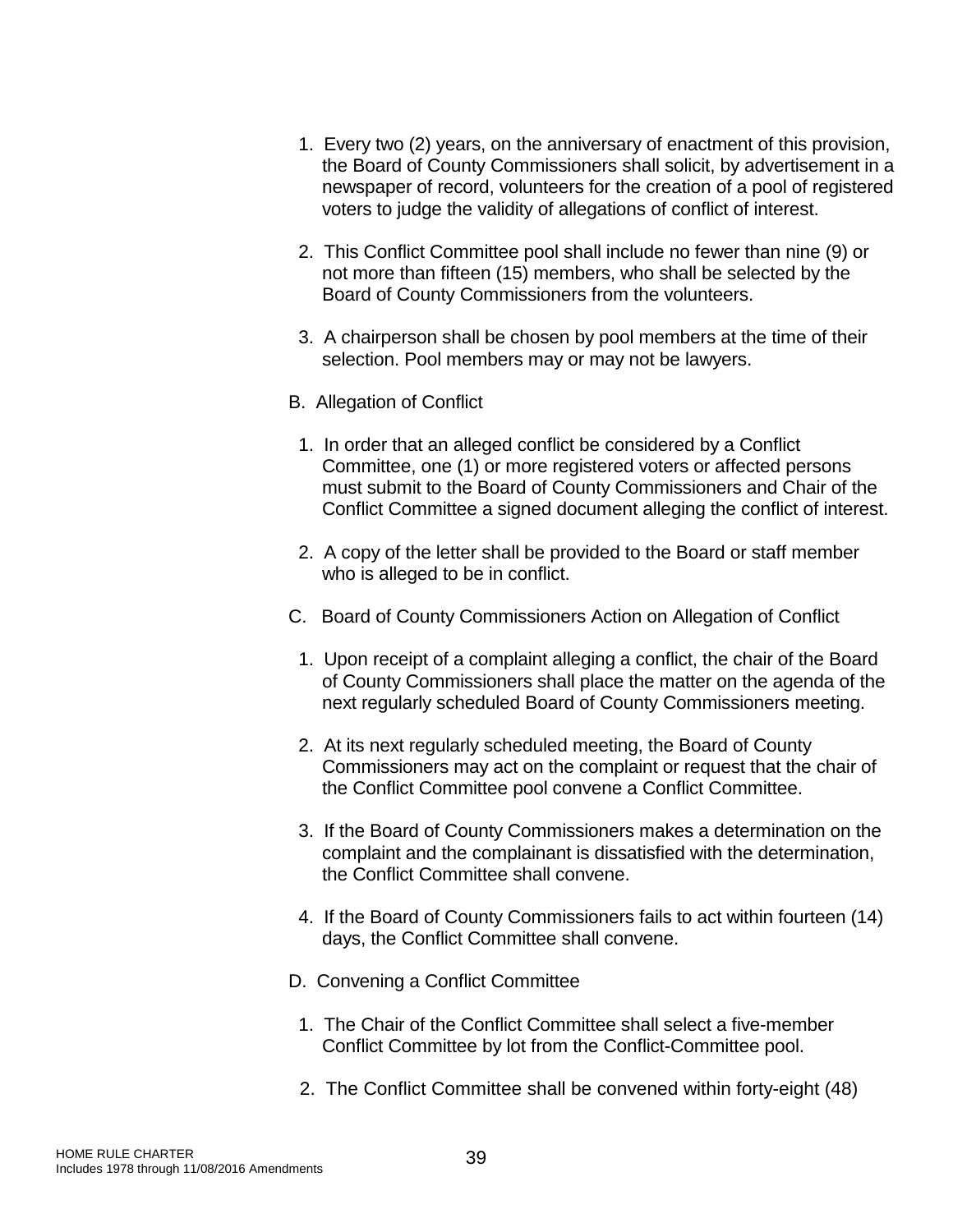hours of being selected and notified.

- 3. A committee quorum shall be three (3).
- 4. A Conflict Committee shall be convened at the request of any County policy maker who is concerned that he/she may be perceived to be in conflict.
- E. Conflict Committee Action
	- 1. The Conflict Committee shall consider the allegation and determine if the County policy maker, who is or may be alleged to be in conflict, is in violation of Section II.
- 2. The proceedings of this Committee shall follow the Expedited Commercial Rules of the American Arbitration Association, as amended from time to time.
- 3. The Conflict Committee shall act on the complaint within fifteen (15) days of the date of convening and inform the Board of County Commissioners of its determination.
- 4. Appeal of the Conflict Committee Action. Any affected party, who contends that the Conflict Committee reached a determination in an action which was inappropriate or incorrect, may appeal the Conflict Committee's determination to the Board of County Commissioners. Any such appeal must be submitted in writing to the Board of County Commissioners within seven (7) days of the Conflict Committee's action. The Board of County Commissioners shall hear the complaint at the next regularly scheduled meeting, or no sooner than seven (7) days after receiving the complaint. The Board of County Commissioners shall review the action of the Conflict Committee including its record of proceedings to determine if the Conflict Committee acted in violation of the law or abused its discretion in reaching its determination. If the Board of County Commissioners so elects, it may open the proceedings and examine witnesses and accept evidence. The members of the Board of County Commissioners shall render their decision in writing within ten (10) days of their meeting. The Board of County Commissioners will either reverse or uphold the decision of the Conflict Committee. Any member of the Board of County Commissioners who is affected by the determination of the Conflict Committee shall not participate in any appeal of the Conflict Committee's action. All decisions of the Board of County Commissioners shall be final.

Added 11/3/98 8.6.4 IV. Effect of Violation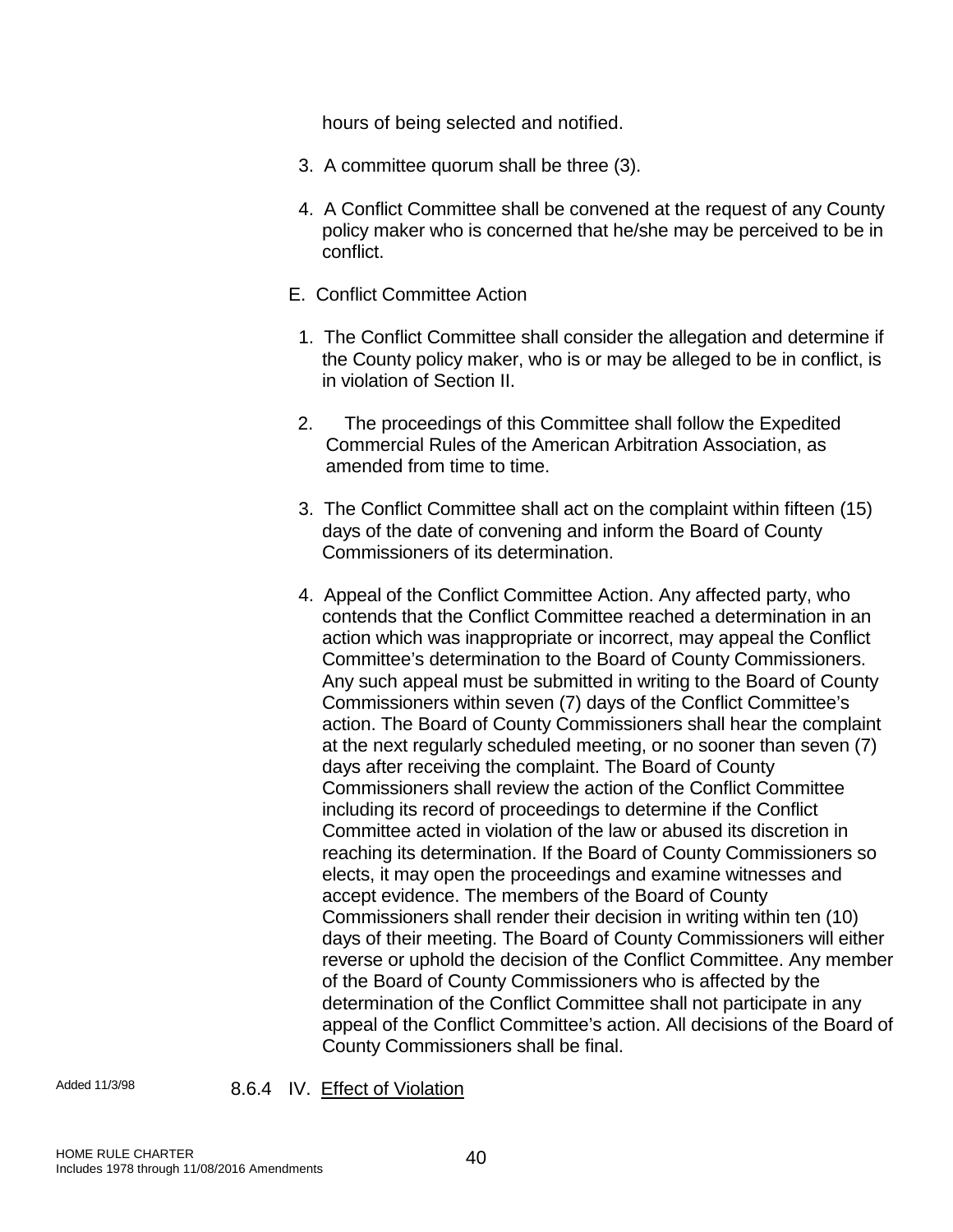A. Should any County policy maker vote or otherwise participate in a decision-making process in violation of Section II, the Board of County Commissioner's action regarding the issue on which a conflict determination is made shall be null and void, unless the Conflict Committee determines based on reasonable evidence that the County policy maker participated in order to contrive a conflict and purposely nullify the action.

 An action of the Board of County Commissioners which is determined to be null and void by application of this Code of Conduct, shall be reconsidered by the Board of County Commissioners after the matter is appropriately noticed in compliance with applicable state law, Home Rule Charter and County Code provisions and a new vote taken and recorded based upon the previous record of proceedings before the Board of County Commissioners.

- B. No determination of a conflict shall render any decision of The Board of County Commissioners null and void unless the complaint is raised within thirty (30) days of the action sought to be rendered null and void.
- C. Should a current or former County policy maker appear before the County Commission or Planning and Zoning Commission in violation of this policy, the matter or issue before the County Commission or Planning and Zoning Commission shall be tabled until there is compliance with this policy.

# **8.7** Disposal of Public Property

Added 11/2/82 **8.7.1** The Board of County Commissioners is authorized to sell, lease, or otherwise dispose of public works, public utilities, public buildings or real property under such terms and conditions as the Board of County Commissioners shall deem to be in the best interest of the County. Provided, however, that any sale of a park or recreation facility shall not be approved until the question of such sale is submitted to and approved by the voters at a regular election in the manner provided by Section 30-35- 201(6) of the Colorado Revised Statutes (1973, as amended).

Added 11/2/82<br>Repealed 11/1/11

8.7.2 Repealed

# **ARTICLE IX – LIMITATIONS ON TAX LEVY**

Added 11/4/80 Repealed and **9.1** Limitations on Tax Levy

reenacted 11/6/90 Added 11/4/80

Added 11/4/80 **9.1.1** Limitations upon Tax Levy: Except as provided in 9.1.3, no increase in the Repealed and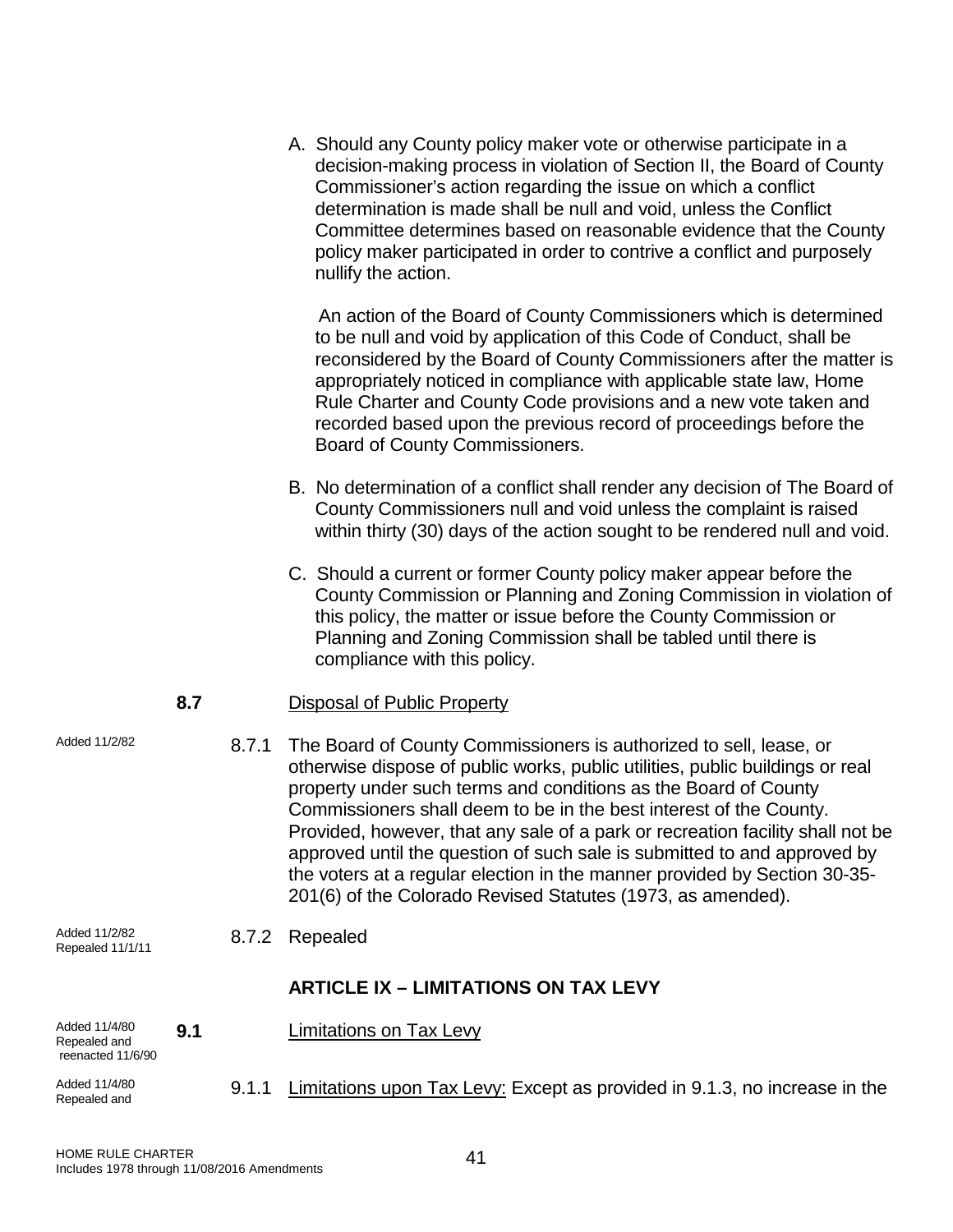| reenacted 11/6/90                                                     |       | rate or levy of any tax imposed or collected by the County of Pitkin shall<br>exceed the levy or rate of the tax imposed or levied during the calendar<br>year 1979 and no new or additional tax may be levied or collected unless<br>and until such increase, change or new or additional tax is submitted to<br>and approved by a majority of those actually voting in an election on such<br>issue.                                                                                                                                           |
|-----------------------------------------------------------------------|-------|--------------------------------------------------------------------------------------------------------------------------------------------------------------------------------------------------------------------------------------------------------------------------------------------------------------------------------------------------------------------------------------------------------------------------------------------------------------------------------------------------------------------------------------------------|
| Added 11/4/80<br>Repealed and<br>reenacted 11/6/90                    | 9.1.2 | Limitation on Property Tax Levy: Except as provided in 9.1.3, all ad<br>valorem property tax levies when applied to the total valuation for<br>assessment of the County for any property tax year shall be so reduced as<br>to prohibit the realization of a greater aggregate amount of property tax<br>than was levied in 1979 and payable in 1980 unless the question of the<br>increase in the total property tax shall have first been submitted to and<br>approved by a majority of those actually voting in an election on such<br>issue. |
| Added 11/2/82<br>Amended 11/6/90<br>Repealed and<br>reenacted 11/6/90 | 9.1.3 | The aggregate amount of property tax may be increased without voter<br>approval by the lesser of (1) additions of property including improvements<br>to the tax and assessment rolls after December 31, 1979, and the<br>percentage increase in inflation as measured by the Consumer Price Index<br>(U.S. City Average, All Urban Consumers) from October, 1989, through<br>October of the levy year minus any such increase already incorporated in<br>the prior year's levy, or (2) the amount permitted by state law.                        |
| Added 11/2/82<br>Repealed 11/6/90                                     |       | 9.1.4 (Repealed in its entirety 11/6/90)                                                                                                                                                                                                                                                                                                                                                                                                                                                                                                         |
| Added 11/2/82<br>Repealed 11/6/90                                     |       | 9.1.5 (Repealed in its entirety 11/6/90)                                                                                                                                                                                                                                                                                                                                                                                                                                                                                                         |
| Added 11/2/82<br>Repealed 11/6/90                                     |       | 9.1.6 (Repealed in its entirety 11/6/90)                                                                                                                                                                                                                                                                                                                                                                                                                                                                                                         |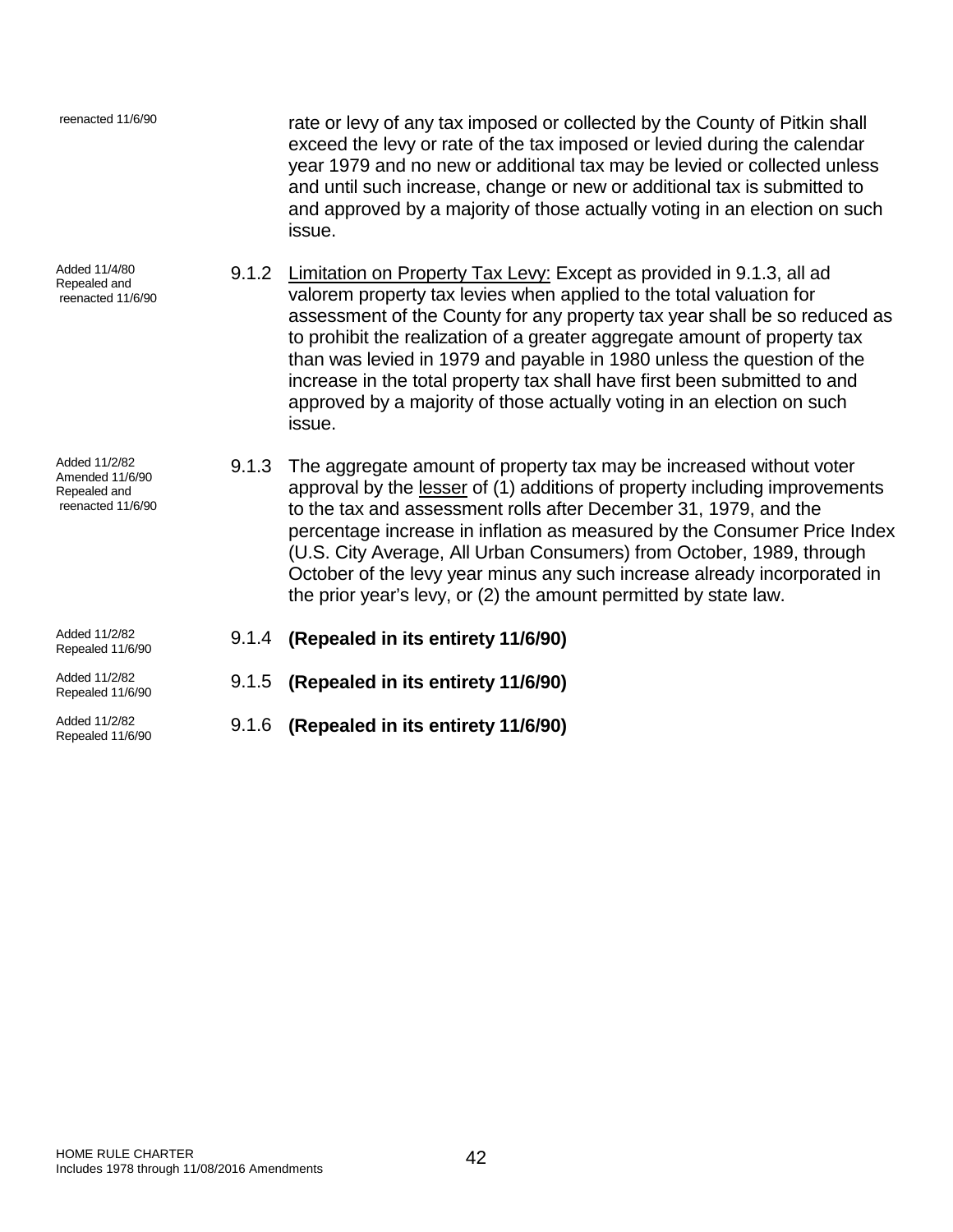# **ARTICLE X – LIMITATIONS ON BORROWING**

| Added 11/4/80 | 10.1   | <b>Limitations on Borrowing</b>                                                                                                                                                                                                                                                                                                                                                                      |
|---------------|--------|------------------------------------------------------------------------------------------------------------------------------------------------------------------------------------------------------------------------------------------------------------------------------------------------------------------------------------------------------------------------------------------------------|
| Added 11/4/80 | 10.1.1 | Limitations on Borrowing: No income, sales, excise, property, transfer or<br>any other tax, whether now in force or a new tax, shall be committed in<br>favor of any debt of the County unless and until the commitment of the tax<br>to the indebtedness and the indebtedness shall be submitted to and<br>approved by a majority of the electors voting at an election called for such<br>purpose. |
| Added 11/4/80 |        | 10.1.2 No Revenues to be Assigned: No revenue accruing to the County, either in<br>its taxing capacity or in its capacity as an owner or proprietor of property<br>may be pledged, assigned, or anticipated for the purpose of borrowing<br>funds unless and until such borrowing shall be referred to and approved by<br>a majority of the electors voting in an election called for such purpose.  |
| Added 11/4/80 | 10.1.3 | County may Borrow Funds: Upon proper resolution of the Board of County<br>Commissioners and subject to other provisions of this Charter, the County<br>may borrow any funds to be repaid within one (1) year of the time the debt<br>is incurred.                                                                                                                                                    |
| Added 11/4/80 |        | 10.1.4 This amendment shall be effective immediately upon adoption.                                                                                                                                                                                                                                                                                                                                  |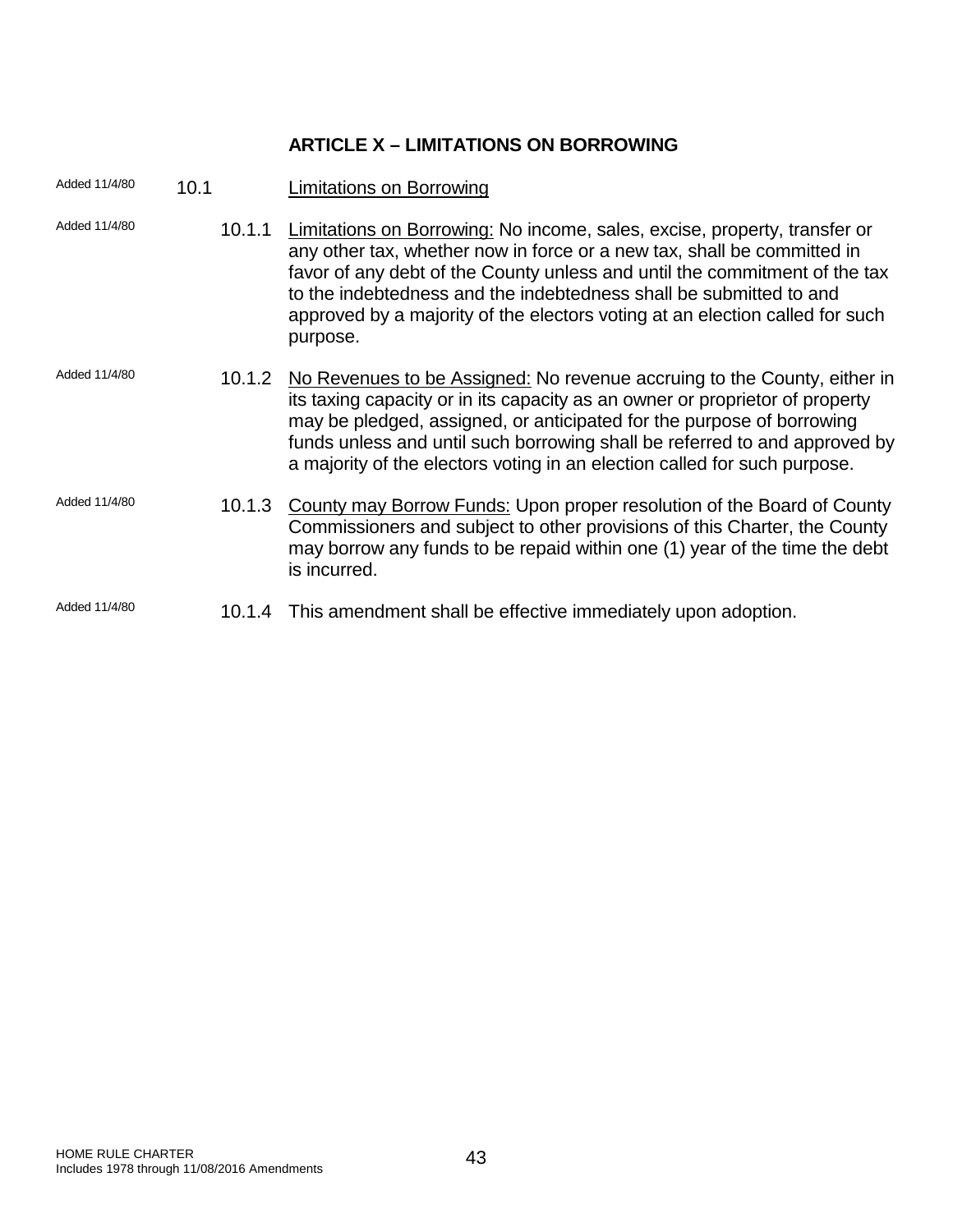# **ARTICLE XI – SPECIAL TAXING DISTRICTS**

Added 9/14/82 **11.1** The Board of County Commissioners is authorized in accordance with the Colorado County Home Rule Powers Act to establish a special taxing district to furnish ambulance service and to collect ad valorem taxes or charges, or both such taxes and charges, for such services.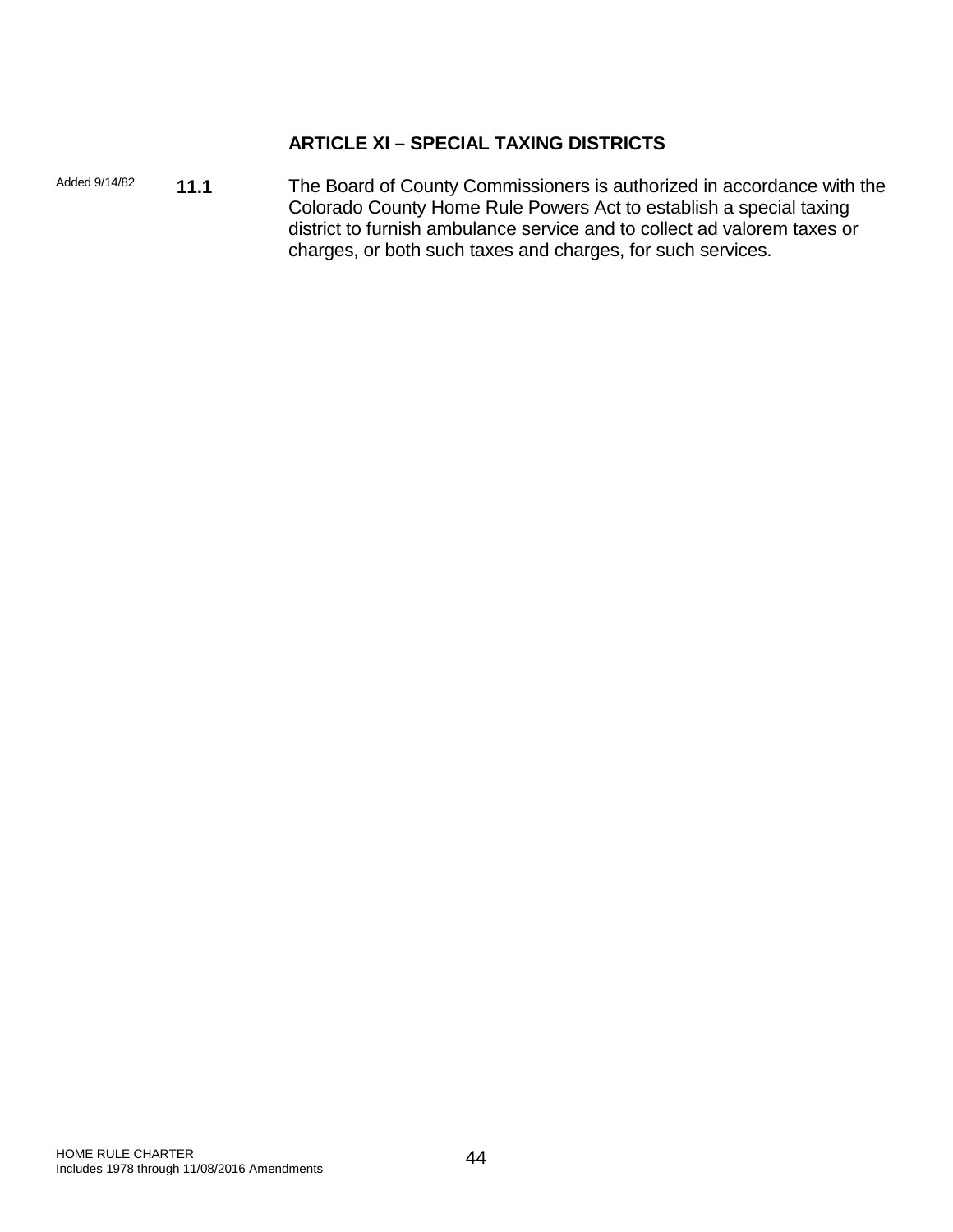# **ARTICLE XII – POWERS**

Added 11/6/84 **12.1** Adoption of all powers authorized by the Colorado County Home Rule Powers Act

> The Board of County Commissioners is authorized, pursuant to the Colorado County Home Rule Powers Act, to exercise all of the powers enumerated in said Act, now or as the Act may be amended from time to time. Powers exercised hereunder, and pursuant to the Act, shall be exercised in the manner and subject to the limitations specified in the Act, this Charter and state law.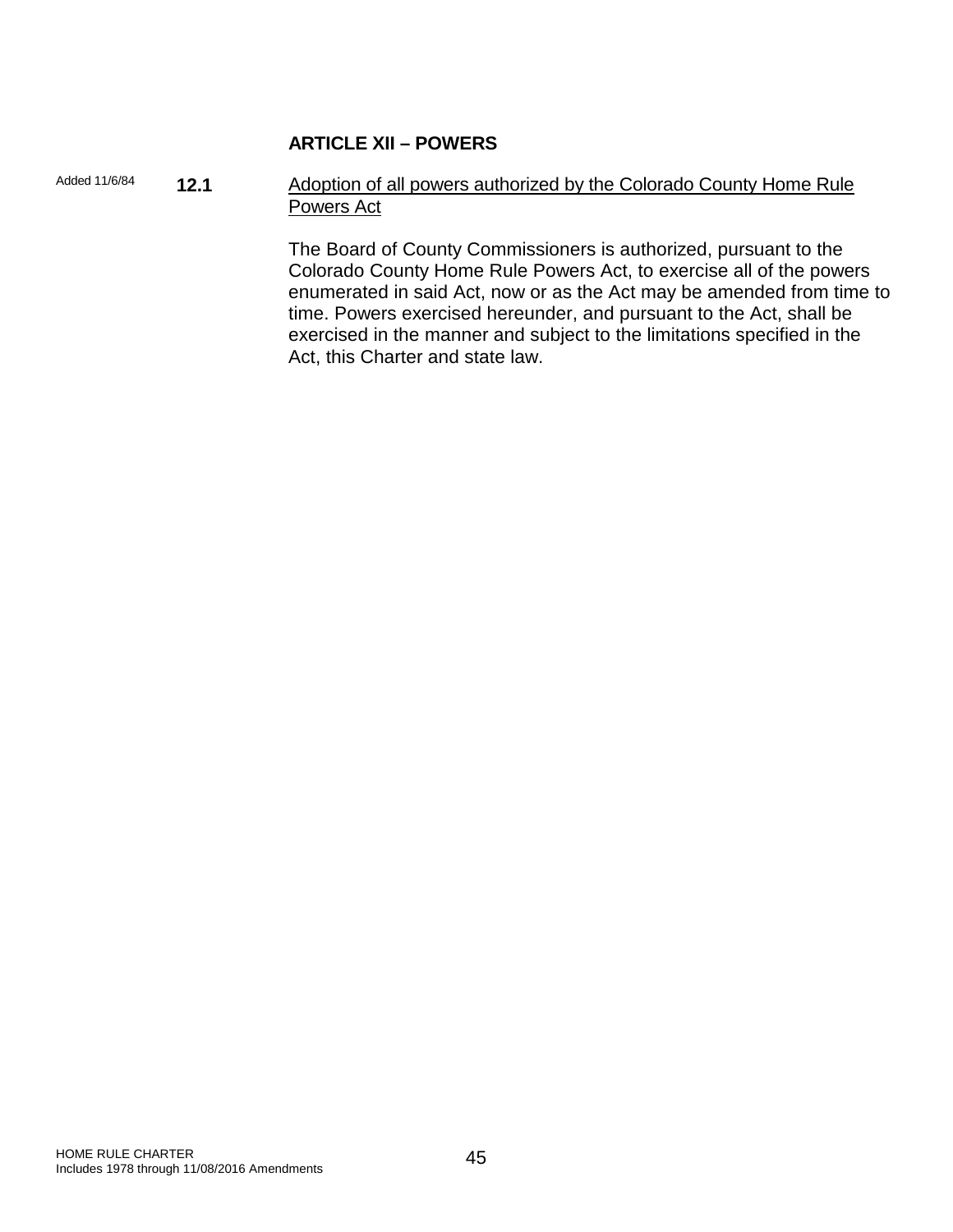Added 11/6/90 **ARTICLE XIII – OPEN SPACE/TRAILS**

Added 11/6/90 Amended 11/2/99 Amended 11/7/06 Amended 11/08/16

Added 11/6/90

Added 11/6/90 Amended 11/2/99 Amended 11/7/06 Amended 11/08/16

Added 11/6/90 Amended 11/2/99 Amended 11/7/06 Amended 11/08/16

Added 11/6/90 13.1.1 Separate Fund. Funds shall be deposited in a separate Open Amended 11/2/99 Space/Trails Fund (the "Fund") and shall, together with all interest or other earnings thereon, be earmarked for and restricted to the acquisition, improvement and maintenance of open space and trails and directly related expenses, including necessary staffing and services, and the payment of debt issued therefor and the costs of such issuance, and such Fund shall not be spent for other purposes under any circumstances.

**13.1** Open Space/Trails Funds – Restrictions. All funds from the increase in the mill levy and the issuance of general obligation debt, approved by the electorate November 6, 1990, November 2, 1999, November 7, 2006, and November 8, 2016 shall be utilized solely for the following purposes and

according to the following restrictions:

- 13.1.2 Allocations to Acquisitions and Improvements of Open Space and Trails. Sixty Fiver (65%) of the revenue collected shall be set aside for the acquisition and improvement of real property, water rights, or interests therein, which interests shall include, but are not limited to mineral rights, for open space uses and purposes, as defined in Section 13.5.1 (1 - 5 and 10), and twenty percent (20%) of the revenue collected shall be set aside exclusively for the acquisition and improvement of real property or interests therein for trail and trailhead uses and purposes, as defined in Section 13.5.1 (6 - 9). Such acquisitions and improvements shall be selected and determined by the Board of County Commissioners from a list of recommended acquisitions and improvements developed by the Open Space/Trails Board to carry out the purposes of the Open Space/Trails Program set forth in Section 13.5.1.
- 13.1.3 Allocations to Maintenance of Open Space and Trails. Fifteen percent (15%) of the revenue collected shall be set aside exclusively for managing, maintaining, rehabilitating and preserving County open space and trails, either acquired from the Open Space/Trails Fund or acquired from other sources and designated from time to time by the Board of County Commissioners after consulting with the Open Space/Trails Board, and trails made available to the public by other public and private entities. Such revenue shall not be used to replace existing funding for the maintenance of Open Space and Trails except for the maintenance of Nordic trails, which prior to 2006 were maintained with funds from other local government sources. For purposes of this Section, maintenance shall also include both fostering stewardship of public and private open space lands and promoting public education and awareness of the benefits of preserving open space and trails.

Added 11/6/90 13.1.4 Upon approval of the Board of County Commissioners, after consulting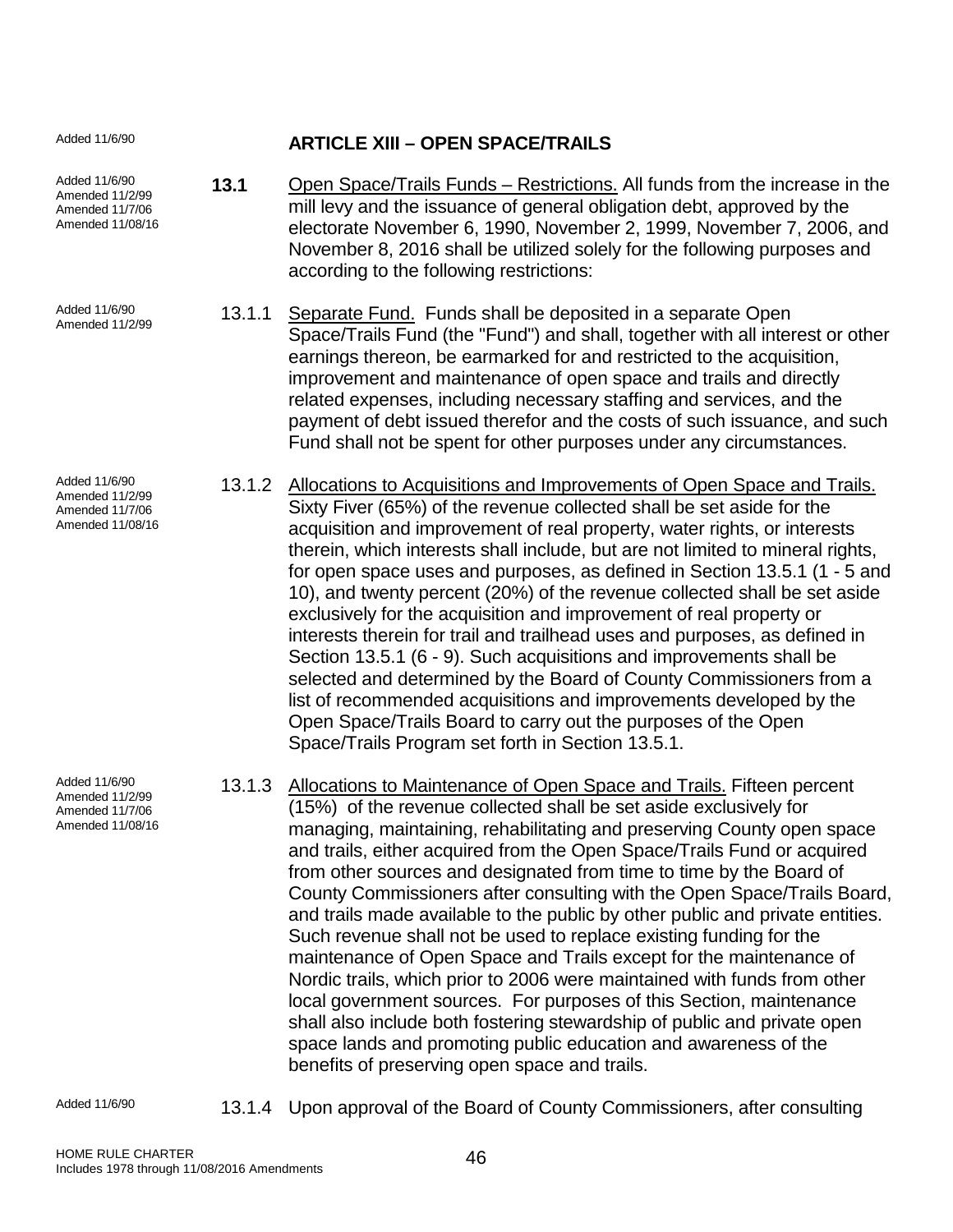| Amended 11/2/99<br>Amended 11/08/16                                     |        | with the Open Space/Trails Board, the percentage revenue allocations in<br>Sections 13.1.2 and 13.1.3 may be increased or decreased for any time<br>period within the following allocation ranges of 25-75% for open space, 10-<br>40% for trails and 15-35% for maintenance.                                                                                                                                                                                                                                                                                                                                    |
|-------------------------------------------------------------------------|--------|------------------------------------------------------------------------------------------------------------------------------------------------------------------------------------------------------------------------------------------------------------------------------------------------------------------------------------------------------------------------------------------------------------------------------------------------------------------------------------------------------------------------------------------------------------------------------------------------------------------|
| Added 11/2/99<br>Amended 11/7/06                                        | 13.1.5 | Funds collected from the issuance of general obligation debt may be used<br>for the refunding and issuance costs of such debt and for the acquisition,<br>improvement and capital maintenance of open space and trails properties<br>without being subject to the percentage revenue allocations set forth in<br>Sections 13.1.2, 13.1.3 and 13.1.4.                                                                                                                                                                                                                                                             |
| Added 11/6/90                                                           | 13.2   | Open Space Trails - Definitions.                                                                                                                                                                                                                                                                                                                                                                                                                                                                                                                                                                                 |
| Added 11/6/90<br>Amended 11/7/06<br>Amended 11/08/16                    | 13.2.1 | "Open Space" shall be defined as primarily undeveloped lands and waters,<br>which meet one or more of the following criteria: Within public scenic<br>viewplanes; bounding or within urbanized areas; incorporating or<br>protecting significant wildlife habitat; preserving historic agricultural and<br>ranching activities; protecting riparian or wetlands areas; protecting other<br>public lands from the impacts of development and preserving cultural<br>historic, and archeological resources lying within properties which are<br>otherwise acquired for their customary Open space characteristics. |
| Added 11/6/90<br>Amended 11/7/06<br>Amended 11/08/16                    | 13.2.2 | "Trails" shall be defined as access ways, either separate from or within<br>County and State Road Rights-of-Way meeting one or more of the<br>following criteria: preserving historic routes of ingress and egress to public<br>lands and waterways; providing access to and from recreational or urban<br>destinations; providing transportation or recreational opportunities<br>throughout the Roaring Fork Watershed.                                                                                                                                                                                        |
| Added 11/6/90<br>Amended 11/2/99<br>Amended 11/7/06<br>Amended 11/08/16 | 13.3   | Open Space/Trails Board of Trustees. The Pitkin County Open<br>Space/Trails Board of Trustees, established by the Board of County<br>Commissioners, following approval of the electorate at the November 6,<br>1990, November 2, 1999, November 7, 2006, and November 8, 2016<br>elections shall operate as follows:                                                                                                                                                                                                                                                                                             |
| Added 11/6/90                                                           | 13.3.1 | Qualifications. Five (5) Trustees shall be appointed by the Board of<br>County Commissioners, one of whom shall reside in each Commissioner<br>District. Each Trustee shall hold no other County or municipal office, shall<br>not be employed by a municipality or county, and shall serve without pay.                                                                                                                                                                                                                                                                                                         |
| Added 116/90                                                            | 13.3.2 | Term of Office. Each Trustee shall be appointed for a term of five (5)<br>years, staggered so that one term expires each year, so that initial<br>appointments shall be for five $(5)$ , four $(4)$ , three $(3)$ , two $(2)$ and one $(1)$<br>year, respectively.                                                                                                                                                                                                                                                                                                                                               |
| Added 11/6/90<br>Amended 11/2/99                                        | 13.3.3 | <b>Functions of Board.</b> The Open Space/Trails Board of Trustees shall:                                                                                                                                                                                                                                                                                                                                                                                                                                                                                                                                        |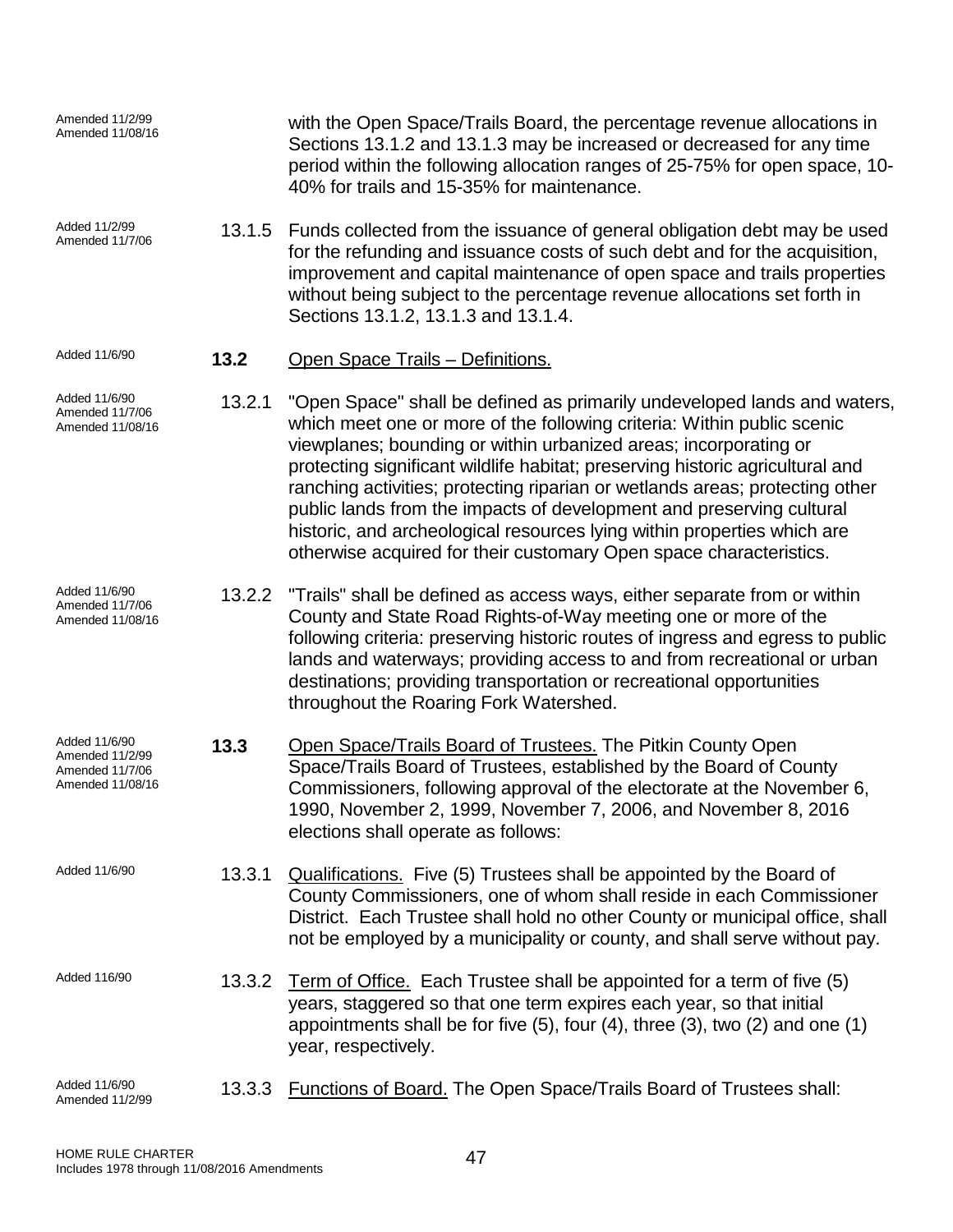- (1) Establish priorities and criteria for the acquisition of Open Space and of Trails and for the management and maintenance of all properties acquired with expenditures from the Open Space/Trails Fund.
- (2) Review Open Space/Trails elements of Comprehensive and Area plans and make recommendations concerning any open space-related changes to plans.
- (3) Make recommendations to the Planning and Zoning Commission as warranted regarding open space/trails impacts of applications filed under the Pitkin County Land Use Code and regarding exactions or dedications required to fulfill the goals of the Open Space and Trails Program, as established in this Article XIII.
- (4) Make recommendations to the Board of County Commissioners for the acquisition of specific fee interests, options, easements, or other interests in real property from expenditures from the Open Space/Trails Fund.
- (5) Make recommendations to the Board of County Commissioners for the Open space and Trails Fund Budget.
- (6) Establish relationships with local and regional land trusts to more effectively discharge Board responsibilities.
- (7) Make recommendations to the Board of County Commissioners for the hiring of a Director and for the overall staff structure, and participate in performance reviews of Open Space/Trails Program staff.
- 13.3.4 Staff Support. The Board of County Commissioners shall employ Open Space/Trails Program staff, including a Director, from among a list of persons recommended by the Open Space/Trails Board of Trustees. The Director may not be terminated without cause by the Commissioners without the consent of the Open Space/Trails Board of Trustees. Such staff shall carry out the following responsibilities:
	- (1) Implement the decisions and directives and carry out the administrative functions of the Open Space/Trails Board.
	- (2) Oversee the management and maintenance of open space lands and trails acquired with Open Space/Trails Funds.
	- (3) Review and comment as warranted on all development applications impacting existing and planned open space lands and trails.

Added 11/6/90<br>Amended 11/2/99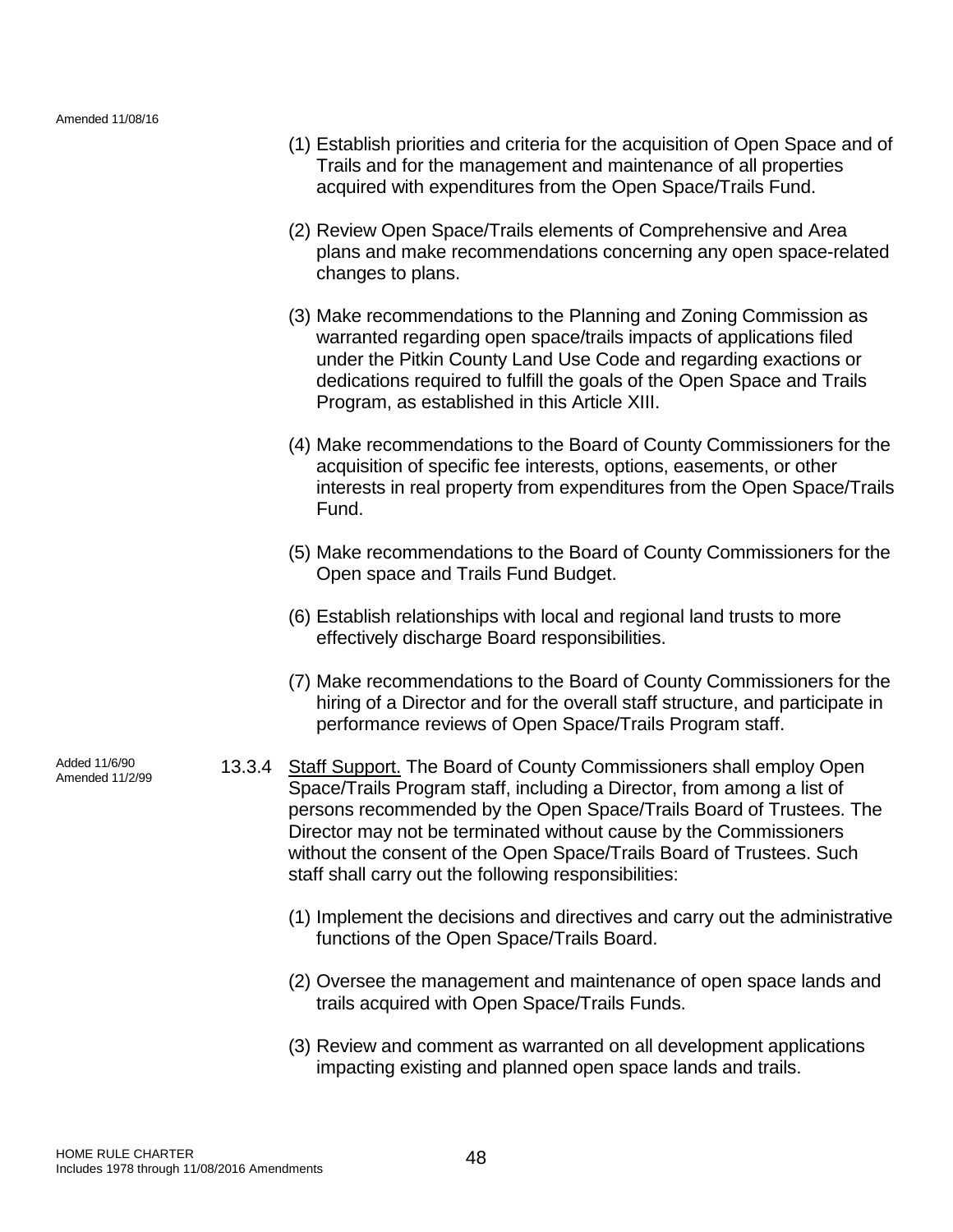# Added 11/2/99 **13.4** (There is no 13.4)

Added 11/6/90<br>Amended 11/7/06 13.5 Open Space/Trails Program.

Added 11/6/90

Amended 11/7/06 Amended 11/08/16

- 13.5.1 Purposes. The Open Space/Trails Board of Trustees shall promulgate such policies as will further the following purposes for Open Space and Trails acquisitions:
	- (1) Shaping development (greenbelt and viewplanes).
	- (2) Protecting natural biodiversity, including but not limited to incorporating or protecting significant wildlife habitat connectivity and corridors.
	- (3) Preventing encroachment on flood plain and riparian areas.
	- (4) Preserving and promoting historic agricultural and ranching activities, and local production agriculture.
	- (5) Protecting other public lands from the impacts of development.
	- (6) Preserving historic routes of ingress and egress to public lands and waterways.
	- (7) Providing access to and from recreational or urban destinations.
	- (8) Providing recreational opportunities throughout Pitkin County which are directly related to and not inconsistent with the foregoing purposes.
	- (9) Providing a Nordic Trail System.
	- (10)Protecting native aquatic habitat and recreational opportunities associated with streams and rivers.

(11)Preserving cultural, historic, archeological, and paleontological resources lying within properties which are otherwise acquired for their Open Space characteristics.

(12)Assisting with stewardship of federal lands that are critical to the effective stewardship of open space properties and trails.

Added 11/6/90 13.5.2 Limitations. Open Space and Trails acquired with Open Space/Trails Funds shall be limited to uses consistent with the purposes enumerated in Section 13.5.1 and to such improvements as are necessary to the protection and preservation of such lands and trails for the purposes set forth in Section 13.5.1, unless conversion to additional and/or more active uses and related capital improvements are approved pursuant to Section